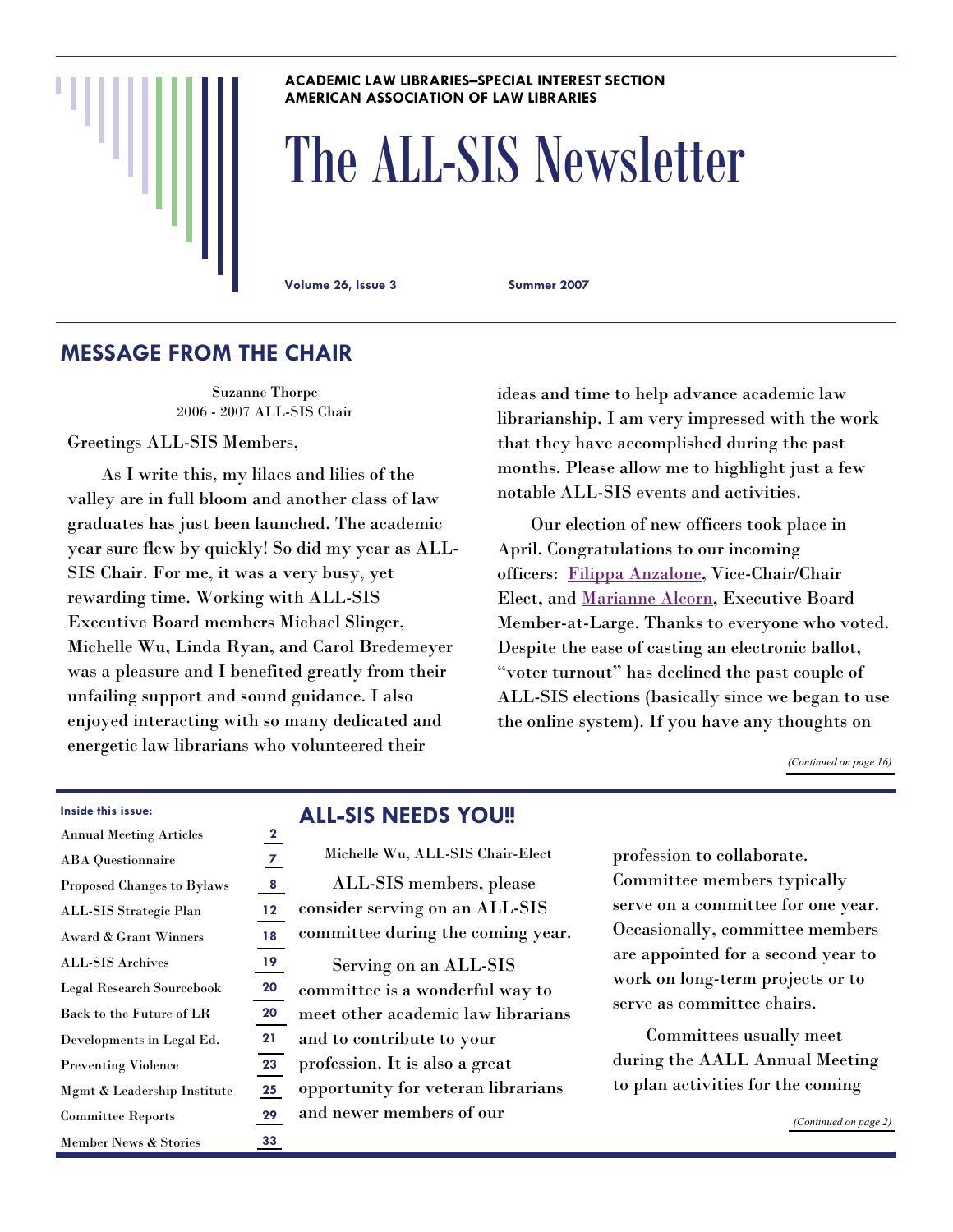### <span id="page-1-0"></span>**ALL-SIS to Host Two VIPs during the 2007 AALL Annual Meeting**

Suzanne Thorpe, Chair, ALL-SIS

 I am pleased to announce that ALL-SIS will be hosting two VIPs during the 2007 AALL Annual Meeting:

- **[Allen K. Easley](http://www.wmitchell.edu/academics/faculty/Easley.asp)**, President and Dean of William Mitchell College of Law and the current Chair of the ABA Questionnaire Committee. Previously, he held positions as Associate Dean and faculty member at Washburn University School of Law and was a lecturer at Temple University School of Law. He is nationally known as a policy maker and strategist in the oversight of law schools. His professional activities include service on numerous committees of the AALS, ABA, and LSAC and he has been actively involved in the law school accreditation process.
- **[Dan J. Freehling](http://www.abanet.org/legaled/section/sectionstaff.html)**, Deputy Consultant of the ABA Section of Legal Education and Admissions to the Bar. Prior to coming to the Section of Legal Education and Admissions to the Bar, he was Professor of Law, Law Library Director, and Associate Dean for Information Services at Boston University School of Law. He also held positions at the law schools at the University of Maine, Cornell, Maryland and Alabama before coming to Boston University in 1986. He has served on the ABA Accreditation Committee and on the Council of the Section on Legal Education & Admissions to the Bar and has chaired or otherwise served on a number of committees for the American Association of Law Libraries and the Association of American Law Schools.

 On Sunday morning, July 15, they will attend our business meeting and briefly address us on recent ABA developments affecting academic law libraries, including changes to the annual questionnaire and findings of the recent ABA Task Force on Accreditation. That evening they will join us at our reception at Loyola Law School.

 The AALL VIP program offers an opportunity for us to "learn by sharing, discussing, and collaborating in the wider community affected by information management and technology issues." I hope you will make a point of welcoming our distinguished guests. Please let them know your suggestions and concerns.

### **ALL-SIS NEEDS YOU!!, Cont'd**

year. (Please consider volunteering, even if you are unable to attend the AALL meeting.) Their work during the year is conducted through emails and conference calls. As you will see on the volunteer form, ALL-SIS has a wide range of standing committees. To learn more about the work of these committees, please see the ALL-SIS Web site at [www.aallnet.org/sis/allsis](http://www.aallnet.org/sis/allsis), where you will see evidence of the outstanding work done by the many ALL-SIS committees. Our committees are busy advancing the way we do legal research instruction, library marketing, collection development, and faculty services as well as organizing roundtable discussions and programs at the AALL Annual Meetings. We need you to contribute your knowledge and talent as we continue this vital work.

 It is simple to volunteer. Just fill out the volunteer [form](#page-37-0) (or fill out the Zoomerang version at [www.zoomerang.com/survey.zgi?](http://www.zoomerang.com/survey.zgi?p=WEB226FKNW6HG3) [p=WEB226FKNW6HG3](http://www.zoomerang.com/survey.zgi?p=WEB226FKNW6HG3)) and send it to me before June 1st. Please rank your preferred committees as indicated.

 If you have any questions, please let me know. I look forward to hearing from you. Thanks!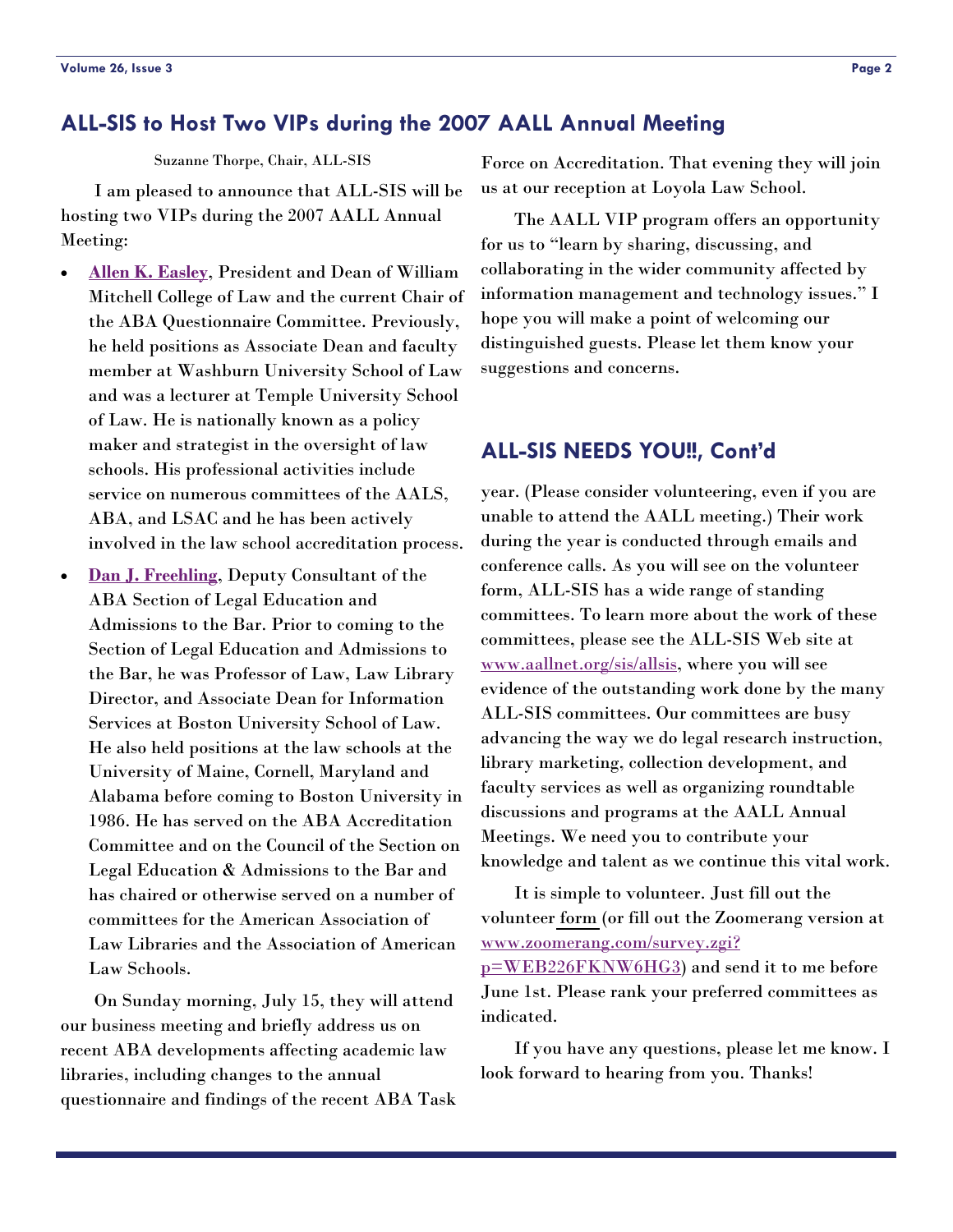### <span id="page-2-0"></span>**ALL-SIS Programs in New Orleans**

#### April Schwartz, Chair, Program Committee

 Please be sure to pack the audiences for our ALL-SIS-sponsored programs at the annual meeting in New Orleans! Our educational offerings this year cover a broad range of topics of importance and interest, particularly for those of us in academia. Our exciting themes include outreach to groups outside the library, forecasting the future, developments in legal research, social responsibilities, scholarship, and technology innovations. We even have a full day workshop on the beauties of pod-casting. Also, please notice that this year, our special offerings of alternate programs that run concurrently with AMPC programs are prominently advertised in the preliminary annual meeting program under "Other Special Interest Section Educational Opportunities." Pencil these into your schedule.

 The Program Planning Committee reviewed many wonderful program proposals for this year's meeting. Thank you to all those who submitted program offerings for 2007! It is never too early to begin thinking about program ideas for 2008, since the deadline for program submission closely follows the annual meeting. If you are interested in discussing ideas for new programs, please attend the ALL-SIS Program Committee meeting in New Orleans, on Monday, July 16, from 11:45 a.m. to 1:00 p.m.

#### **2007 AMPC programs sponsored by ALL-SIS:**

|       | A-1 Public Services in the 21st Century: Beyond Traditional Reference Service                                                                | Sunday, July 15, 1:30 - 2:45 p.m.        |  |  |  |
|-------|----------------------------------------------------------------------------------------------------------------------------------------------|------------------------------------------|--|--|--|
| $A-7$ | Librarians, Vendors or Both? Who Should be Teaching Westlaw and<br>Lexis to First Year Law Students?                                         | Sunday, July 15, 1                       |  |  |  |
|       | B-1 They Rose to the Challenge: Public Librarians Take On the U.S.A.<br>Patriot Act Through Doe v. Gonzales                                  | Sunday, July 15, 3:00 - 4:00 p.m.        |  |  |  |
|       | B-7 Blogs, Working Papers, Electronic Publishing: Will Changes in Legal<br>Scholarship Affect the Future Development of Library Collections? | Sunday, July 15, 3:00 - 4:00 p.m.        |  |  |  |
| $C-4$ | Rising to the Leadership Challenge Outside Your Library: Being a Leader<br>in the Larger Organization                                        | Sunday, July 15, 4:15 - 5:15 p.m.        |  |  |  |
|       | D-7 Instructional Technology in Teaching Legal Research: Tricks of the Trade<br>in the Real and Virtual Classroom                            | Monday, July 16, 8:45 - 10:15 a.m.       |  |  |  |
|       | E-5 Rise to the Challenge of Publishing                                                                                                      | Monday, July 16, 10:30 - 11:30 a.m.      |  |  |  |
| $I-4$ | Responding to Legal Process in the Library - a Post-PATRIOT ACT<br>Primer                                                                    | Tuesday, July 17, 2:45 - 3:15 p.m.       |  |  |  |
|       | J-6 Alumni: The Forgotten Patron Group                                                                                                       | Tuesday, July 17, 3:30 - 4:00 p.m.       |  |  |  |
|       | W-3 How (and What) to Podcast (full day workshop)                                                                                            | Saturday, July 14, 8:00 a.m. - 5:00 p.m. |  |  |  |
|       | <b>Alternate Programs sponsored by ALL-SIS:</b>                                                                                              |                                          |  |  |  |
|       | Filling the Seats: Marketing Legal Research Instruction with a Certificate<br>of Excellence Program                                          | Monday, July 16, 10:30 - 11:30 a.m.      |  |  |  |

Rising to the Challenge of Relevance -in Legal Research Training Monday, July 16, 2:00 - 3:15 p.m.

See you in New Orleans!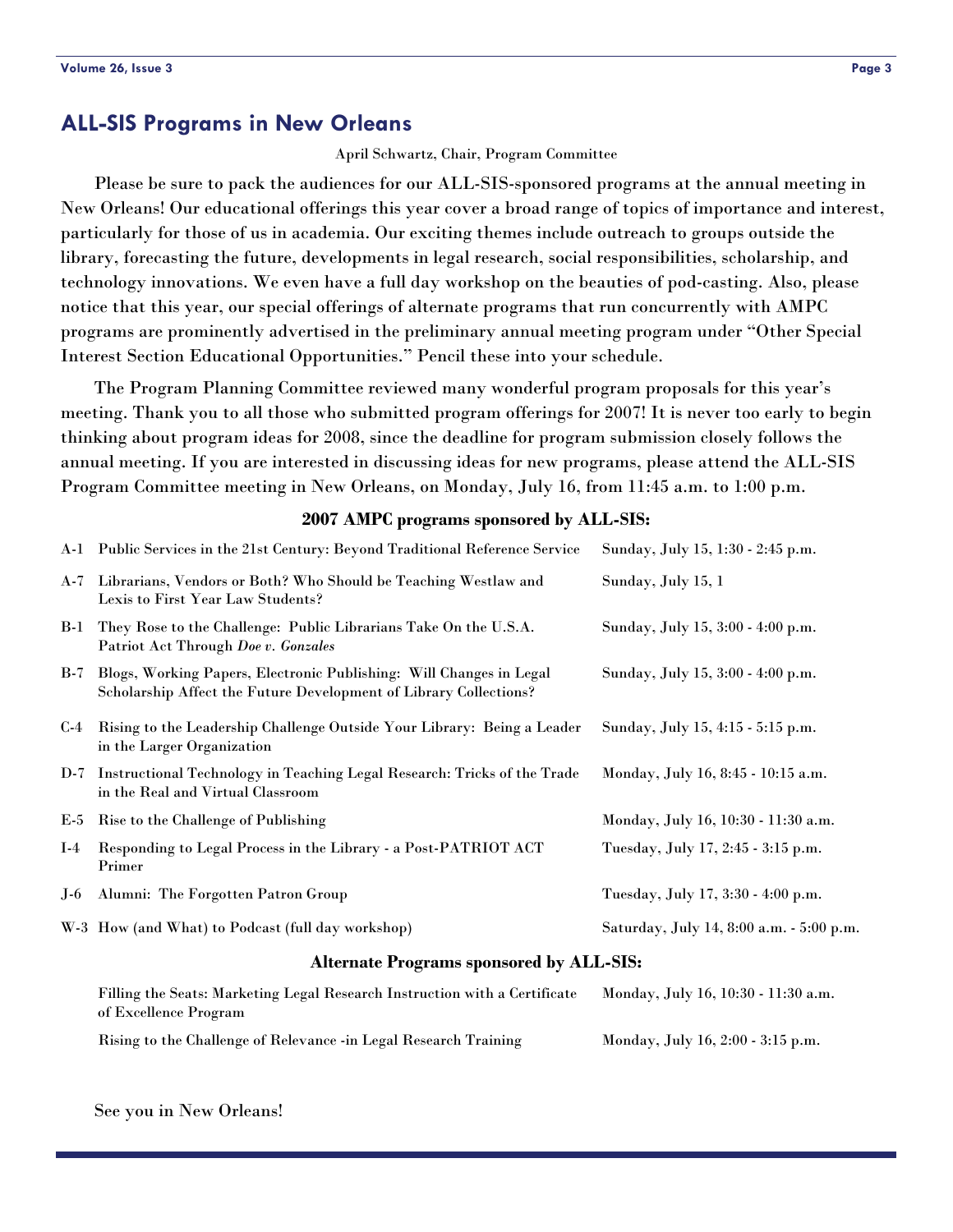### **AALL Needs You! Legislative Advocacy Training**

Keith Ann Stiverson, Chair Government Relations Committee Mary Alice Baish Associate Washington Affairs Representative

 Please join the Washington Affairs Office and the Government Relations Committee on Saturday, July 14, 2007, in New Orleans to learn how to become an effective advocate for libraries and librarianship. Advocacy is one of the three pillars of the AALL Strategic Directions, and this is the year to learn how to become an effective advocate. There are so many great things about this training we can't list them all!

- Learn excellent communications skills
- Get energized by the Washington Affairs Office contagious enthusiasm for information policy
- Meet smart and interesting colleagues
- Create a better world
- Use these skills on your stake holders, your boss and your colleagues to ask for what you really want!

 There is no cost for this important training session, but please register by June 15 by contacting Elizabeth LeDoux, [ebl22@law.georgetown.com](mailto:ebl22@law.georgetown.com). Space is limited, so register today! We have two exciting sessions, a morning session, from 8:30 to Noon, and an afternoon session for **newer law librarians** (5 years or less in law librarianship), from 2:00 - 4:30.

 All politics are local, and this is a great opportunity to learn more about AALL's legislative agenda and how YOU can help us promote our positions in crucial policy and legislative matters. It is also a great opportunity to network with other librarians, learn effective advocacy skills and make a real impact on the future of our profession. Join us in July for a day that will change your life!

**Preliminary Agenda Legislative Advocacy Leadership Training: Advocacy Rocks in the Bayou**  AALL Annual Meeting, New Orleans, LA Location: TBA Saturday, July 14, 2007, 8:30 a.m. - Noon

8:30 - 8:45 a.m. Registration, Coffee and Networking

8:45 - 9:00 a.m. Welcome, Introductions, Goals - Ms. Keith Ann Stiverson, Director, Chicago-Kent College of Law Library, and Chair of the Government Relations Committee (GRC)

9:00 - 9:30 a.m. AALL's Legislative Agenda for the 110th Congress - Mary Alice Baish, Associate Washington Representative

9:30 - 10:00 a.m. County Law Libraries: Building Pathways and Bridges

- Moderator Marcus L. Hochstetler, Law Librarian and Director, King County Law Library
- Halle MiKyska, Director, Kane County Law Library
- Angela Baldree, Director, Lake County Law Library

10:00 - 10:30 a.m. Turning Challenges into Opportunities: The View from the Bayou - Speaker TBD

10:30 - 10:45 a.m. Coffee Break

10:45 - 11:25 a.m. Break-out Sessions

- Funding & Outreach for County, Court and Government Law Libraries
- AALL Authentication Report Next Steps?
- FAIR USE Act of 2007 (HR 1201)

11:25 - 11:55 a.m. Group Reports

11:55 - Noon Wrap-up - Keith Ann Stiverson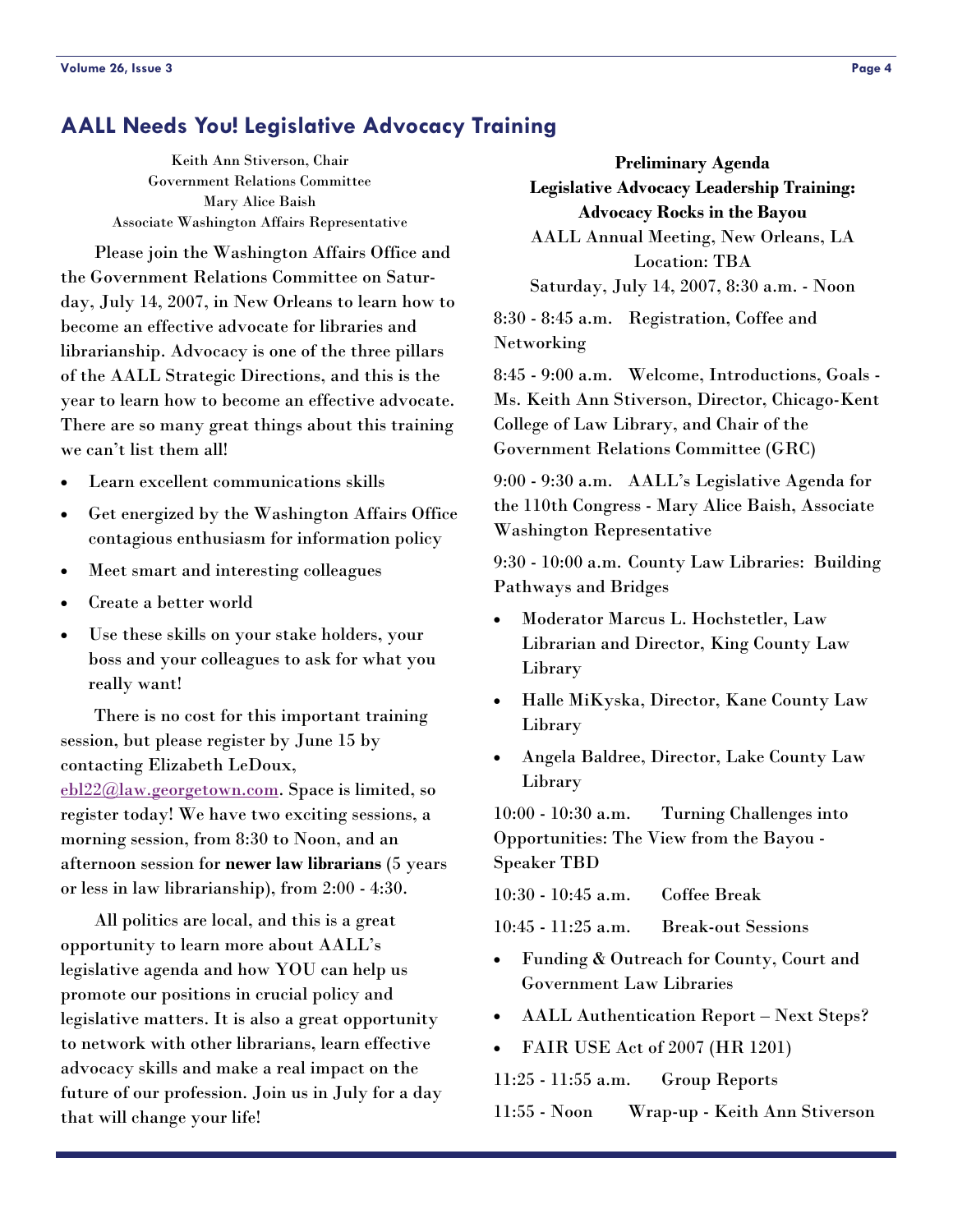#### <span id="page-4-0"></span>**ALL-SIS Contributes 4 Programs to AALL's Continuing Professional Education Resources Collection**

Lee Peoples, ALL-SIS Continuing Education Task Force Chair

 Do you feel prepared to deal with personality conflicts at your library? Are you ready to advocate for your library's interest the next time an administrator wants library space and funds. Sharpen your skills by watching the streaming video program *Challenging Conversations*, produced by the ALL-SIS Continuing Education Task Force with generous support from an AALL/ BNA Continuing Education Grant and Southwestern University School of Law. The program is available now from the collection of continuing professional education resources on AALLNET ([www.aallnet.org/me](http://www.aall.org/prodev/media_show.asp?mnum=9)[mbers/media.asp;](http://www.aallnet.org/members/media.asp) AALLNET login required).

 In *Challenging Conversations*, [Bill Lindberg](http://www.ashgrovegroup.com/), a long serving West employee who is currently a professional coach and consultant, and his colleague Pamela McLean leading a cast of academic librarian "actors" including Brian L. Baker of San Joaquin College of Law, J. Denny Haythorn of Whittier Law School Library, and Victoria Williamson of University of La Verne Law Library. The program features two brief vignettes exploring challenging conversations in the context of problems confronting academic law librarians every day. Each scene is followed by comments from Mr. Lindberg and his colleague. Mr. Lindberg also compiled a reading list to supplement the strategies and techniques covered in the program.

 The first vignette is titled **Having a Challenging Conversation with Someone You Supervise (That's My Web Site!)**. It illustrates a challenging conversation involving an electronic services and public services librarian (equivalent in terms of the hierarchical structure of the library) and their supervisor the associate director. The

two librarians share responsibility for the law library's Web site and have previously agreed on who is responsible for what portions of the Web site. The electronic services librarian created and is responsible for the faculty publications database and is the only librarian authorized to make changes to the database.

 The electronic services librarian is out of town when one of the law school's professors is to be interviewed on a major network news special about her area of expertise. The dean is anxious to promote this appearance and orders the public services librarian to immediately change the law school and law library's homepages to play up the professor's appearance on the national news show. The public services librarian reluctantly goes into the "code" version of the database to copy citations to recent publications by the professor.

 When the electronic services librarian returns from vacation he learns what the public services librarian has done and is outraged. The public services librarian thinks the electronic services librarian is overreacting and doesn't see what the big deal is. The new associate director schedules a meeting with both librarians to work out the problem.

 The second vignette is titled **Having a Challenging Conversation with Your Superior (When is the Library Getting Rid of All Those Books?)**. The scene is set as the law school dean, library director, and Center director meet early in the planning process for the arrival of the new Terrorism and Religion Center at the law school. The only option for accommodating the new Center is to "repurpose" a significant amount of library space to the Center's exclusive use. The library has been criticized by the ABA for its lack of study rooms and seating spaces and has begun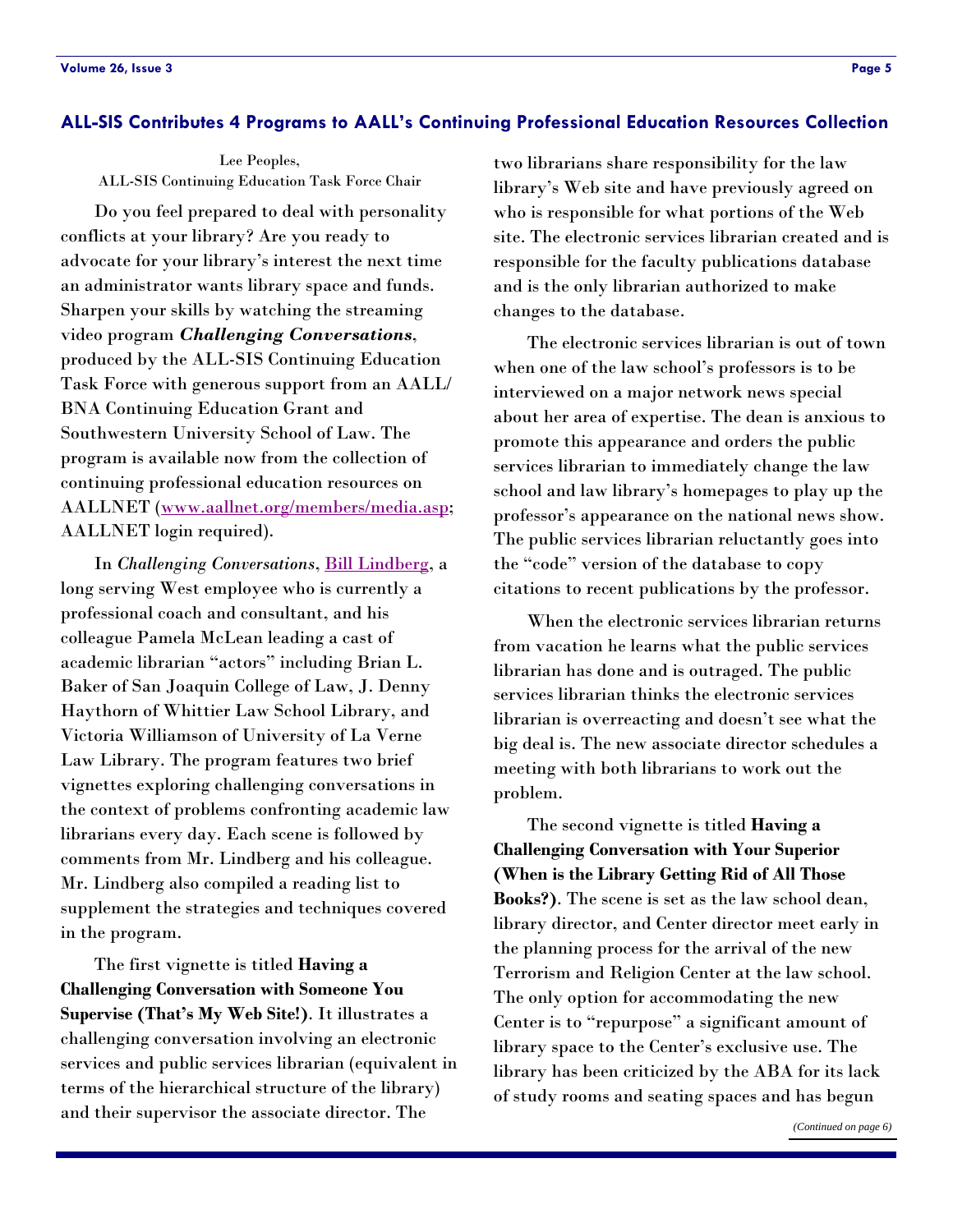space programming for new study rooms. An architect has been hired and has already presented a program description for the construction of multiple new study rooms within the library.

 The Task Force is also proud to announce its contribution of three additional programs to the page of continuing professional education resources available on AALLNET. The programs feature nationally known speakers and focus on topics relevant to all academic law librarians. The audio programs and links to PowerPoint slides and handouts are available on AALLNET ([www.aallnet.org/members/media.asp;](http://www.aallnet.org/members/media.asp)  AALLNETlogin required). The programs include:

• *Games We Don't Want to Play: Negotiating Electronic Resources Contracts* 

Kara Phillips (Moderator), Seattle University Law Library Barbara Holt, Perkins Coie LLP Tracy Thompson, New England Law Library Consortium (Originally presented at the 2006 WESTPAC Meeting)

• *Tag You're It: UNLV's Experience with RFID* 

Tom Boone, Wiener-Rogers Law Library, UNLV School of Law Jennifer Fabbi, UNLV Curriculum Materials Library Bobbie Studwell, Wiener-Rogers Law Library, UNLV School of Law (Originally presented at the 2006 WESTPAC Meeting)

• *Legal Information Preservation Alliance and Implications for the Mid American Association of Law Libraries*  Kent McKeever, LIPA Executive Committee and Director of the Arthur W. Diamond Law

Library at Columbia University (Originally presented at the 2006 MAALL Meeting)

### <span id="page-5-0"></span>**Professional Education, Cont'd ALL-SIS Activities in New Orleans**

### **Middle Managers' Breakfast**

 The breakfast this year is scheduled for Monday, July 16, 7:00 - 8:45 a.m. After this year's buffet breakfast, Donna Scheeder, Director, Law Library Services at the Law Library of Congress, will speak about maximizing our influence as middle managers to get things done through network building strategies that also build trust. We hope all you middle managers will register and attend the breakfast for informal networking as well as a presentation on an interesting and relevant topic!

### **New Academic Law Librarian's Meeting (NALLM)**

 This program is designed to introduce new academic law librarians to the field and to ALL-SIS. It also provides a great opportunity for newer members to make friends and network with colleagues. The event will take place on Sunday, July 15, 2007 at Loyola University of New Orleans College of Law. Busses will be picking up attendees at the convention center at 4:45 p.m. Signs will be posted in the convention center on the day of the event to indicate where to board the busses. The NALLM Program will take place from 5:30 - 6:30 p.m. Immediately following is the ALL-SIS Awards Ceremony and Reception, also taking place at the Loyola University of New Orleans College of Law. This means NALLM attendees will already be in the right place at the right time to take part in those festivities as well. Finally, we owe a big thanks to BNA for sponsoring this year's NAALM event.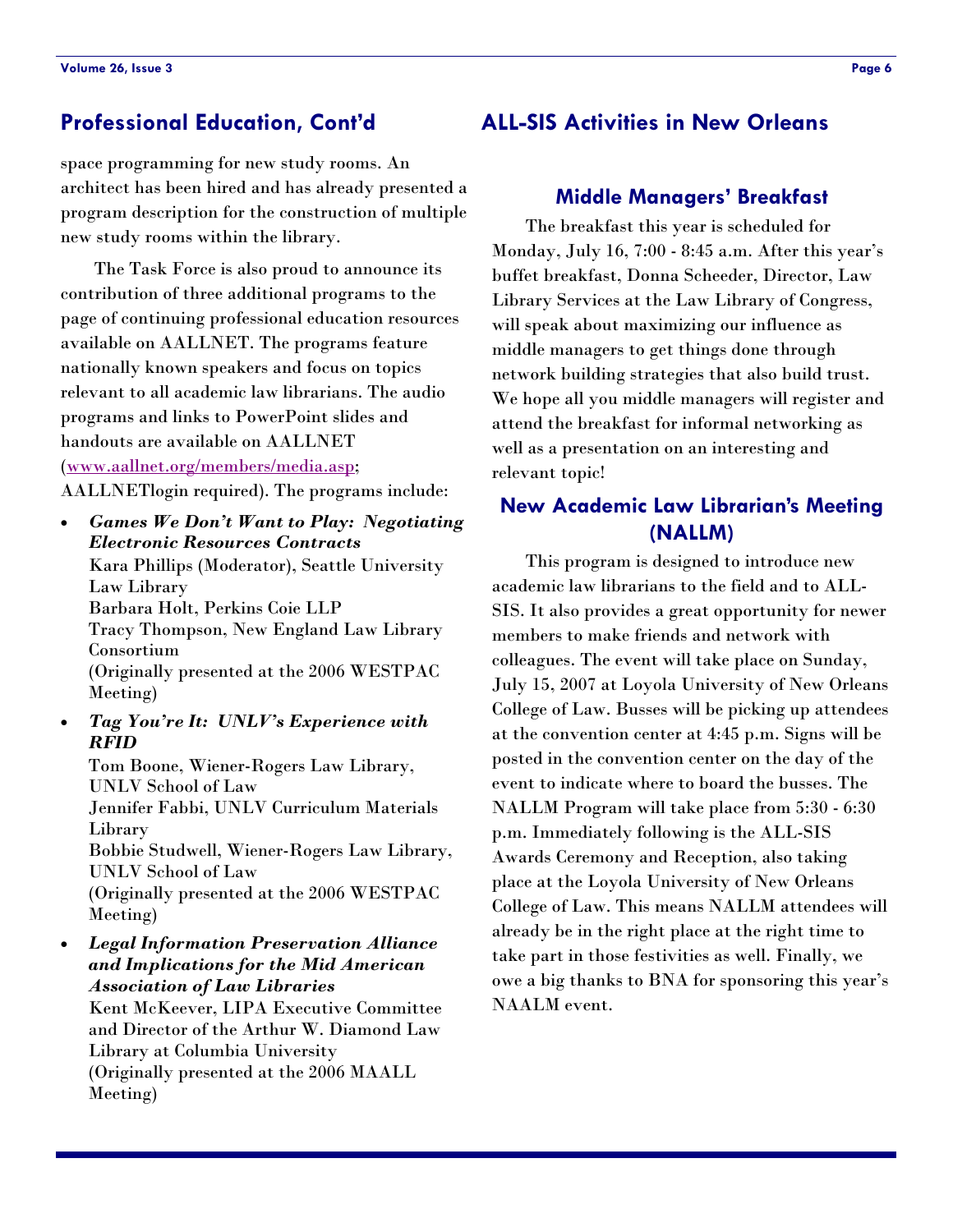### <span id="page-6-0"></span>**Changes to ABA Annual Questionnaire Proposed**

Rita Reusch, Chair, ABA Section of Legal Education & Admissions to the Bar Law Libraries Committee

 For some time, at least since the explosion of the availability of electronic resources via media, databases and the internet, librarians have been concerned that the traditional measures of academic law library collection assessment have little or no relation to the reality of today's world of legal research.

 The most important collection assessment tool for academic law libraries is Part III of the Annual Questionnaire administered by the ABA Section of Legal Education and Admissions to the Bar {the Section}. This instrument is intended to collect data from law libraries that would support and demonstrate compliance with law school accreditation standards administered by the Section. The questions concerning the library collection, then, track the requirements of Standard 606 of the *Standards for Approval of Law Schools*. Historically, Standard 606 and its Interpretations and the collection questions in the Annual Questionnaire contemplated a print collection measured by title and volume counts (even as to the artificial formula for reporting microforms as "volume equivalents"). The Comprehensive Law Library Statistical Tables published by the Section have been a valuable by-product of the questionnaire process, used by law libraries for peer comparisons and other purposes.

 Throughout the nineteen-nineties and into the new millennium, attempts were made to bring the questionnaire in line with the fast-moving phenomenon of electronic collections. Standard 606 itself was revised to provide more flexibility as to formats. The Section's Law Libraries Committee, which is advisory to the Questionnaire Committee and the Council of the Section of Legal Education, the governing body of the Section, proposed revisions to the questions, instructions and

definitions but it was all moving too fast. In 1991, for instance, the electronic resources question asked: "Number of CD ROM disks held." In 1992, this was changed to "CD ROM titles held or leased," with a separate questions about "CD ROM titles or tape load titles accessible through the campus network," and in 2000 it was changed to "titles of web-based products to which the library subscribes," while CD ROMs were included in "non book titles." Meanwhile the definitions of the serial subscriptions were also changed to include serials "regardless of format," and specifically contemplated that electronic serial titles would be included (within some parameters). As these questions became murkier, the value of the comparable collection data in the Comprehensive Law Library Statistical Tables declined.

 By 2003, it was recognized that the questions were broken and there was no clear and consistent method of counting among law libraries. The electronic titles question was dropped until a solution could be developed, and since then the academic law library community generally and the Law Libraries and Questionnaire committees specifically have been working to revise the questionnaire to better capture the nature of our collections.1

 In Fall 2006, the Law Libraries Committee presented proposed changes to the collection questions in the annual and the sabbatical site evaluation questionnaires. These changes were considered by the Questionnaire Committee and in November were put out for comment to deans and library directors. An open session was held at the AALS annual meeting in January 2007. The Questionnaire Committee met again in April and forwarded the proposals to the Council of the Section of Legal Education for consideration at its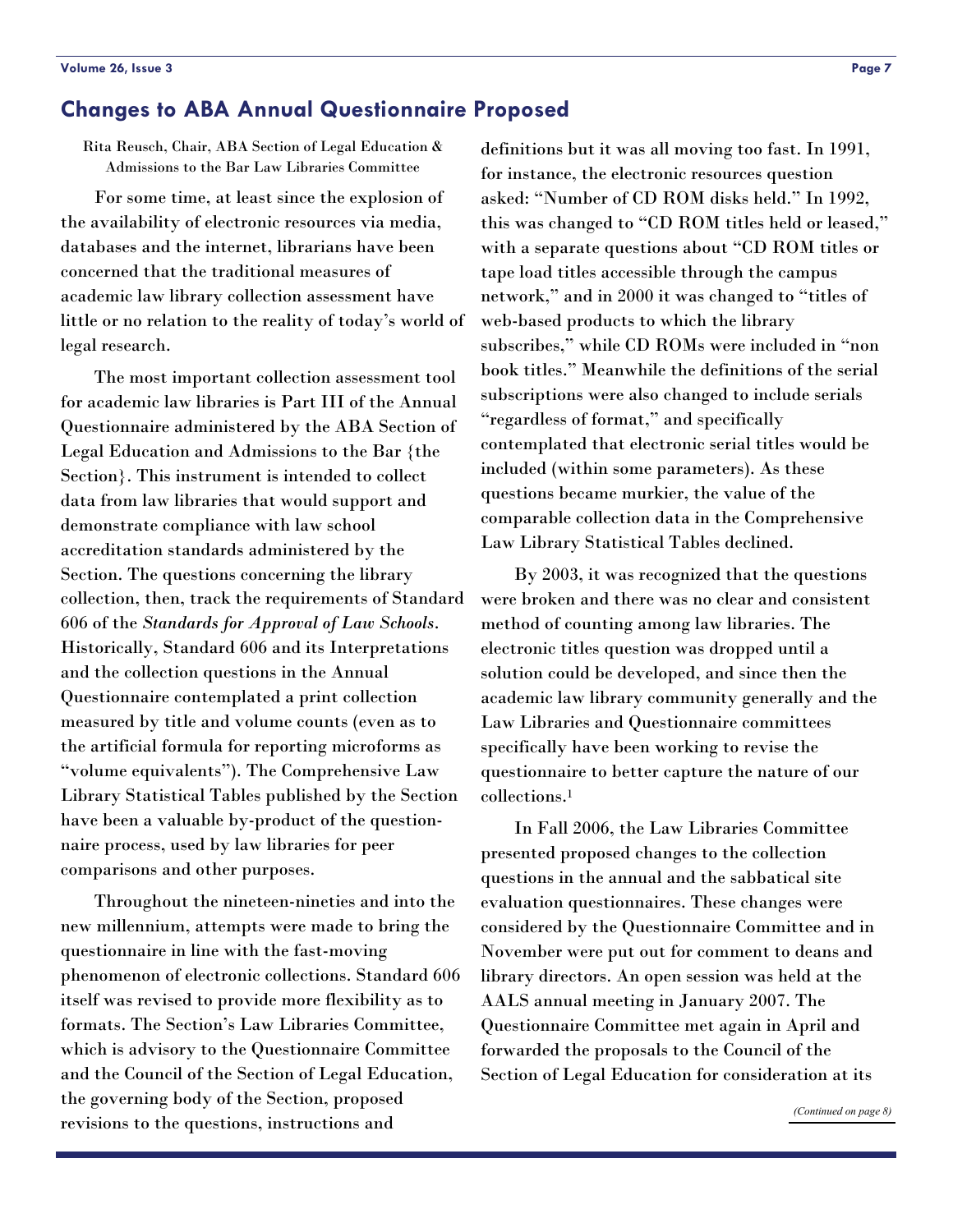### <span id="page-7-0"></span>**ABA Annual Questionnaire, Cont'd**

June meeting. As of this writing, the proposals are pending before the Council.

 There are three sets of changes. Most of the substantive changes go to the collection measures in Part III, Section I - Information Resources, in the annual questionnaire. Additional changes are proposed for Part VI, Fiscal, relating to section D. Library Salaries and G. Library Operations. The third set of changes relates to the sabbatical site evaluation questionnaire.

Highlights of the proposed changes include:

- Titles owned by the library will be the primary collection measure. After a two year transition period, volume and volume equivalent counts will no longer be reported.<sup>2</sup>
- Serial title and subscription counts will no longer be reported.
- Electronic titles *owned* will be reported in question 3 but those *licensed* will not be reported at the title level.
- Databases will be reported at the collection level in question 6. The instructions for questions 3 and 6 explain this distinction.
- Changes to the Fiscal part seek to parallel the changes in the Information Resources part of the annual questionnaire.
- Changes to the site evaluation questionnaire seek to flesh out the non quantifiable aspects of library compliance with the Standards.

 The big job lies ahead: the Law libraries Committee, the AALL Academic Law Libraries SIS and colleagues in the academic law library community will work to develop methodologies and clarifications regarding the new questions on electronic resources. And new measures, focusing more on "outputs" and library quality, need to be developed.

1. Academic law libraries have not been alone in seeking ways to address the dramatic changes in their collections. See *Association of Research Libraries Task Force on New Ways of Measuring Collections, Final Report; January 31, 2007*, available at [www.arl.org/stats/aboutstats/](http://www.arl.org/stats/aboutstats/tfnewways.shtml) [tfnewways.shtml](http://www.arl.org/stats/aboutstats/tfnewways.shtml). The themes discussed in this report are remarkably similar to the debates that occurred within the Law Libraries Committee.

2. The Committee initially proposed immediate cessation of volume count reporting, but concerns were raised by some library directors that they use this data for planning and management purposes. A phase out period is proposed, giving the law library community time to develop alternative approaches to continued collection of this information if it continues to believe that it is important and useful.

### **Proposed Changes to ALL-SIS Bylaws**

Jennifer Wagner, Chair ALL-SIS Bylaws Committee

 ALL-SIS Chair Suzanne Thorpe tasked the ALL-SIS Bylaws Committee (Deborah Norwood, Eric Young, and me, as Chair) with the job of comparing the SISs bylaws with those of AALL, reviewing the SISs bylaws, and offering revisions to the ALL-SIS bylaws. The proposed revision of the bylaws has been memorialized in the material which follows. Deletions of material have been indicated by striking through the deleted text. Language added has been bolded and rendered in red. If a change was made to a section, the reason for the change follows the section changed in brackets. The revision has been approved by the ALL-SIS Executive Board and has the preliminary approval of the AALL Bylaws Committee. These proposed changes will be voted on at the ALL-SIS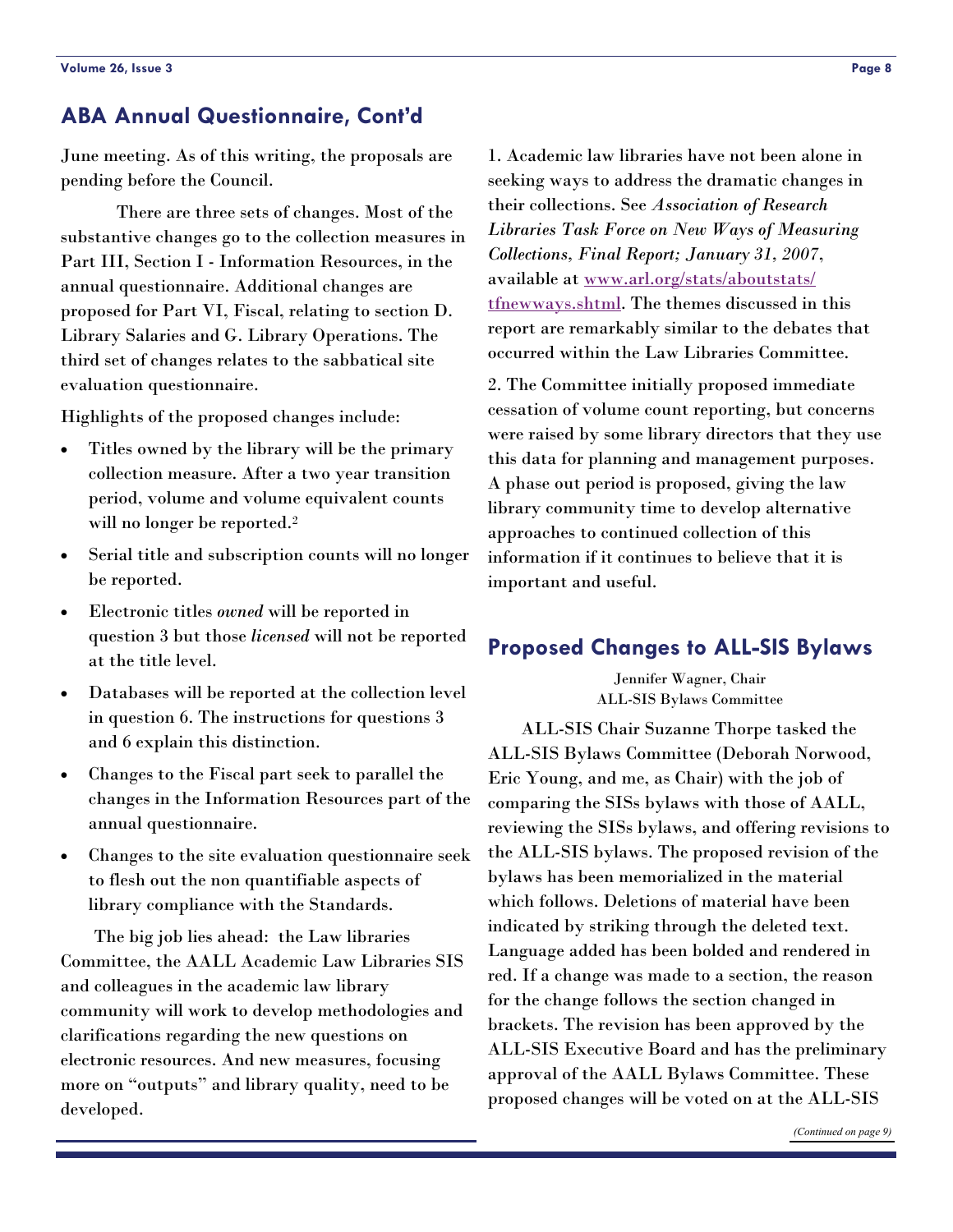### <span id="page-8-0"></span>**Bylaws, Cont'd**

Business Meeting, July 15, 2007, beginning at 7:00 a.m.

#### **BYLAWS**

### **Article I: NAME**

The name of this special interest section of the American Association of Law Libraries (AALL) shall be the Academic Law Libraries Section.

#### **Article II: OBJECT**

The Academic Law Libraries Section is established:

- 1. To provide a forum for the exchange of ideas and information on Academic Law Libraries; and
- 2. To represent its members' interests and concerns within the American Association of Law Libraries.

It shall conduct its affairs in conformity with the Bylaws of the American Association of Law Libraries.

(Revised Article II, adopted at the Section's Annual Meeting in St. Louis, Missouri, July 9, 2006.)

#### **Article III: MEMBERSHIP**

Membership shall be open to any AALL member requesting affiliation with the Academic Law Libraries Section as provided in the AALL bylaws. Membership is effective upon payment of additional SIS membership dues. The year for dues begins on June 1.

(Revised Article III, adopted at the Section's Annual Meeting in St. Louis, Missouri, July 9, 2006.)

#### **Article IV: MEETINGS**

There shall be an annual meeting of the Academic Law Libraries Section, held in connection with, or during, the annual meeting of the AALL.

### **Article V: OFFICERS AND COMMITTEES Section 1. Officers.**

The officers shall consist of a Chair, a Vice-Chair/ Chair-Elect, and a Secretary/Treasurer. The Vice-Chair/Chair-Elect shall automatically become Chair one year after being elected Vice-Chair, and shall serve as Chair during the second year following that election. The Secretary/Treasurer shall be elected biennially. These officers shall serve without compensation but shall be reimbursed for any expenditures incurred in the discharge of their duties **excluding any travel expenses for attendance at meetings of the Academic Law Libraries Special Interest Section. Attendance at meetings of the Section includes, but is not limited to, the annual meeting of the American Association of Law Libraries as noted in Article IV.** [This addition sets out a limitation on reimbursable expenditures for ALL-SIS officers.] (Revised Article V, Section 1, adopted at the Section's Annual Meeting in St. Louis, Missouri, July 9, 2006.)

#### **Section 2. Duties of Officers.**

The Chair, Vice-Chair/Chair-Elect and Secretary/ Treasurer shall perform the duties usually pertaining to their respective offices, and such other duties as may be assigned by the Executive Committee of the membership.

#### **Section 3. Succession.**

In the event of the disability or withdrawal of the Chair, the title, duties, and obligations of the office shall be assumed by the Vice-Chair, who shall then serve until the end of his or her own term as Chair. If the vacancy occurs more than twenty weeks before the next election, a special election shall be held to fill the office of Vice-Chair/Chair-Elect upon the assumption of the office of Chair by the Vice-Chair.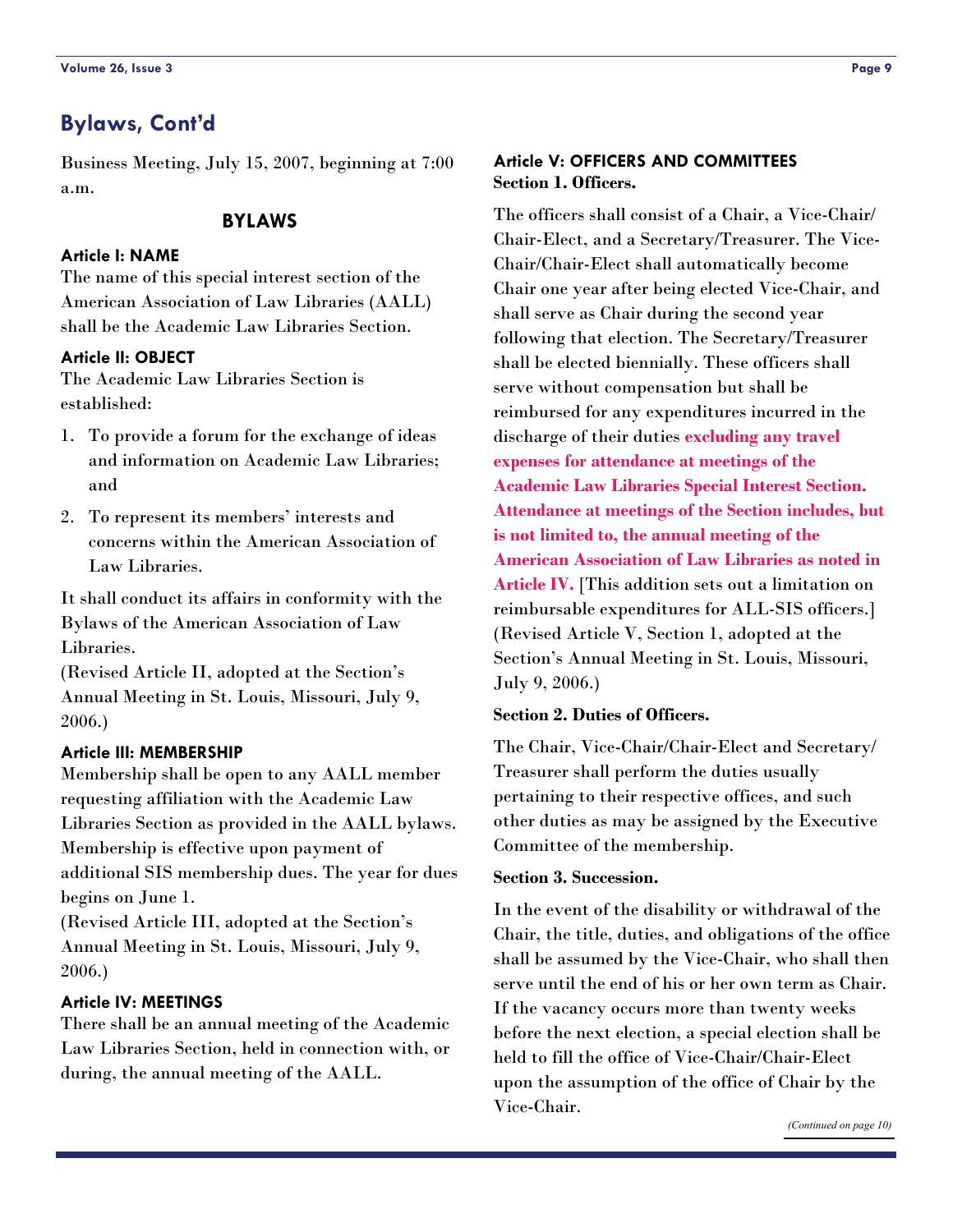### <span id="page-9-0"></span>**Bylaws, Cont'd**

#### **Section 4. Executive Committee.**

There shall be an Executive Committee consisting of the Officers named above, the immediate past Chair and one (1) elected member. The elected member shall serve a term of two (2) years. All officers and members of the Executive Committee shall serve until the adjournment of the annual meeting at which their successors are announced. The duties of the Executive Committee shall be those usually assigned to such committees in similar associations.

The Executive Committee shall have the power to fill any vacancy of the Executive Committee except that of Chair and Vice-Chair, the person so appointed by the Executive Committee to serve the unexpired term.

The Executive Committee shall meet during each AALL Annual Meeting. The Executive Committee may also call additional meetings by conference call. (Revised Article V, Section 4, adopted at the Section's Annual Meeting in St. Louis, Missouri, July 9, 2006.)

#### **Section 5. Committees.**

There shall be such standing or special committees as the Executive Committee, or the membership of the section, shall create. There shall be a standing Nominating Committee, appointed by the Executive Committee, to consist of three members, no one of whom shall be a member of the Executive Committee, and no one of whom shall be a candidate for office at the succeeding election. Each member of the Committee shall serve for a term of one year. (Revised Article V. adopted at the Section's Annual Meeting in Orlando, Florida, July 21, 2002.)

### **Article VI: NOMINATION AND ELECTION OF OFFICERS**

#### **Section 1. Nominating Committee.**

The Nominating Committee shall submit the names of candidates for the office of Vice-Chair/Chair-elect, Secretary/Treasurer, and the elected member, together with their written acceptances, to the Chair by January 30. **Since the Secretary/Treasurer is only elected biennially (see Section 1. Officers above), on alternating years only candidates for the offices of Vice-Chair/Chair-elect and the elected member will be submitted.** [This clarifies previous practice.]

In the event that the Vice-Chair/Chair-elect cannot assume the duties of Chair, and such fact is known prior to January 15, the Committee shall also submit the names of candidates for the office of Chair for the term of one year.

### **Section 2. Notification.**

The Executive Committee shall notify membership of the candidates proposed by the nominating committee by February 28. Notification to the membership can be by mail, ALL-SIS newsletter or broadcast email as the Executive Committee decides.

#### **Section 3. Nomination by Petition.**

Additional nominations may be made upon written petition of five (5) members of the Section. Such petitions, accompanied by written acceptance of the nominees, must be filed with the Chair by February 15 **March 7**. [This provides an opportunity for the members to review the slate of candidates before deciding to nominate additional candidate[s] by petition.]

(Revised Article VI, Section 3, adopted at the Section's Annual Meeting in St. Louis, Missouri, July 9, 2006.)

#### **Section 4. Candidate Biographical Statements**

The Secretary/Treasurer will notify the candidates, whether proposed by the Nominating Committee or by petition, that they must deliver their candidate biographical statements to the Secretary/Treasurer,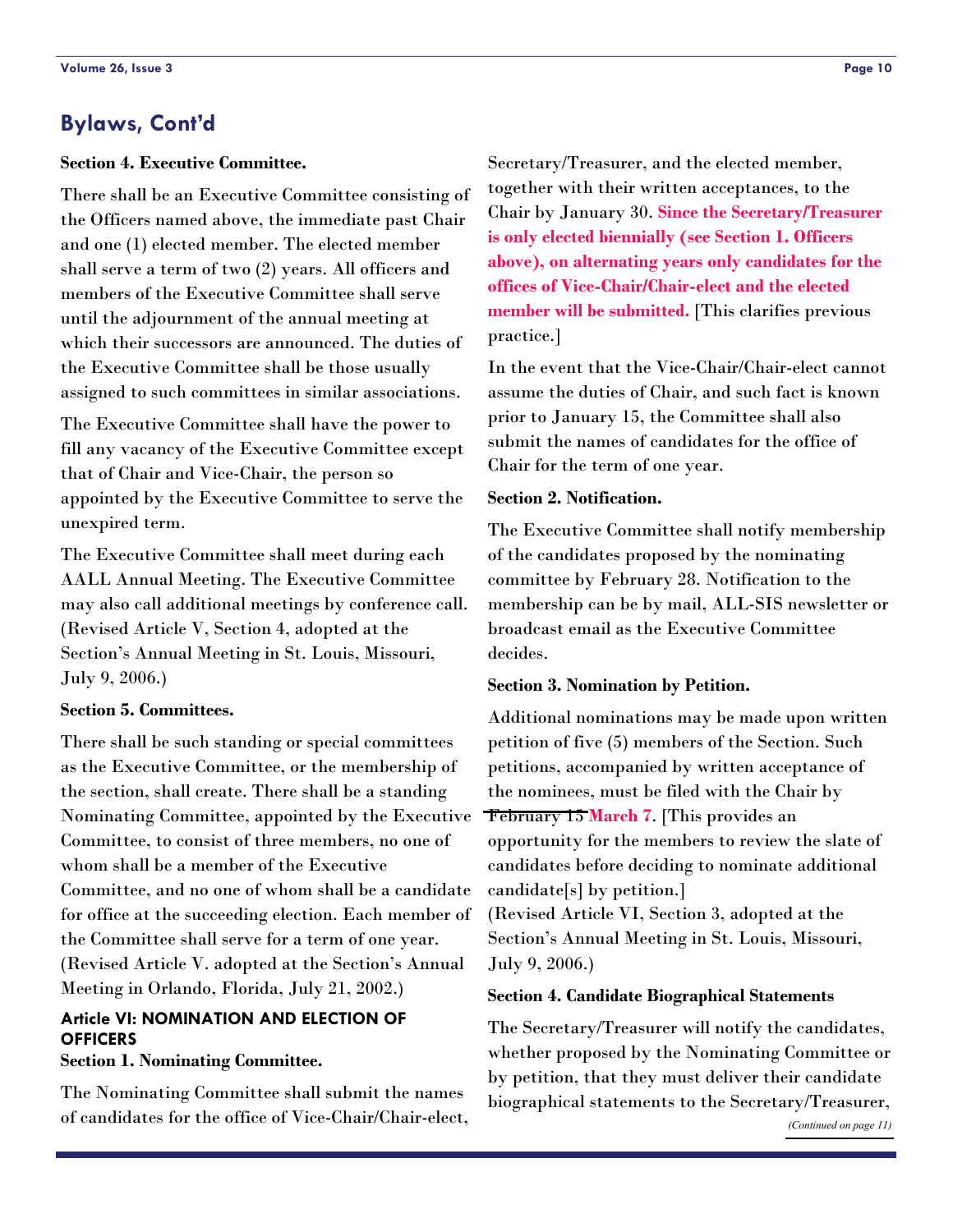### <span id="page-10-0"></span>**Bylaws, Cont'd**

to arrive no later than March 1**, to be included in the annual special edition of the Section newsletter and to be included in the Section's election information available to members . The Secretary/ Treasurer shall notify the candidates nominated by petition that they must deliver their candidate biographical statements to the Secretary/Treasurer to arrive no later than March 14, to be included in the Section's election information available to members.** [This provides an opportunity for the members to review the slate of candidates before deciding to nominate additional candidate[s] by petition; it also provides an opportunity to publicize the biographies of any candidates nominated by petition.]

(New Article V, Section 4, adopted at the Section's Annual Meeting in St. Louis, Missouri, July 9, 2006.)

#### **Section 5. Ballots.**

The Secretary shall prepare an official ballot, including nominations by petition. The professional position of each nominee shall appear on the ballot. Voting shall be by secret ballot.

(Revised Article VI, Section 5, adopted at the Section's Annual Meeting in St. Louis, Missouri, July 9, 2006.)

#### **Section 6. Election.**

The Officers of the Section shall be elected by ballot. The Secretary shall distribute ballots to each member of the Section by April 1. Ballots shall be marked and returned to the Secretary by April 25. The candidates receiving the largest number of votes for each office shall be declared elected, and shall be reported by the Secretary at the annual meeting of the Section. All candidates shall be notified of the results of election by May 5. (Revised Article VI, Section 5, adopted at the Section's Annual Meeting in Boston, Massachusetts, July 11, 2004.)

### **Section 7. Tie Votes.**

In case of a tie vote, a run-off election shall be held at the business meeting of the Section at the annual AALL convention. Run-off elections shall be by secret ballot. The ballots shall be immediately counted, and the candidate with the largest number of votes shall be declared elected.

#### **Section 8. Destruction of Ballots.**

If there are no challenges to the results of an election conducted by paper ballot, the ballots may be destroyed by the Secretary after the annual meeting.

(Revised Article VI, Section 8, adopted at the Section's Annual Meeting in St. Louis, Missouri, July 9, 2006.)

### **Article VII: AMENDMENTS Section 1. Bylaws.**

Bylaws of the Section may be adopted, amended or suspended at the annual meeting of the Section by a majority vote of the members present and voting. Or, bylaws may be adopted, amended, or suspended through a distributed ballot. Whenever the bylaws are to be changed by a distributed ballot, the Secretary shall distribute ballots to every member in good standing of the Section. Such ballots shall state the text of the proposed change, the purpose of the change, and the date by which ballots must be returned to the Secretary. Proposed changes in the bylaws by distributed ballot must receive a majority vote of the ballots returned to the Secretary in order to pass. Tie votes shall be considered failure to pass. (Revised Article VII, Section 1, adopted at the Section's Annual Meeting in Boston, Massachusetts, July 11, 2004.)

#### **Section 2. Effect.**

Any amendment shall take effect after it has been approved by AALL's Bylaws Committee.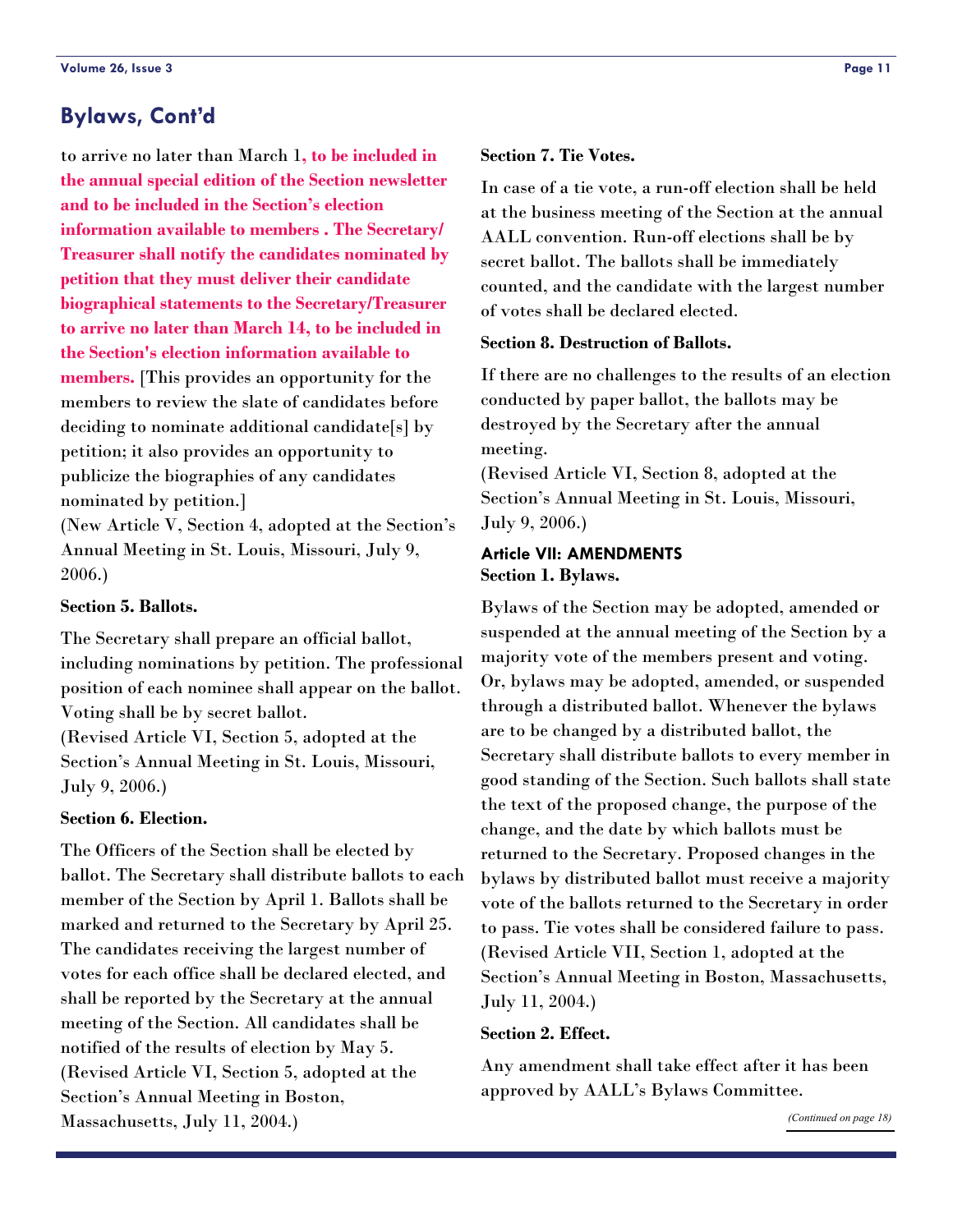### <span id="page-11-0"></span>**Academic SIS Strategic Plan: July 2007 - June 2010**

### **Preamble**

Recognizing that the American Association of Law Libraries and other Special Interest Sections address many issues and functional responsibilities of academic law librarians and the Academic Law Libraries Special Interest Section has limited resources, the Academic Law Libraries Special Interest Section will pursue goals that are of high priority to its members and that are not presently addressed by other groups.

### **Mission Statement**

The Academic Law Libraries Special Interest Section provides leadership in identifying the needs and concerns of academic law librarians and developing appropriate programs and services to address them; and represents the interests of academic law librarians within law schools, universities, and to other groups.

#### **Strategic Direction I: Advocate**

Academic Law Librarians play the leading role in advocating and supporting the role of professional librarians in academic libraries and in ensuring the value of law librarians to the academic institution.

**Outcome I.A. Academic institutions recognize the essential role of academic law librarians and acknowledge that they are the primary legal information resources in their institutions and the surrounding communities.** 

#### *Initiatives:*

#### The ALL-SIS will:

- 1. Collaborate with AALL to develop and utilize basic and advanced core competencies to demonstrate to the academic institutions the professional nature of the work done by law librarians.
- 2. Supply members with information on new developments in legal research that they can use

in communicating with library patrons.

3. Train librarians in skills and strategies to influence decision-making within their institutions.

**Outcome I.B. Academic law librarians advocate for appropriate compensation and status, both financially and professionally.** 

#### *Initiatives:*

The ALL-SIS will:

- 1. Continually monitor and report on the current state of professional status (including benefits) within academic law libraries.
- 2. Periodically provide comparative information on the status and benefits of academic law librarians to provide to their governing institutions.
- 3. Periodically update the ALL-SIS web site for information and links to current tenure/ continuing status and promotion documents from academic institutions throughout the country.
- 4. Train librarians in skills and strategies to influence decision-making within their institutions.

### **Outcome I.C. Attract and retain diverse and qualified librarians into academic law librarianship.**

#### *Initiatives:*

#### The ALL-SIS will:

Actively promote the profession of academic law librarianship to law and library schools and undergraduate career centers.

Partner with professional library associations and schools of library and information science to develop and teach courses on law librarianship.

Investigate ways of funding scholarships, grants, *[\(Continued on page 13\)](#page-12-0)*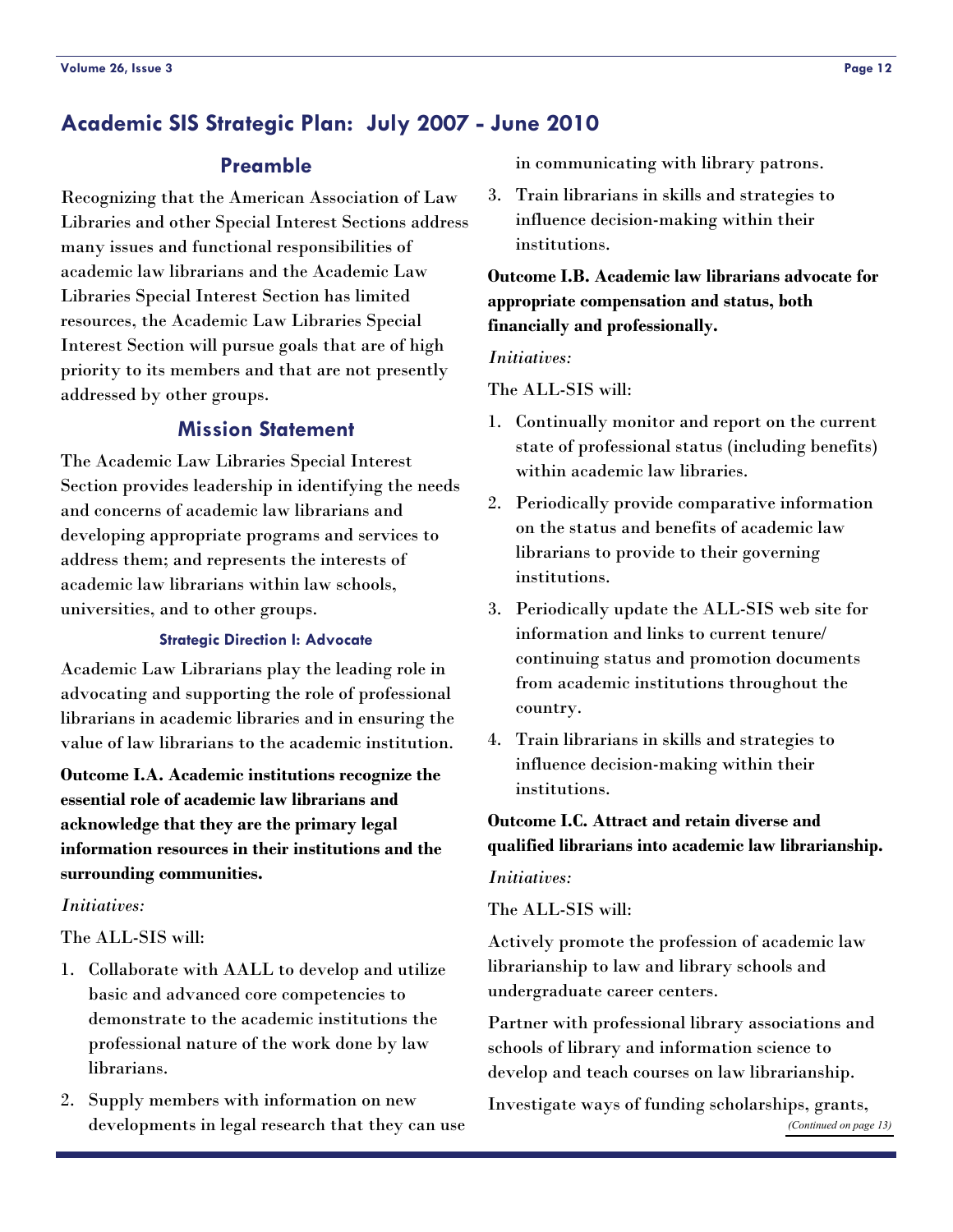### <span id="page-12-0"></span>**Strategic Plan, Cont'd**

and internships for minority and disadvantaged library students interested in academia.

Encourage retention through programs such as CONALL, mentoring, and other initiatives.

Encourage and promote diversity scholarships and programs.

### **Outcome I.D. Provide both general and targeted educational programs for academic law librarians' professional development.**

- 1. Survey members periodically to identify key professional development needs.
- 2. Develop continuing education and professional development opportunities for academic law librarians in conjunction with AALL and/or other library organizations.
- 3. Develop and/or subsidize programs, including ones that encourage the interchange of ideas in current positions, assist in the learning of new skills and/or provide guidance on career advancement.

#### **Strategic Direction II: Coordinate and Disseminate**

Academic law librarians are informed of issues and activities relating to legal education and law schools. The Academic Special Interest Section provides programs and services designed to enhance this understanding and role of its members in the academic environment.

### **Outcome II.A. Academic law librarians understand their role in the ABA accreditation process, and lobby for necessary changes and consistent and meaningful library standards in the evaluation of law libraries.**

#### *Initiatives:*

The ALL-SIS will:

1. Assist the ABA Section on Legal Education in setting current standards by which law school libraries are evaluated, taking into account format, access, and retention issues.

- 2. Survey the membership and post reports on members' libraries data collection policies and practices.
- 3. Establish liaisons to the ABA and AALS and submit a formal report on these relationships and activities to the membership once a year.

### **Outcome II.B. Academic law librarians play a leading role in assisting law schools in the changing nature of legal education.**

#### *Initiatives:*

The ALL-SIS will:

- 1. Take the lead in working with faculty to integrate technology into the educational process.
- 2. Advocate for the role of librarians in formal classroom instruction especially in legal research and serve as a clearinghouse for the kind of legal research instruction which librarians are doing in law schools.
- 3. Serve as a clearinghouse to develop strategies with law review, moot court staff, and legal writing instructors to develop standards for cite checking and other areas of instruction and assistance.
- 4. Partner with private and court librarians to ensure students make a successful transition from student to attorney.
- 5. Foster relationships with the legal writing community, including the appointment of a liaison to the Legal Writing Institute.

**Outcome II.C. Academic law librarians effectively engage patrons in all library activities, including the promotion of library services and activities.**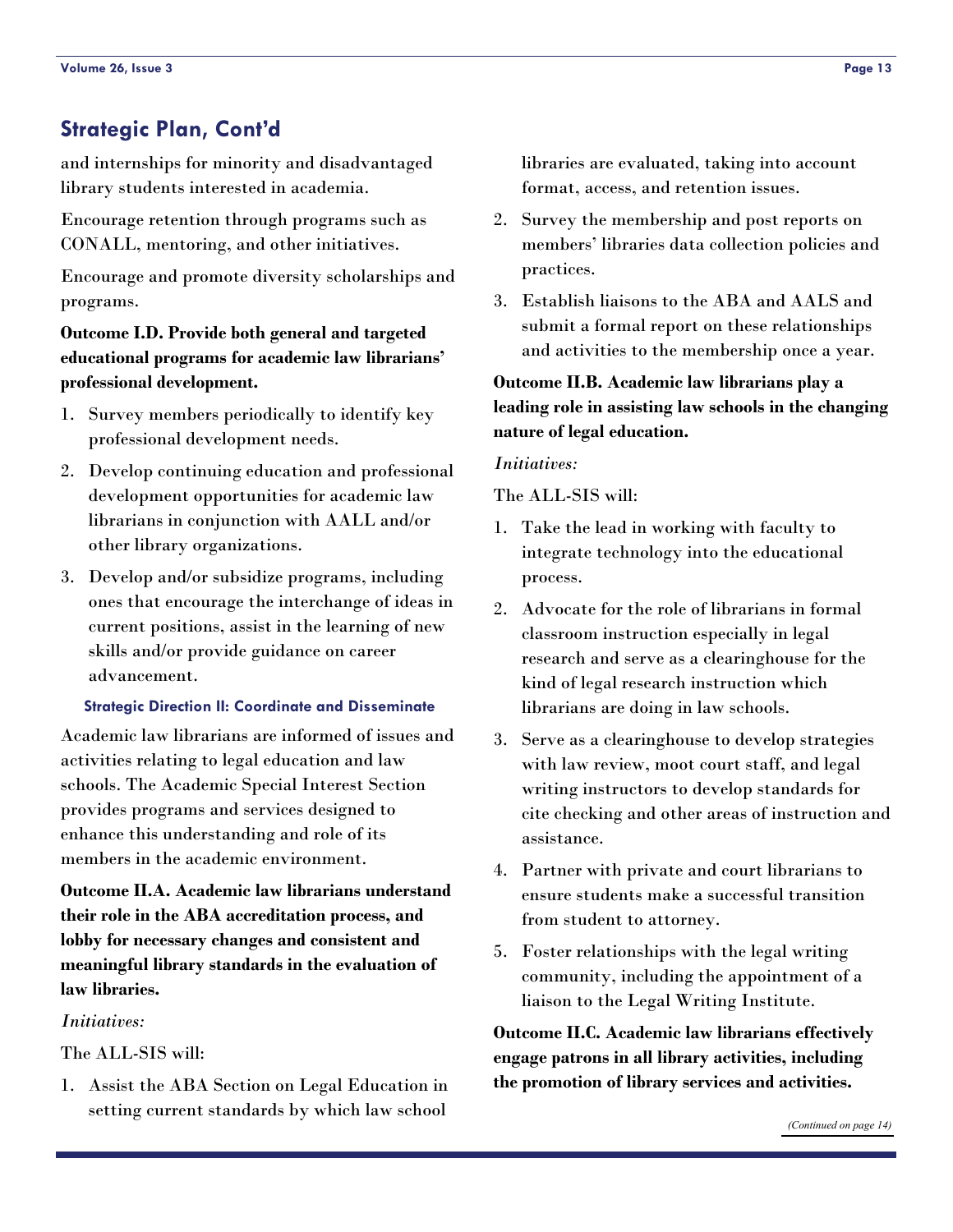### <span id="page-13-0"></span>**Strategic Plan, Cont'd**

### *Initiatives:*

### The ALL-SIS will:

- 1. Develop programs to work with all organizations, including student bar associations and alumni groups, to assess patron perspectives and respond to their needs.
- 2. Use educational programs, publications, listservs, etc. to assist members in providing services and educating patrons on their roles in law school and library development and publicize successful strategies.
- 3. Engage with faculty on instructional programs and teaching needs.

### **Outcome II.D. Academic law librarians support, understand, and participate in campus, law school, and law library fund raising initiatives.**

### *Initiatives:*

The ALL-SIS will:

- 1. Host listserv discussions, sponsor educational programs, and prepare publications, such as wish lists, tip sheets, and tool kits, on fundraising.
- 2. Raise the profile of the law library as an integral part of the law school and as an individual fundraising identity.

### **Strategic Direction III: Develop and Adapt**

Academic law librarians play the leading role in understanding the role of the library as the intellectual, historical, and cultural center of the law school and for educating law school administrators and patrons on the role and importance of the library to the institution and community.

**Outcome III.A. Academic law librarians learn, implement, advocate for, and are responsive to new technologies.** 

#### *Initiatives:*

#### The ALL-SIS will:

- 1. Provide leadership and advocate for the development and use of consortia and encourage the creation of cooperative ventures between and among libraries and library associations.
- 2. Provide leadership in and disseminate information on identifying and evaluating methods of long term information storage and retrieval, including print and digital initiatives, software programs and products and hardware specifications.
- 3. Explore and report on practices of other information professions, and examine their usefulness for law libraries.
- 4. Develop cooperative programs between law libraries and non-library organizations, where the programs might meet needs that cannot be met by either organization independently.

**Outcome III.B. Academic law librarians develop information collections that integrate the formats that best serve library patrons and that ensure long term archival retention.** 

#### *Initiatives:*

The ALL-SIS will:

- 1. Create and support educational programs within AALL and other organizations to address format issues in collection development and collection management.
- 2. Identify grants and other funding sources for academic law libraries to study, support and/or to implement retention and archival projects.

**Outcome III.C. Academic law librarians coordinate the sharing of information regarding development and planning for multi-functional space within**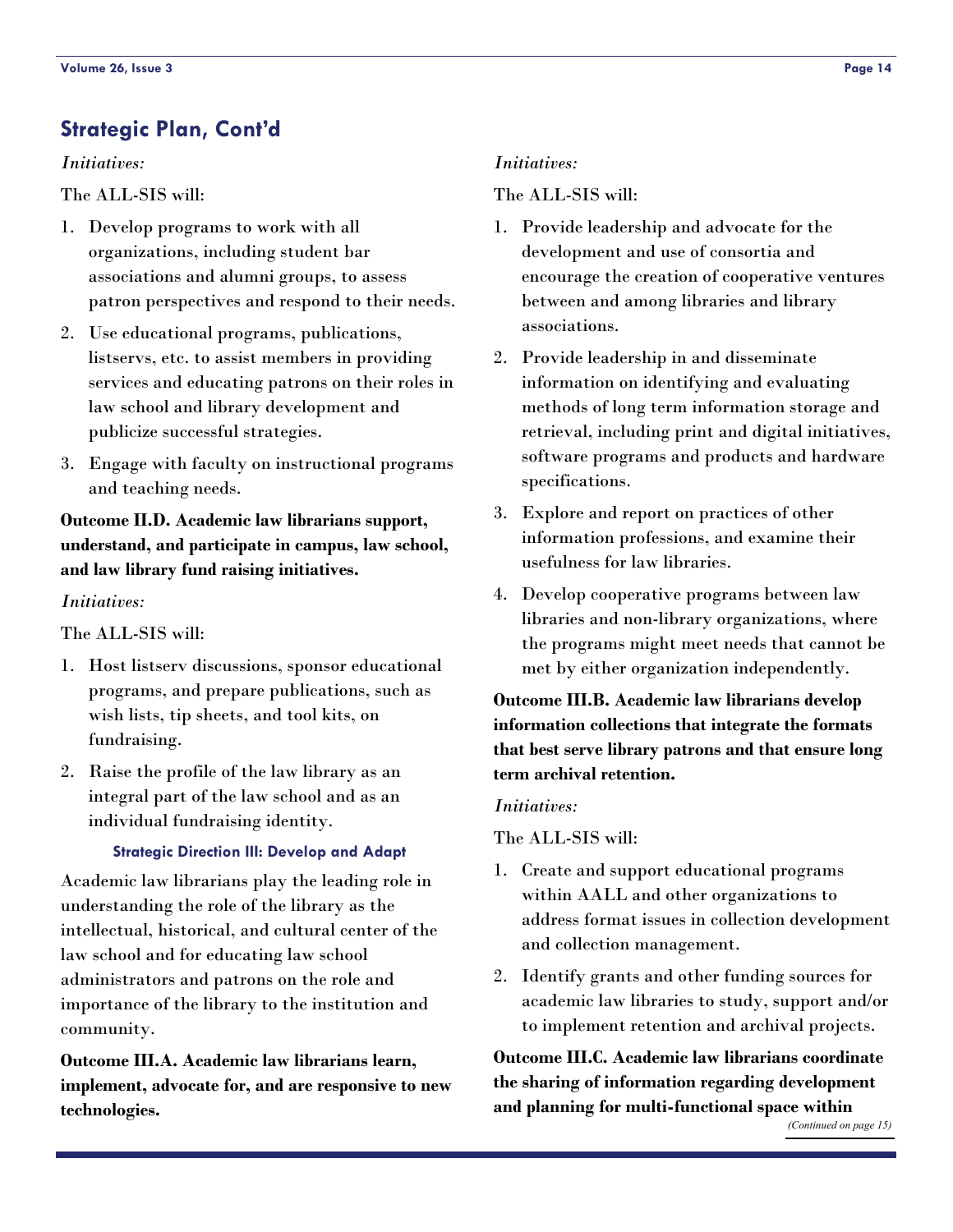### <span id="page-14-0"></span>**Strategic Plan, Cont'd**

#### **their institutions.**

#### *Initiatives*

The ALL-SIS will:

- 1. Work with AALL and other library organizations in developing programs to explore new technologies and services for patron access (e.g., adaptive technology).
- 2. Develop programs and recommendations for libraries to plan with administrations for space planning initiatives.
- 3. Collect and disseminate information about ongoing space initiatives and concerns in member libraries.

#### **Strategic Direction IV: Preserve and Enhance Information Policies**

Academic law librarians play a leading role in shaping information policy to ensure access to legal information.

**Outcome IV.A. Academic law librarians work to ensure free access to government information at the national, state, and local levels.** 

#### *Initiatives:*

The ALL-SIS will:

- 1. Coordinate activities with or be aware of the activities of the Washington Affairs Office.
- 2. Provide leadership in advocacy and educational efforts concerning the changing nature of state and federal depository programs.
- 3. Strongly advocate free access to government information through educational programs, publications, listserv discussions, etc.

Suggestion: Outcome IV mentions the Government Affairs Office, but AALL's website still refers to the Washington Affairs Office.

**Outcome IV.B. Academic law librarians work to ensure copyright law and licensing practices preserve the rights of users, including fair use in all formats.** 

#### *Initiatives:*

The ALL-SIS will:

- 1. Work closely with professional library associations, especially the AALL Government Affairs office, to provide leadership in working with legislators, the Copyright Office, and others to:
	- a. Develop federal and state licensing legislation that preserves the right of users.
	- b. Ensure that database protection legislation preserves user rights.
	- c. Preserve user rights to information in all formats.
- 2. Develop educational materials and courses on the substantive law and issues in copyright and licensing in conjunction with the AALL Copyright Committee.
- 3. Develop educational materials, courses, and strategies to use in negotiating with legal information providers.
- 4. Support AALL's model code of fair business practices for legal publishers.
- 5. Organize academic libraries to join together to encourage worthwhile and beneficial publishing practices and discourage those practices that are harmful to end users.
- 6. Continue to foster relations with the Government Printing Office.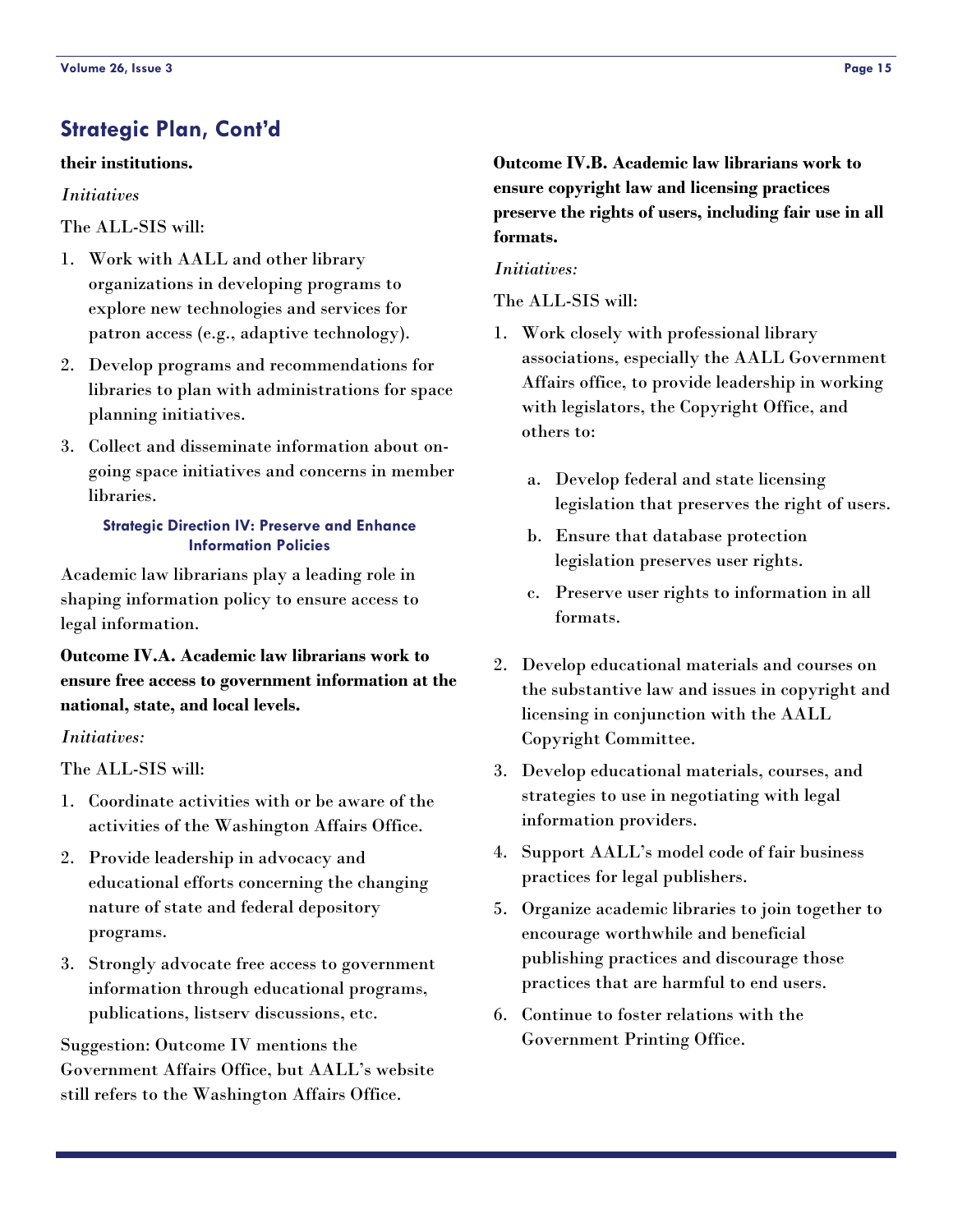### <span id="page-15-0"></span>**Message from the Chair, Cont'd**

why this is the case or on ways to increase the number of members who vote, please share them with the Executive Board.

 Congratulations also go to the recipients of this year's ALL-SIS [awards and grants.](#page-17-0) Lee Peoples, Associate Director of the Oklahoma City University Law Library, is the recipient of the ALL-SIS Outstanding Service Award. The winner of the ALL-SIS Outstanding Article Award is Bonnie Shucha, Head of Reference at the University of Wisconsin Law Library for her article, *[The State of the Law Library Blogosphere](http://www.llrx.com/features/blogosphere.htm)*. Serials and Technology Librarian Yu-Hui Chuang of Rutgers University Law Library in Newark will receive a grant to attend the CONELL meeting at AALL. I would like to thank the Awards Committee (John Edwards (Chair), Marianne Nelson, Marlene Alderman) for their excellent work soliciting nominations and selecting recipients.

 In late April, I had the privilege of participating in the AALL Summit, "Authentic Legal Information in the Digital Age." The program was organized to start a dialog with government information providers about the need for certified authentic online legal information as well as standards and best practices that will result in authenticated information. The Summit planners brought together an outstanding mix of participants: state and federal legal information producers, digital security experts, and archivists, who shared their insights with AALL members about the current challenges involved in providing reliable electronic legal information. By every possible measure, this day and a half meeting was a huge success. Additional information about the Summit is available on AALLNET ([www.aallnet.org/summit/](http://www.aallnet.org/summit/default.asp)).

 I mentioned earlier this year that the Continuing Education Task Force (Lee Peoples (Chair), Merle Slyhoff, and Mary Wells), was working on a [program](#page-4-0) entitled, "Challenging Conversations," to coach us in how to communicate effectively in difficult situations. This program was released a few weeks ago for online viewing through AALLNET ([www.aallnet.org/members/media.asp; AAL](http://www.aallnet.org/prodev/media_show.asp?mnum=9)LNET login required). I previewed the video and it's superbly acted and produced! I urge you to attend the official screening at the ALL-SIS reception in New Orleans.

 Recently, the ABA proposed to drop volume count from its annual library questionnaire. Rita Reusch, Chair of the ABA Law Libraries Committee, [details](#page-6-0) the questionnaire changes and the rationale behind them in this issue of the newsletter. To get further background on what we can expect, I have invited [Allen Easley,](#page-1-0) Chair of the Questionnaire Committee, to address us at our business meeting on the current status of the changes.

 There are lots of perspectives about why we keep statistics, what we should be measuring, and how we should measure it. A major question to answer is: *what do we need to track in order to prove our worth and maintain our existence?* With this in mind, I asked our Statistics Committee Co-Chairs, Jonathan Franklin and Kory Staheli, to poll our membership in order to identify the statistics we feel are most useful to track. They conducted a very thorough poll in February and received excellent feedback. Please take a look at the results posted on the ALL-SIS Web site ([www.aallnet.org/sis/allsis/committees/statistics/](http://www.aallnet.org/sis/allsis/committees/statistics/index.asp)). In the coming months, the Statistics Committee plans to draft a model survey instrument that, in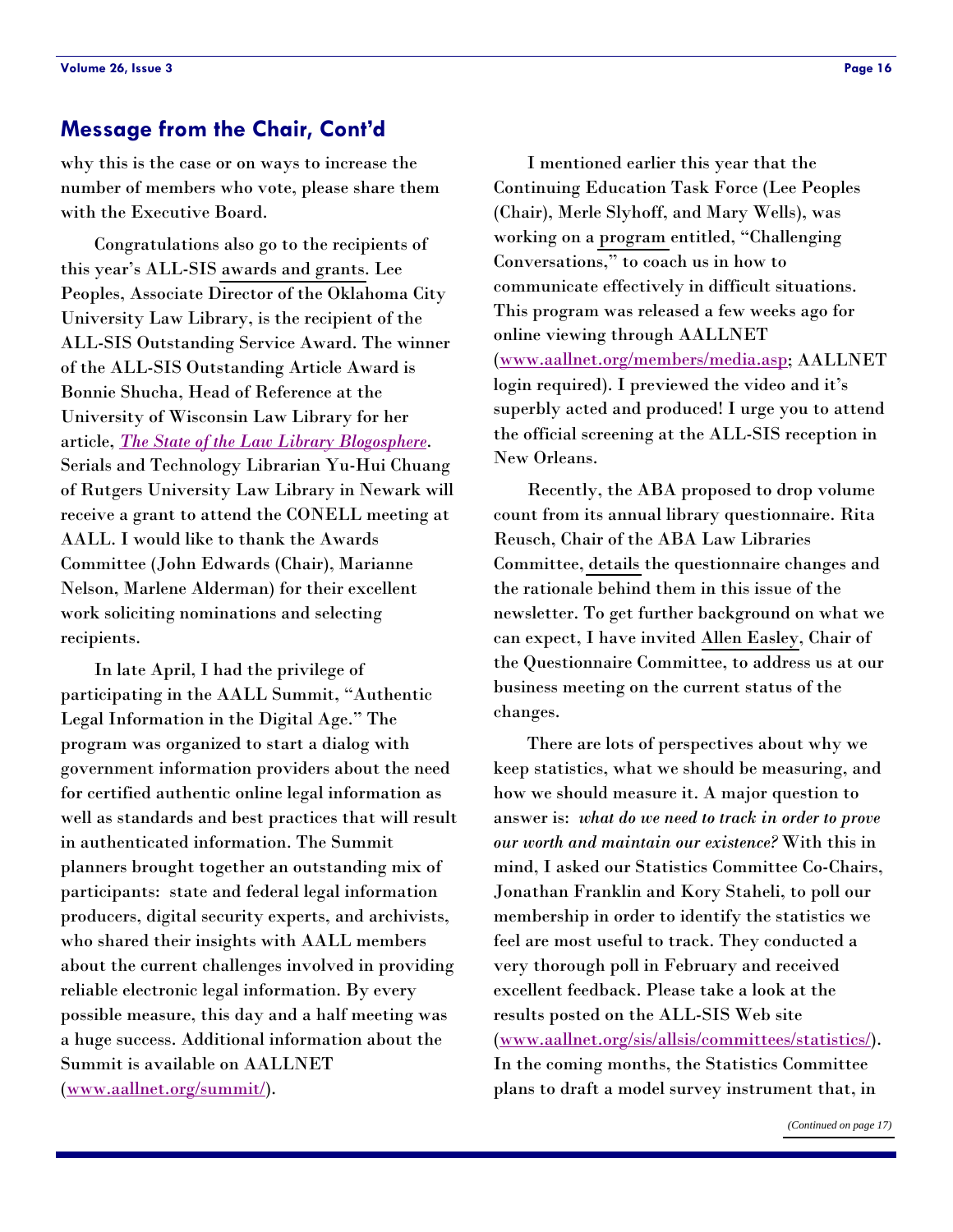### <span id="page-16-0"></span>**Message from the Chair, Cont'd**

addition to the questionnaire, could be used to measure quantitatively and qualitatively what we do. It will incorporate many ideas gleaned from the poll. The committee will also develop a clearinghouse of information about statistical measures to share on the ALL-SIS Web site.

 In early May, Margaret Schilt, Co-Chair of the Faculty Services Committee, moderated an engaging online discussion on the Faculty Services Roundtable listserv. The topic was "Law Faculty, Copyright, and Law Libraries" and the conversation covered copyright issues involved in obtaining and posting class materials and webcasting and podcasting presentations. Our members are very knowledgeable about copyright issues and the information exchanged was extremely informative. If you were unable to participate, I highly recommend viewing the ALL-FSR archive [\(http://share.aallnet.org/read/?](http://share.aallnet.org/read/?forum=all-fsr)  $f_{\rm{orum}}=all-f_{\rm{sr}}.$ 

 I would like to draw your attention to proposals from two other committees, since we will be voting to approve them in July at the Business Meeting. The first is the final draft of the new [ALL-SIS Strategic Plan.](#page-11-0) The Strategic Directions Task Force (Michelle Wu (Chair), Carol Bredemeyer, Richard Jost, Paul Healey, and Mark Folmsbee) worked hard to draft a visionary set of goals and objectives for ALL-SIS. The second consists of [changes to our Bylaws,](#page-7-0) drafted by the Bylaws Committee (Jennifer Wagner (Chair), Deborah Norwood, and Eric Young). The new provisions, recently approved by the AALL Bylaws Committee, clarify procedures for expenditures, nominations, and elections.

 Please check out all the great [programs](#page-2-0) that we have lined up for you in New Orleans. You can find information about them in this newsletter and on the special annual meeting page

#### ([www.aallnet.org/sis/allsis/annualmeeting/2007/](http://www.aallnet.org/sis/allsis/annualmeeting/2007/index.htm))

on the ALL-SIS Web site. Don't forget that there are the two alternate ALL-SIS programs (they are listed separately in the official schedule) and an all day SIS sponsored workshop taking place on Saturday. In addition, there are breakfast programs for [middle managers](#page-5-0) and directors and four separate roundtables: collection development, legal research, relations with online vendors, and faculty services. These roundtables give you a chance to participate in stimulating discussions with other academic librarians. Even if you are not on a committee during the coming year, you are always welcome to attend committee meetings to learn what is being planned.

 I hope you will join us at our business meeting at 7:00 a.m. on Sunday morning. Thanks to our sponsor, Thomson-West, we will be treated to a delicious continental breakfast. In addition to remarks by Allen Easley (see above), [Dan](#page-1-0)  [Freehling,](#page-1-0) Deputy Consultant on Legal Education of the ABA Section on Legal Education & Admission to the Bar, will fill us in the findings of the ABA Accreditation Task Force.

 I also want to invite you to join in the festivities at the ALL-SIS reception on Sunday evening, starting at 6:30 p.m. This great event, sponsored by BNA, will be hosted by Loyola University New Orleans College of Law. Michael Whipple, his staff at Loyola, and the kind folks at BNA are planning a delightful evening that will include a wonderful cocktail buffet and musical entertainment. BNA will provide buses to shuttle us between the Convention Center and the school. During the reception we will hold our Awards Ceremony. If you are a newer academic law librarian, please mark your calendar to attend the [Newer Academic Law Librarians Meeting](#page-5-0)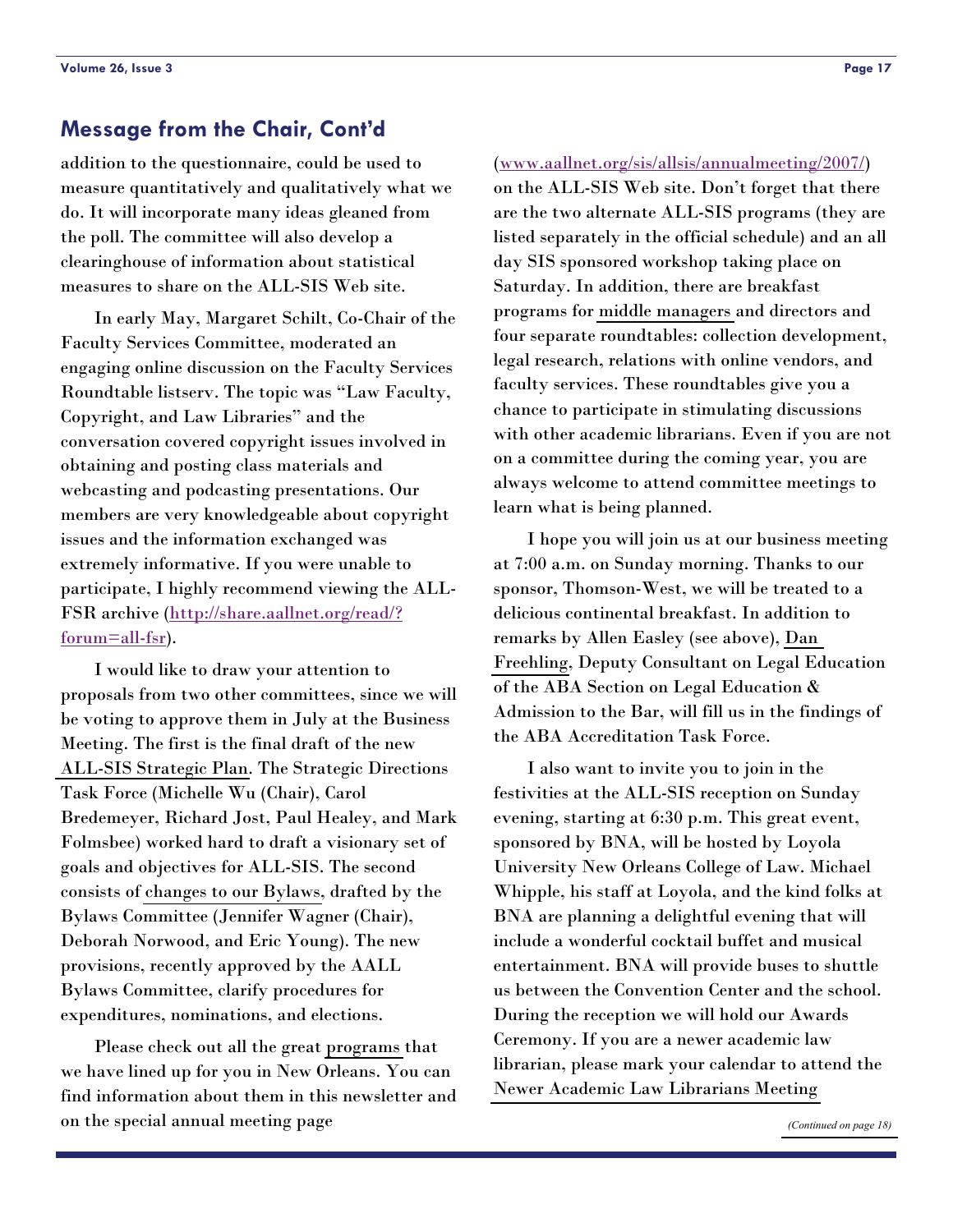### <span id="page-17-0"></span>**ALL-SIS Announces Winners of Awards and Grants**

John Edwards, Chair, Awards Committee

The ALL-SIS Awards Committee is pleased to announce the following award and grant winners. Winners will be recognized at the ALL-SIS reception at Loyola on Sunday, July 15, during the AALL meeting.







Lee Peoples Bonnie Shucha Yu-Hui Chuang

**Lee Peoples**, Associate Director of the Oklahoma City University Law Library, is the recipient of the ALL-SIS **Outstanding Service Award**. Lee is currently the chair of the ALL-SIS Continuing Education Task Force and a member of the Program Committee.

The winner of the ALL-SIS **Outstanding Article Award** is **Bonnie Shucha** of the University of Wisconsin Law Library where she is Head of Reference. Her article, *The State of the Law Library Blogosphere*, is available at [www.llrx.com/features/blogosphere.htm](http://www.llrx.com/features/blogosphere.htm).

Serials and Technology Librarian **Yu-Hui Chuang** of Rutgers University Law Library in Newark will receive a **grant** to attend the **CONELL** meeting at AALL. ALL-SIS will cover the costs of registration and one night's lodging. This grant is in the final year of a three-year pilot program.

Additional information on ALL-SIS awards and grants, including past recipients, can be found at [www.aallnet.org/sis/allsis/committees/awards/](http://www.aallnet.org/sis/allsis/committees/awards/).

### **Message from the Chair, Cont'd**

(NALLM). It takes place at Loyola at 5:30 p.m. (right before the reception). A special bus will take you there. Details for all these events will be available at the ALL-SIS table in the activities area of the exhibit hall and on the ALL-SIS Web site.

 Thanks for allowing me to serve as ALL-SIS Chair this year. It's been great! I look forward to seeing all of you in New Orleans.

Best wishes, Suzanne

## **Bylaws, Cont'd**

### **Article VIII: RULES OF ORDER**

Sturgis Standard Code of Parliamentary Procedure, in the latest edition, shall govern all deliberations of the Section when not in conflict with the bylaws of the Section.

(Revised Article VIII, adopted at the Section's Annual Meeting in St. Louis, Missouri, July 9, 2006.)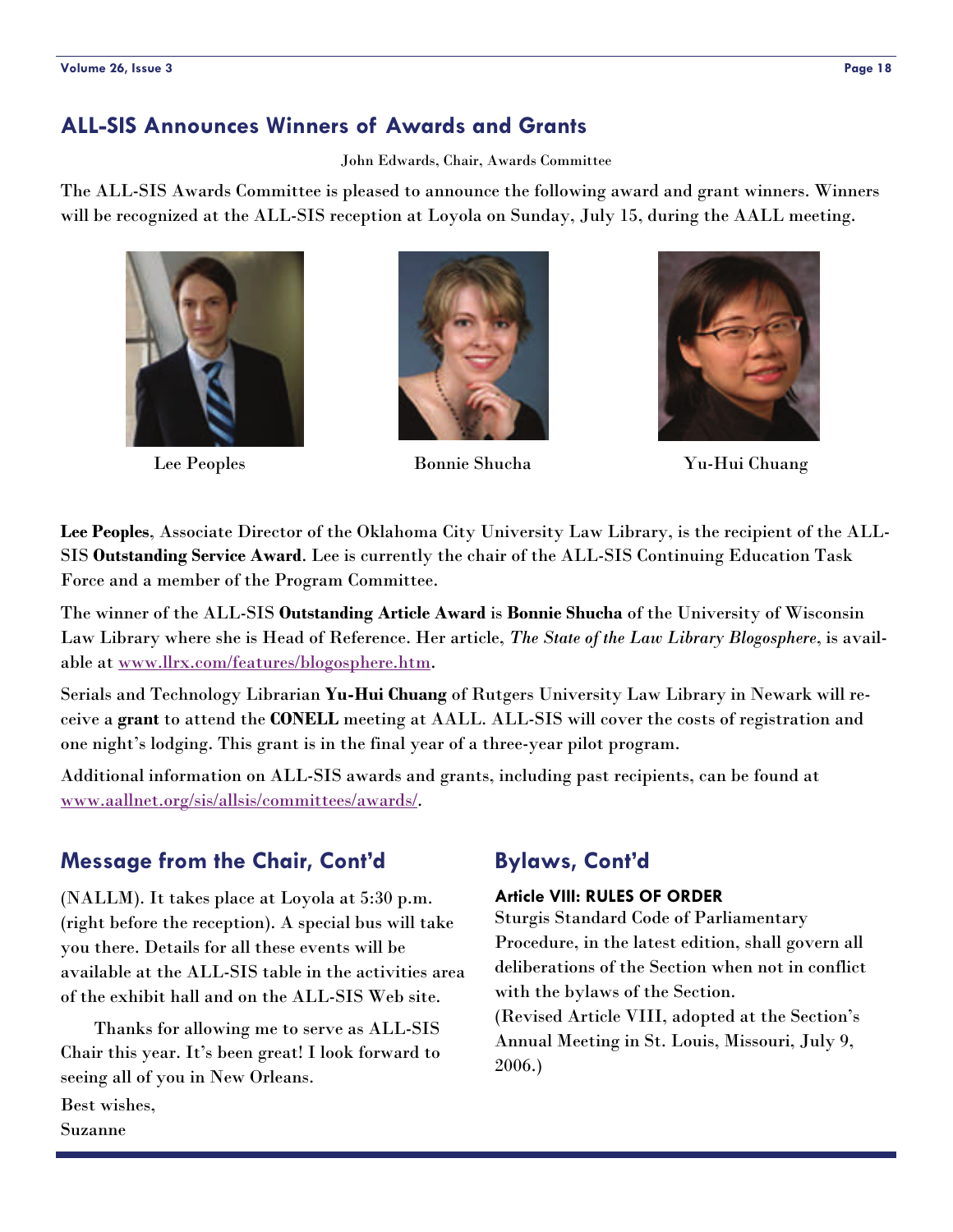### <span id="page-18-0"></span>**The ALL-SIS Archives in the Digital Age**

James Kelly, University of Illinois at Urbana-Champaign

 Law librarians appreciate the value of archived materials. Frequently they are called upon to find the law or other documents from the past, whether for historic reasons or to provide information about an ongoing issue.

 In the digital age, law librarians and archivists struggle to maintain archives of important materials. This is particularly true of documents that are born digital, such as email and web pages. Such materials present unique challenges that will only be overcome with consideration and care.

 Over the past two years, the ALL-SIS Archives Committee has struggled to keep up-to-date material for the section in the archives housed at the University of Illinois at Urbana-Champaign. Too often, we are so busy doing the work associated with the documents and materials that we lose sight of the importance of preserving them for our successors. It is important that all members of the section become familiar with the material which should be submitted to the archives for preservation.

 As adopted in the 2004 - 2005 academic year, the current Archives Policy Statement is as follows:

 The Archives of the Academic Law Libraries Special Interest Section of the American Association of Law Libraries ( ALL-SIS) includes material which illuminates much of the Section's history. These non-current records, papers and publications are preserved because they contain information of administrative, legal, fiscal or research value. In order to perpetuate and augment our archival holdings, a policy must be established for collection of records from SIS officers and members. To this end, the following policies and guidelines are suggested:

1. All documentary materials, regardless of format or characteristics, which are received, created,

or maintained by ALL-SIS officers, whether elected or appointed, in conducting business for the SIS are considered SIS records.

- 2. All material of enduring value, when no longer in current use by the officer to which it pertains, shall be transferred to the SIS archival collection. The SIS officers shall be the judge of which records are in sufficient current use to be retained, and will judge what, if any, restrictions should be placed on access to these records once the records are retired to the Archives.
- 3. The kinds of records which should be preserved in the Archives include, though this list should not be taken as all-inclusive:
	- a. SIS meeting minutes, all documents produced by the SIS and its members in the course of conducting its/their business, including but not limited to committee and task force reports and the like;
	- b. all publications of the SIS;
	- c. policy statements or statistical reports of any office;
	- d. correspondence relating to policy making;
	- e. letters of noted persons received in pursuit of SIS business;
	- f. member and officer biographies and related documents;
	- g. photographs and other memorabilia.
- 4. Because it is sometimes difficult for individuals to judge the value of records in their custody, no SIS records that appear to meet these requirements should be disposed of or destroyed.
- 5. Records in electronic format shall be transferred to print or microfilmed for preservation purposes.
- 6. Proper archival practice requires that records should be kept in the order in which those records were originated. To this end, groups of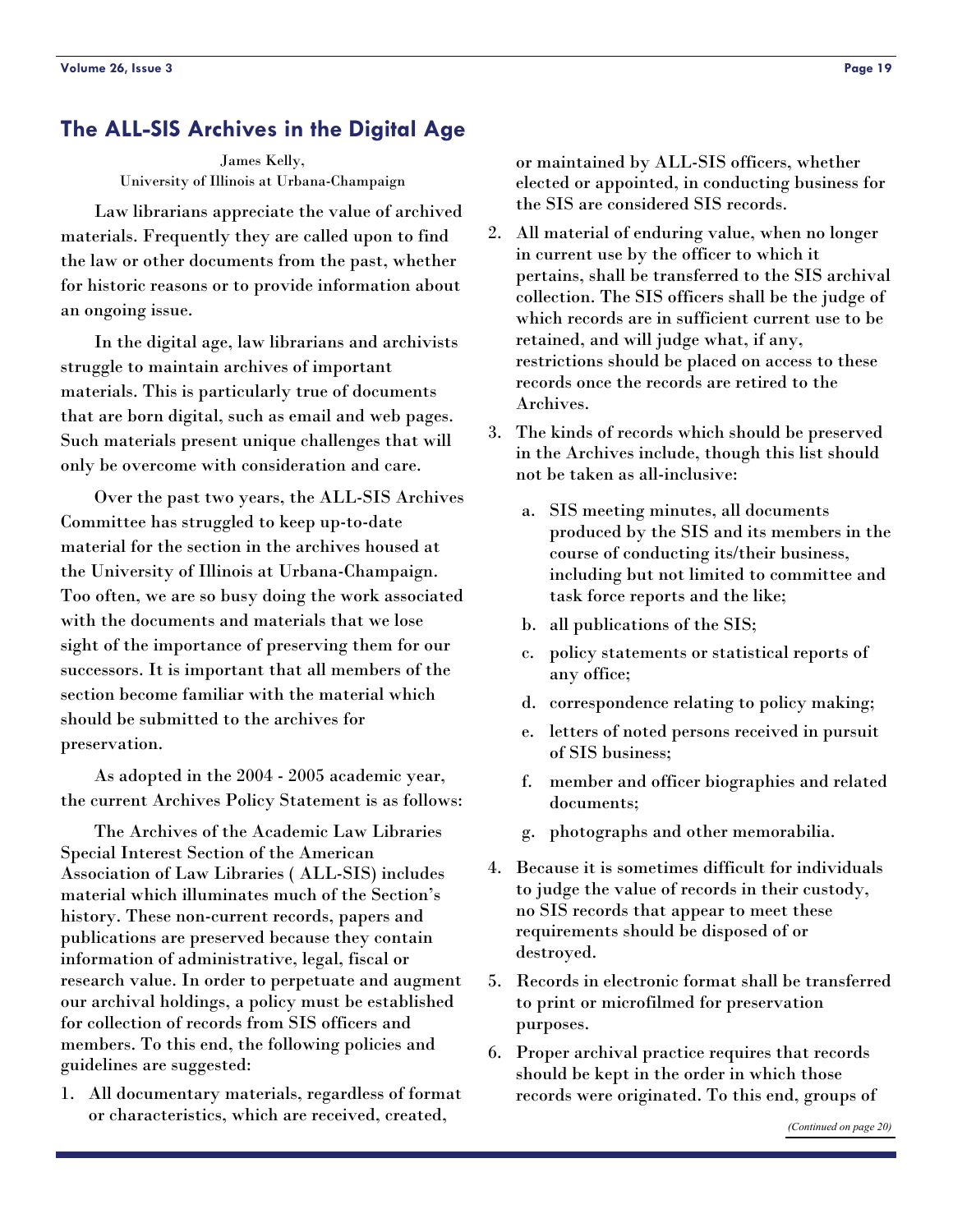### <span id="page-19-0"></span>**Archives, Cont'd**

records should be retired periodically to the Archives, and individuals in the SIS should make an effort not to send individual items to the Archives in a piecemeal fashion if those individual items were actually part of a larger collection of materials.

7. The person in charge of the Archives will take suitable measures to preserve, arrange and describe the records of the SIS and shall provide information about them, copies of them, and/or the documents themselves as required for the business of the SIS or for research purposes. Preservation of records can include placing records in acid-free file folders and boxes, and taking any other necessary steps to prevent deterioration of the records over time.

The following individuals served on the Archives Committee during the past two years:

2005 - 2006

Kathryn Hensiak Amato Wendell Johnting James Kelly Mark Podvia, Chair Ann Ribstein

#### 2006 -2007

Leanne Hillery (*[lhillery@regent.edu](mailto:lhillery@regent.edu)*) James Kelly, Chair ([jpkelly@law.uiuc.edu](mailto:jpkelly@law.uiuc.edu))

 The committee urges your comments and contributions. If you have any questions or have something you feel should be contributed to the archives in accordance with the above policy, please contact a member of the committee via email.

### **ALL-SIS Sourcebook for Teaching Legal Research**

Sara Kelley, Georgetown University Law Library

 Have you created any research instructional materials such as syllabi, presentations, handouts, exercises, or exams? If so, please consider sharing

them with your colleagues through the ALL-SIS Sourcebook for Teaching Legal Research, [www.aallnet.org/sis/allsis/secure/Research/](http://www.aallnet.org/sis/allsis/secure/Research/sourcebook.asp) [sourcebook.asp](http://www.aallnet.org/sis/allsis/secure/Research/sourcebook.asp). Currently the Sourcebook contains almost 300 documents, including materials by Penny Hazelton, James Duggan, Lisa Smith-Butler, Lee Peoples, and many others.

 The Sourcebook is a searchable, subjectbrowsable database of instructional materials accessible by any member of AALL who has an AALLNet password. The purpose of the Sourcebook is to make course materials available to members of AALL for use in teaching and training. You do not have to be a member of ALL-SIS to use the Sourcebook. Because the Sourcebook is password protected, your students will not find your materials on the open web.

 Materials may be submitted in any electronic format, including Word, WordPerfect, HTML, PowerPoint, and PDF. Authors retain copyright in the materials they submit to the Sourcebook, but grant AALL members permission to use them for educational purposes.

### **Back to the Future of Legal Research**

Leah Sandwell-Weiss, Rogers College of Law The University of Arizona

 Chicago-Kent College of Law held their second one-day "Back to the Future of Legal Research" symposium on May 18, 2007. Aimed at both law librarians and legal writing instructors, over 175 attendees examined how one can stay up with the latest legal research techniques and how to pass these techniques on to our students.

 The morning began with a presentation by Mary Alice Baish, AALL's Associate Washington Affairs Representative, on the future of primary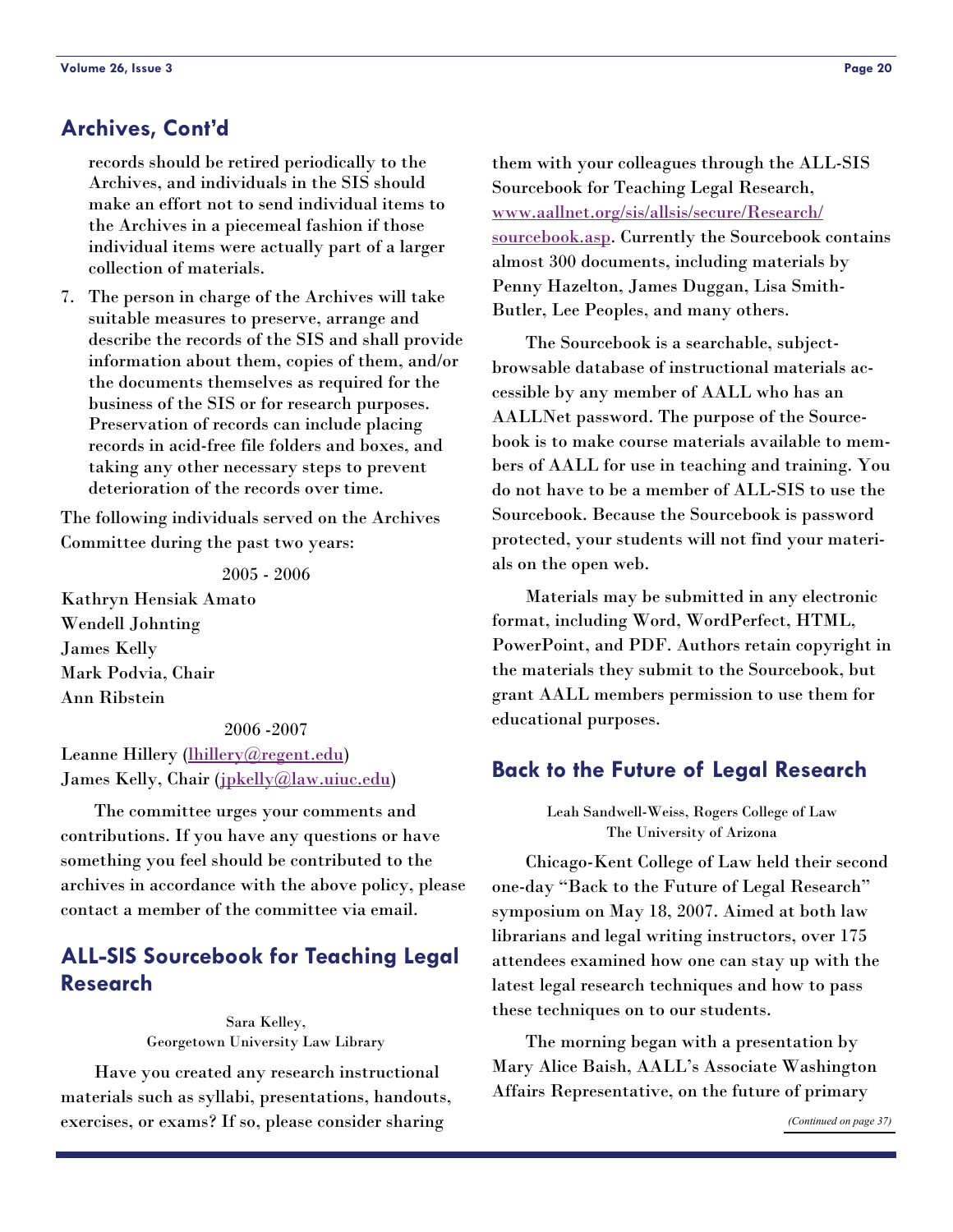<span id="page-20-0"></span>Sara Kelley, Electronic Resources Librarian, Georgetown University Law Library

 The Winter 2006 issue of Lewis & Clark Law Review is a symposium on a subject of interest to many law librarians: open access to scholarly secondary sources in the discipline of law.<sup>1</sup> This column will survey the major points of that symposium: (1) the definition of "open access," (2) why there is less of a push for open access to legal scholarship than there is for open access to other disciplines' scholarly output, and (3) why legal scholars should care.

 It is probably useful to begin this survey with a definition of "open access." Several definitions appear in the symposium articles, but the following is one of the simplest:

The phrase "open access publishing" has come to describe disseminating material, usually over the Internet, both free of charge and free of conventional copyright restrictions on further dissemination. The most common flavors of open access publishing today are open access journals, which make their contents available for free over the Internet, and open access archives, which maintain free electronic copies of scholarship published in both conventional and electronic journals.2

 In the legal field, the Legal Scholarship Network3 ("LSN", which is part of the Social Sciences Research Network, "SSRN") and the BEPress Legal Repository4 are examples of open access (or quasi-open access) archives of legal scholarship.5 These two institutions finance free downloads of legal scholarly articles by providing related feebased services to law schools, such as emaildelivered abstracting journals, sponsored research paper series, and law review submission assistance.6

 Legal scholarship would appear to be an ideal candidate for open access distribution, since it

. . . rel[ies] on few commercial publishers. The majority of law journals depend on unpaid students to undertake the selection and copy editing of articles. Nobody who participates in any way in the law journal article research, writing, selecting, editing, and publication process does so because of copyright incentives. Indeed, copyright is sufficiently irrelevant that legal scholars, the institutions that employ them, and the journals that publish their research tolerate considerable uncertainty about who owns the copyright to the works in question, without engaging in serious efforts to resolve it.7

 And in fact, LSN, at least, has certainly gained importance in the last several years: "[T]he number of articles in which either of two search strings - 'www.papers.ssrn.com!' or 'ssrn.com!' appeared has grown from only one article prior to the year 2000, to [more than 400] articles . . . in 2006."8

 Nevertheless, the movement for open access to scholarship has grown far more slowly in law than in other disciplines, especially the "hard sciences."9 This may be due to the relatively low cost of most scholarly legal journals. Scientific publishing is a \$7 billion industry, and the movement for open access to scientific scholarship has been driven largely by rising journal costs.10 In contrast, as already pointed out, most scholarly law journals are nonprofit enterprises run by law schools. The mean cost of legal journals is only 17% of the mean cost of all scholarly journals, and the median cost of legal journals is only 8.5% of the median cost of all scholarly journals.11 Furthermore, most of these nonprofit law journals are available on Westlaw or Lexis, two services to which U.S. law professors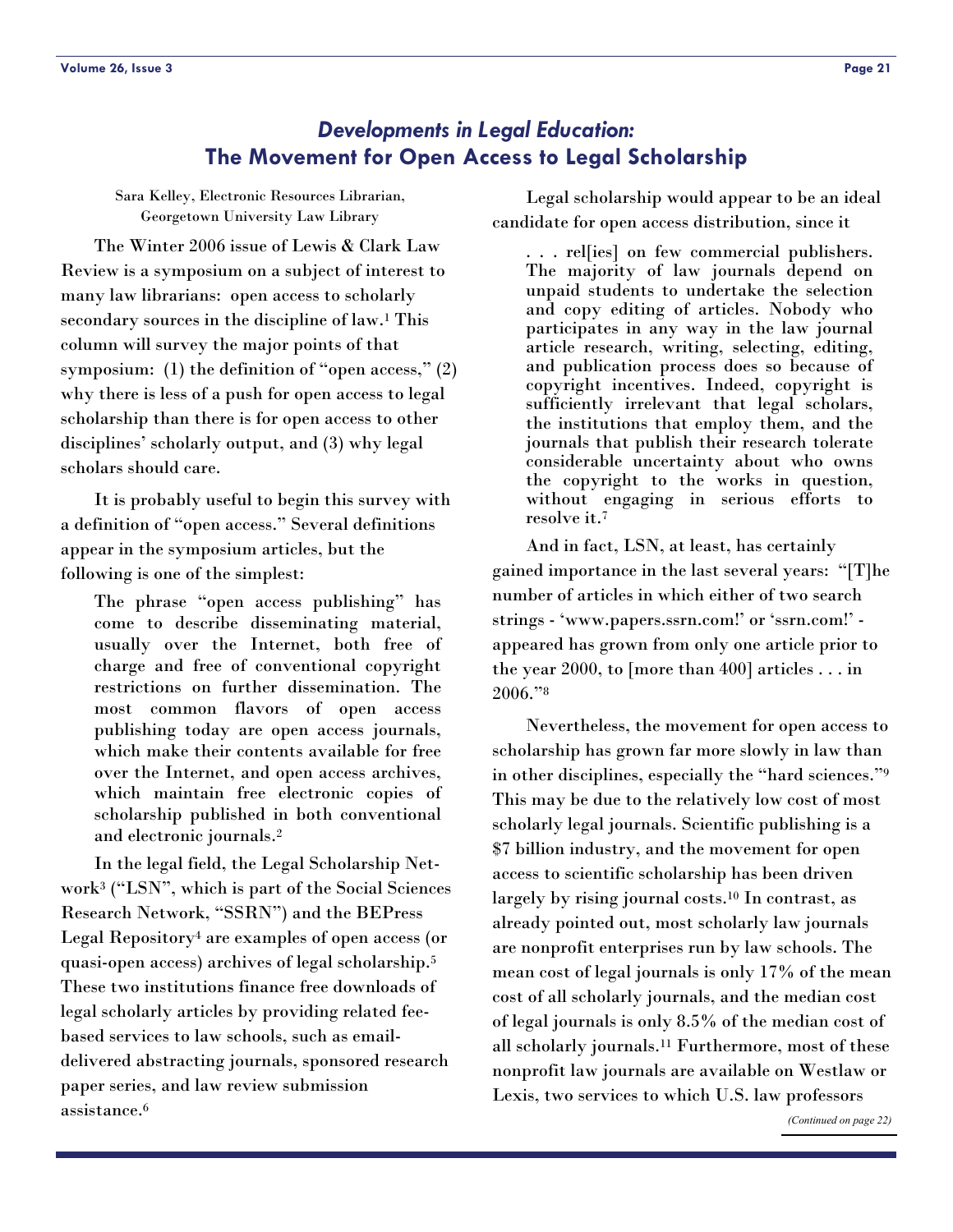### <span id="page-21-0"></span>*Developments in Legal Education***, Cont'd**

and students have nearly universal and heavily subsidized access.12 In addition, the nonprofit law journals frequently rely upon royalties from the inclusion of their articles in for-profit databases to pay for at least some of their operating costs, and fear the loss of royalties in an open access environment.<sup>13</sup>

 Since legal scholars already have cheap access to much of their discipline's literature, why should they care about open access? Symposium participant Michael Carroll of Villanova provides four reasons "legal scholars should ensure that their work is available on the public Internet …:" (1) impact - research in other scholarly disciplines has shown that articles available on the public Internet are cited more often than articles not so available; (2) serving the underserved - many legal researchers, including pro ses and attorneys in small firms, cannot afford to subscribe to legal periodicals or the commercial databases that aggregate them; (3) improving interdisciplinary dialogue - legal scholarship is becoming more interdisciplinary and therefore of greater interest to scholars in other fields, who don't always have access to Lexis or Westlaw; and (4) improving international impact and dialogue - globalization has increased foreign interest in U.S. legal scholarship, yet scholars in other countries typically lack access to Lexis and Westlaw.14

1 *Symposium: Open Access Publishing and the Future of Legal Scholarship*, 10 Lewis & Clark L. Rev. No. 4 (2006), *available at* [http://](http://www.lclark.edu/org/lclr/issue_10_4.html) [www.lclark.edu/org/lclr/issue\\_10\\_4.html](http://www.lclark.edu/org/lclr/issue_10_4.html).

2 Jessica Litman, *The Economics of Open Access Law Publishing*, 10 Lewis & Clark L. Rev. 779, 784 (2006), *available at* [http://www.lclark.edu/org/](http://www.lclark.edu/org/lclr/objects/LCB_10_4_Litman.pdf) [lclr/objects/LCB\\_10\\_4\\_Litman.pdf](http://www.lclark.edu/org/lclr/objects/LCB_10_4_Litman.pdf).

3<http://www.ssrn.com/lsn/index.html> (last visited May 18, 2007).

4<http://law.bepress.com/repository/> (last visited May 18, 2007).

5 Litman, *supra* note 2, at 784-785.

6 Olufunmilayo B. Arewa, *Open Access in a Closed Universe: Lexis, Westlaw, Law Schools, and the Legal Information Market*, 10 Lewis & Clark L. Rev. 797, 808-811 (2006), *available at* [http://](http://www.lclark.edu/org/lclr/objects/LCB_10_4_Arewa.pdf) [www.lclark.edu/org/lclr/objects/](http://www.lclark.edu/org/lclr/objects/LCB_10_4_Arewa.pdf) [LCB\\_10\\_4\\_Arewa.pdf](http://www.lclark.edu/org/lclr/objects/LCB_10_4_Arewa.pdf).

7 Litman, *supra* note 2, at 783; *see also* Dan Hunter, *Open Access to Infinite Content (or, in 'Praise of Law Reviews')*, 10 Lewis & Clark L. Rev. 761 (2006), *available at* [http://](http://www.lclark.edu/org/lclr/objects/LCB_10_4_Hunter.pdf) [www.lclark.edu/org/lclr/objects/](http://www.lclark.edu/org/lclr/objects/LCB_10_4_Hunter.pdf) LCB 10\_4\_Hunter.pdf.

8 Joseph Scott Miller, *Foreword: Why Open Access to Scholarship Matters*, 10 Lewis & Clark L. Rev. 733, 735 (2006), *available at* [http://](http://www.lclark.edu/org/lclr/objects/LCB_10_4_Miller.pdf) [www.lclark.edu/org/lclr/objects/](http://www.lclark.edu/org/lclr/objects/LCB_10_4_Miller.pdf) LCB 10 4 Miller.pdf.

9 Litman, *supra* note 2.

10 Arewa, *supra* note 6, at 804.

11 *Id*. at 807.

12 Litman, *supra* note 2, at 791.

13 Dan Hunter, *Walled Gardens*, 62 Wash. & Lee L. Rev. 607 (2005).

14 Michael W. Carroll, *The Movement for Open Access Law*, 10 Lewis & Clark L. Rev. 741, 755- 757 (2006), *available at* [http://www.lclark.edu/org/](http://www.lclark.edu/org/lclr/objects/LCB_10_4_Carroll.pdf) [lclr/objects/LCB\\_10\\_4\\_Carroll.pdf](http://www.lclark.edu/org/lclr/objects/LCB_10_4_Carroll.pdf).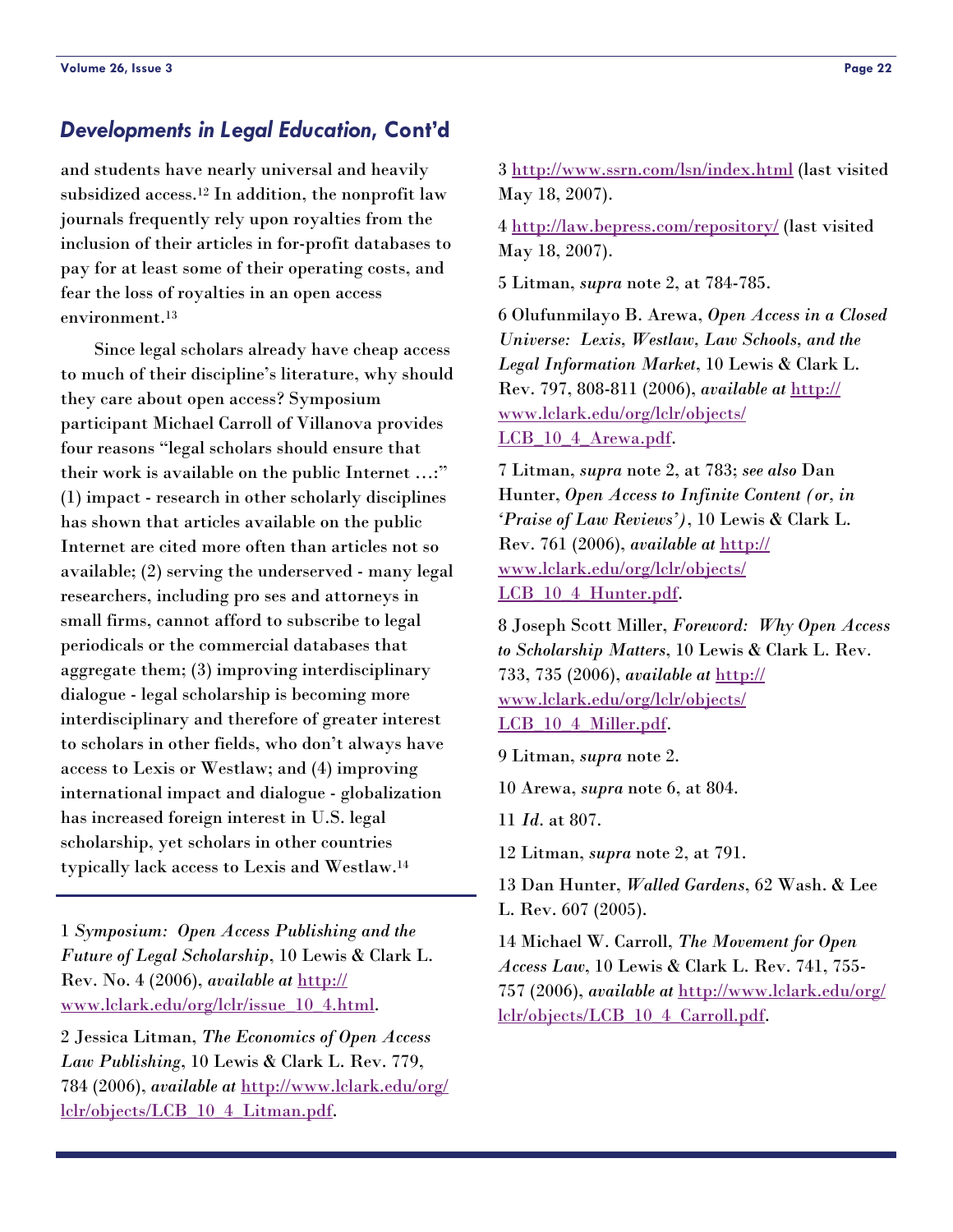### <span id="page-22-0"></span>**Preventing Violence in Our Libraries: A Plan of Action**

Paul Moorman, University of Southern California Law Library

 I've been thinking a lot about library security issues in the wake of the horrific shootings at Virginia Tech. Like many of you, I tend to think of academic settings as safe and secure environments and for the most part, thankfully, they are. However academic settings, including law libraries, are not immune from violent crime and we librarians have a duty to our staff and patrons to ensure that we're taking the reasonable and necessary steps to help prevent violent acts from occurring in our libraries.

 So what can we academic law librarians do to help prevent and minimize the potential for violent acts from occurring in our libraries? The book *Library Security and Safety Handbook*  (American Library Association, 1999) by Bruce Shuman makes the following recommendations to help us work toward this goal: 1) hire security, 2) restrict access, 3) be aware of building flaws, 4) establish rules, and 5) prepare a security manual. In this article, I briefly discuss how Shuman's recommendations can help us address this important challenge.

### **Hire Security**

 Shuman strongly recommends hiring security to help protect against violent actions. Since academic law libraries are usually part of a larger university with its own security guards, we're most likely already following his recommendation. However, how we academic law librarians use our security guards can vary dramatically from law library to law library. For example, some law libraries have their security guards check patron's bags as they walk in the door; others simply have security guards patrol on a regular basis and make themselves available in an emergency. These differences are a reflection of the various settings

that our law libraries are found in (e.g., urban, suburban, or rural/self-standing or campus setting). And it's important to keep in mind that since our libraries are often open late and staffed by students, we are probably the most susceptible location for violence in the law school. We academic law librarians are responsible for making sure that the law school's security guards provide adequate and appropriate coverage of our libraries to help lessen the risk of violence.

#### **Restrict Access**

 Another suggestion Shuman makes to help increase library security is to institute policies that restrict access to certain patrons and/or areas of the library. However, restricting access to libraries is not without controversy. Many view it as a serious violation of our profession's tradition of providing open access to information. In addition to these ethical concerns, many law libraries are also federal depository institutions and as depository institutions, any restrictions on access must allow public access to these materials. Shuman also discusses restrictions on access to certain portions of the library (such as floors, sections, or rooms). This might be appropriate for those sections of our libraries that are more prone to security problems, such as out-of-the-way stacks or infrequently-used areas of the library. However, policies restricting access to a portion of the library can be difficult to enforce and may not offer much protection against someone intent on violence or other security problems.

### **Be Aware of Building Flaws**

 Shuman also recommends being aware of and paying particular attention to building flaws, such as dim lighting and narrow bookshelf corridors. These places might offer a hiding place for someone intent on harm or violence. This problem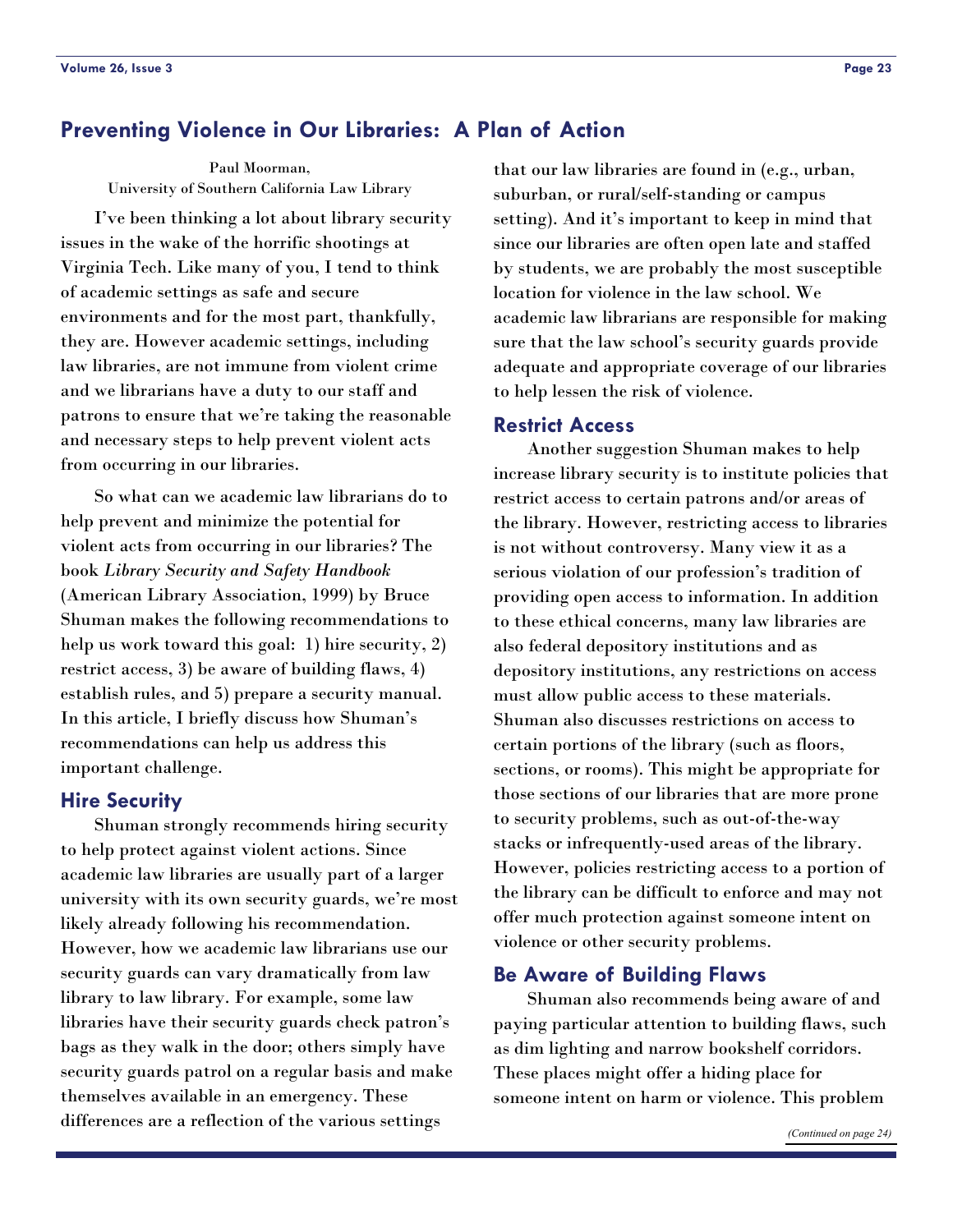### <span id="page-23-0"></span>**Preventing Violence, Cont'd**

is particularly acute at large academic libraries with older buildings and stacks that were closed at one time but are now open. I suspect it's less of problem for most academic law libraries because our libraries tend to be smaller and newer. However, most academic law libraries still offer quiet, out-of-the way places that are perfect for studying - and also perfect for criminal acts, including violence. Locating these areas and ensuring that staff and security guards pay particular attention to them may help increase security.

### **Establish Rules**

 Establishing clear rules of behavior is another suggestion Shuman makes to help increase the personal safety of library patrons and staff. He believes that when a library's rules of behavior are known and publicized and violations of those rules are consistently addressed, problems that may lead to violence are less likely to get out-of-hand. Some of the rules he mentions, such as prohibiting gambling, horseplay, etc., are more appropriate for a public library than an academic library, but some of his other suggestions, such as prohibitions against carrying weapons and public drunkenness, are common-sense policies for academic law libraries to consider. In other words, we should know what our university's rules are about guidelines for behavior, develop additional rules appropriate for our libraries, and make sure that security guards and staff are aware of and enforce those rules.

### **Prepare a Security Manual**

 Shuman thinks the most important step a library can make to help protect against violence in our libraries is to develop a security manual. He regards a security manual as the "most fundamental and inexpensive precaution in personal safety in libraries" and strongly

advocates that all libraries have a fully thought-out and workable version. He recommends drafting it with a lawyer or university counsel guidance and periodically checking to make sure it's being followed and that appropriate changes are made when necessary. In an academic law library setting, it makes sense for our security manuals to be closely aligned with general university and law school guidelines, but having a manual for the law library itself is a great way to ensure that the entire staff is fully invested and aware of the appropriate security measures to take in an emergency. While he doesn't recommend a particular template, he does recommend including certain features, such as security guard training, programs for regular surveillance, behavior guidelines, and evaluation of available security systems. Further information about how to draft a security manual is explained in his book.

 Unfortunately, we can't always stop violent actions in our library. But, sometimes a tragic event like the one at Virginia Tech can act as a reminder of its potential and prompt us to evaluate what we can do to protect the personal safety of our patrons and staff. Shuman's recommendations offer a plan of action to help us realize this goal.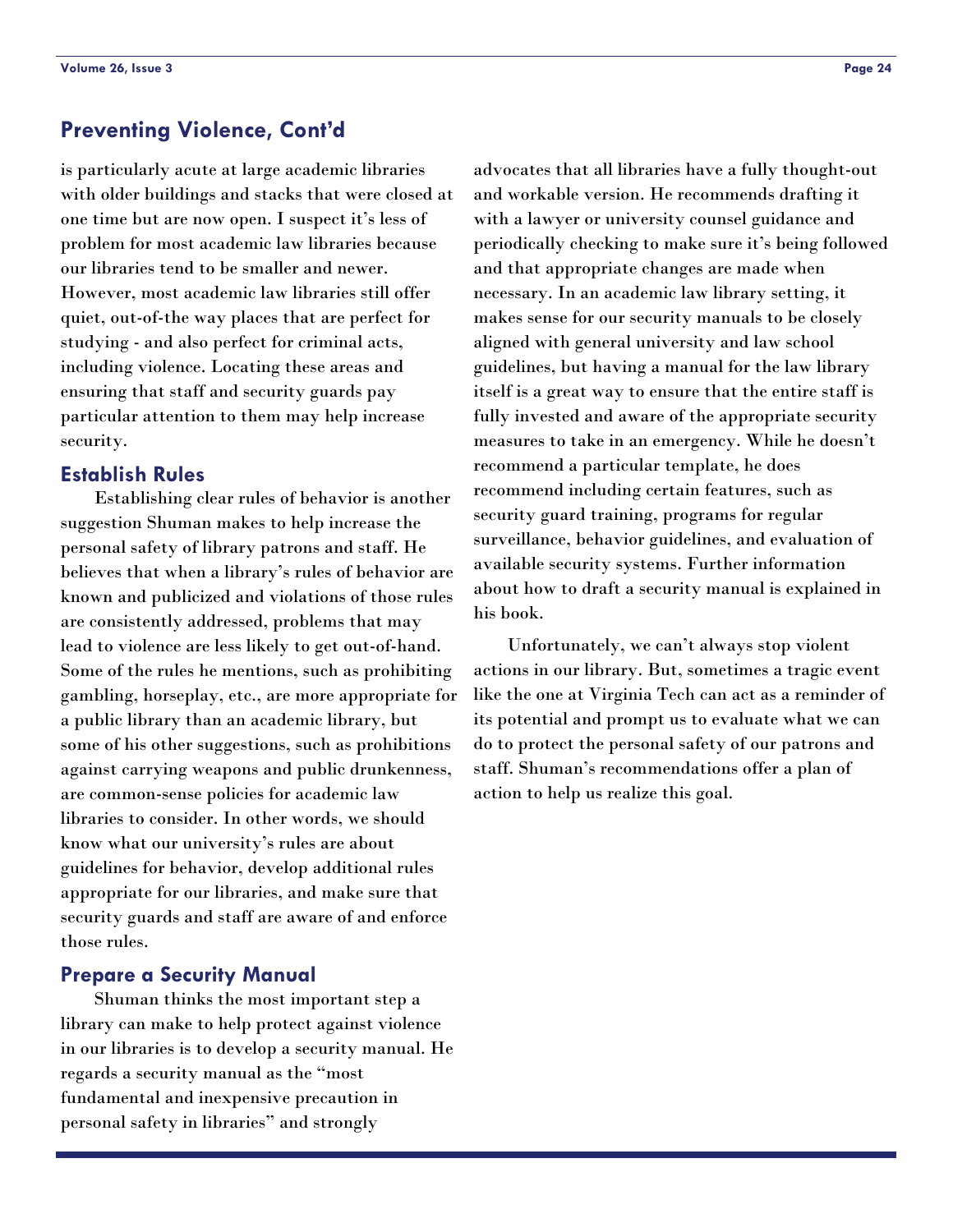### <span id="page-24-0"></span>**AALL Management and Leadership Institute**

### **An Overview**

Edward T. Hart, University of Florida

 For a week last March, thirty-five law librarians met in Tucson to explore what it means to be a manager and a leader of law libraries at what was billed as the first AALL Management and Leadership Institute. The attending librarians were carefully selected as ones with track records reflecting potential to be exemplary individuals in both these roles. A cross spectrum of libraries was represented with twenty librarians from academic institutions, ten from firm and corporate libraries, and five from state and court libraries.

 Facilitated by Maureen Sullivan, the Institute sought to combine the aspects that bridged both the daily operation of law libraries as well as the aspirations of establishing ideal programs and services for library users. Sullivan commented that this might have been the first time she was asked to combine both management and leadership to reflect how they should overlap in a librarian's every action.

 The Institute was also facilitated by the presence of one of its organizers, Michael Chiorazzi, director of the law library at the James E. Rogers College of Law, The University of Arizona. Often he was able to offer a director's point-of-view and reflections on reality of the demands of managing and leading a law library.

During the course of the Institute, the daily topics were divided into broad areas:

- Management and Leadership: Principles, Practices and Competencies
- Developing Effective Interpersonal Relationship
- Juggling: Learning the Art (and Science) of Management

• Transforming Libraries: Inspiring Change

 These topics often overlapped but were approached from different vantages that brought out new ideas from the participants. A constant recurring theme was the need to engage all the stakeholders at all levels in and outside our libraries from deans, managing partners, and judges who are our superiors; the students, faculty, lawyers, and pro se litigants who are our users; our librarian peers with whom we must work; and our support staff, whether library paraprofessionals or building custodians, who we must supervise. Managers and leaders must engage with all these groups in order to learn their wants and needs, and to facilitate working together to meet those wants and needs.

 Sullivan's approach to the Institute was not to lecture or present topics per se, but to solicit input from the participants, only occasionally filling gaps with knowledge of management and leadership approaches from other types of libraries, and directing the conversations that resulted from this input. The learning experience can best be described as one of sharing. Participants contributed their knowledge and experiences and when combined these contributions expressed an inspirational level of performance needed to be great managers and outstanding leaders of law libraries.

 From this Institute, the one key point I took away was the need to communicate and understand my peer librarians in my library. We must share our vision of our library's mission to establish the standards and goals as we seek to meet our institutions' missions. This takes a great deal of give and take as we each must contribute to the process.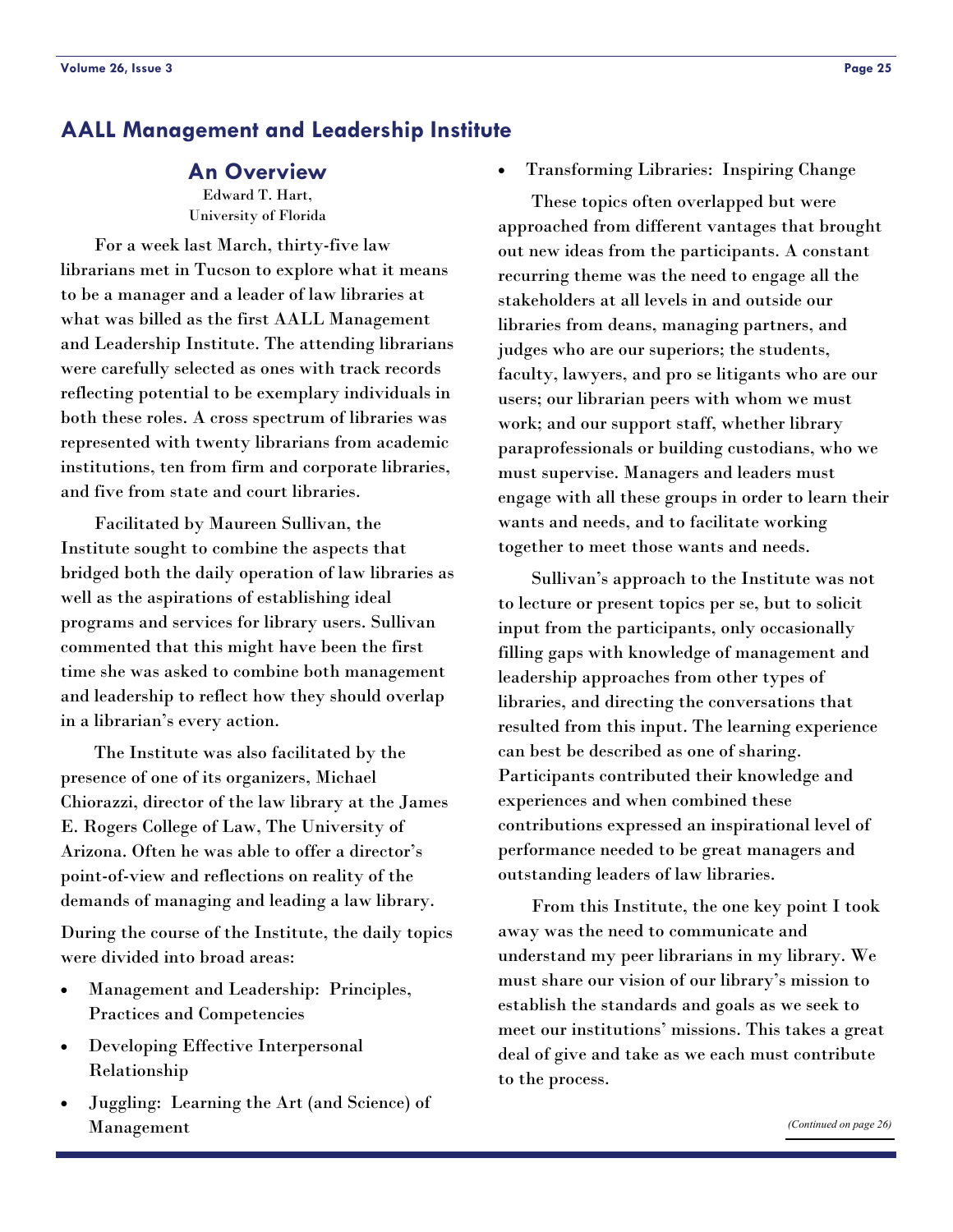### <span id="page-25-0"></span>**Management & Leadership Institute, Cont'd**

 When, and I hope it is a when and not an if, this Institute is next offered, I recommend every librarian regardless of aspirations of being a director or not, consider taking part. At whatever level of a library organization you fill, as a librarian, a professional regardless of managerial role, you work with others who you inspire or despair whether you know it or not. Is it not better to inspire improvement and increasing the value of your library offers its parent organization?

### **The 7 Habits of Highly Effective Librarians: What I Learned at the AALL Management and Leadership Institute**

Jennifer Lunt, Thomas M. Cooley Law School Library

 Like my colleague, Ed Hart, I was one of the 35 librarians who was privileged to attend what I hope will be the first of many Management and Leadership Institutes sponsored by the American Association of Law Libraries. The Institute was rich in content, and the feedback from participants was uniformly positive.

 While Ed discussed the structure of the five day Institute, I would like to focus in this article on the specific topics that were covered during the Institute and the tools we acquired which will help us to become more effective librarians. In so doing, I would like to borrow from the best-selling book, *The Seven Habits of Highly Effective People*, by Stephen Covey.1 In his book, Covey explains that highly effective people share seven basic character traits, or habits, which make them successful. These habits are progressive, and each succeeding habit builds upon the previous habits. For me, one of the real benefits of attending the Management and Leadership Institute was learning specific ways in which I could apply

these habits to my career in law librarianship and my job as a managerial leader.

### **Habit 1: The Highly Effective Librarian is Proactive (The Habit of Personal Vision)**

 According to Covey, the first habit of highly effective people is proactivity. The highly effective person anticipates problems, and takes preemptive steps to avoid or minimize them instead of waiting until they occur to react to them. The highly effective person has a personal mission statement and a clear definition of their various roles as well as their goals and objectives in each of those roles and makes decisions based upon these values, and not based upon moods, feelings, or circumstances. The highly effective person realizes that while we cannot control the choices of others, we can control how we respond to them. We discussed the trends which are impacting libraries, such as shrinking budgets, increasing costs of print and electronic resources, print resources being discontinued in favor of electronic resources, shrinking space for libraries, increasing government regulations, changes in the way that existing regulations affect libraries, and the perception that everything is available for free on the Internet, and ways in which librarians as individuals, as managerial leaders, and as a profession can use proactive problem solving techniques to address these issues.

### **Habit 2: The Highly Effective Librarian Begins with the End in Mind (The Habit of Personal Leadership)**

 The second habit of highly effective people, according to Covey, is to begin with the end in mind. As Covey says, "To begin with the end in mind means to start with a clear understanding of your destination. It means to know where you're going so that you better understand where you are *[\(Continued on page 27\)](#page-26-0)*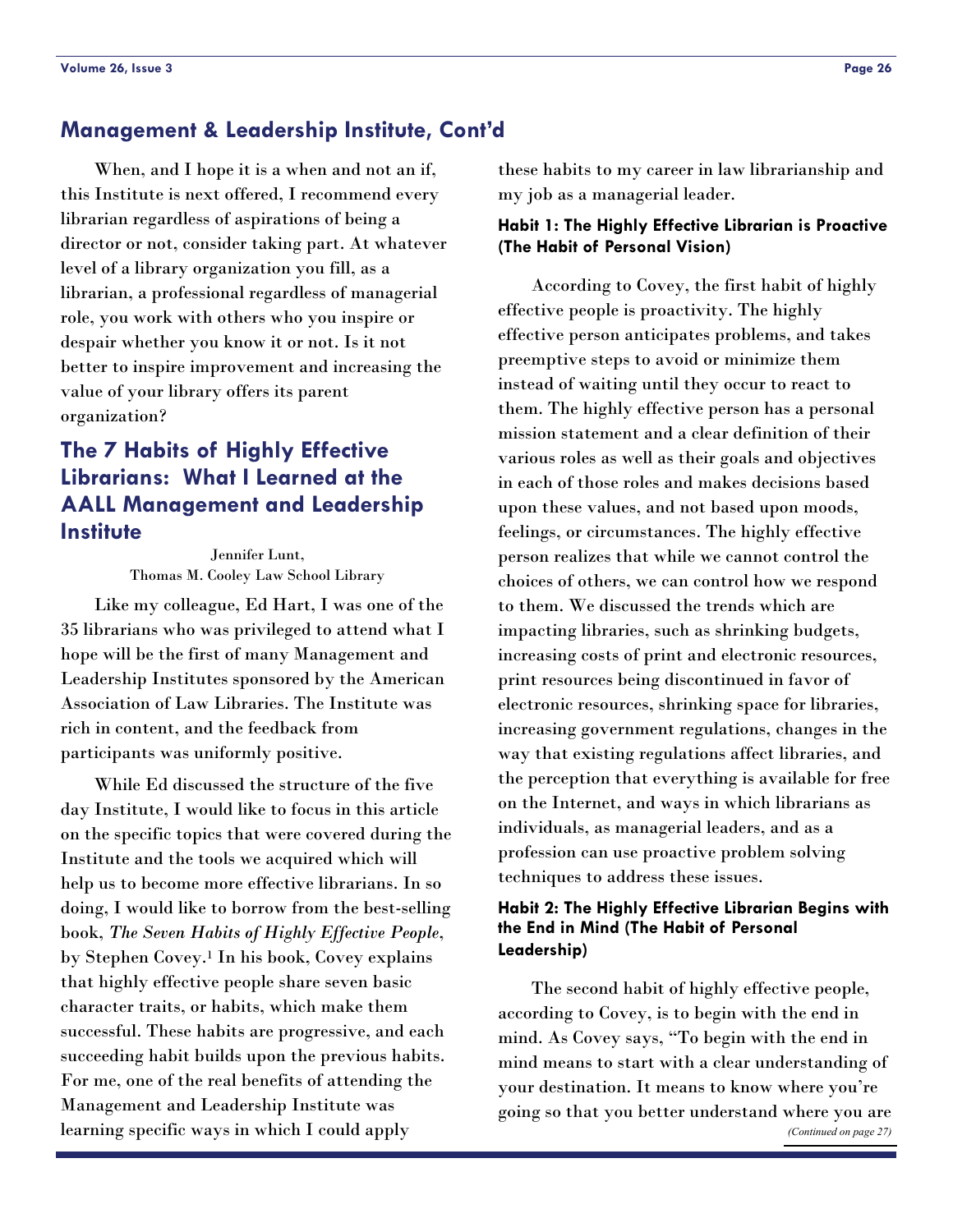### <span id="page-26-0"></span>**Management & Leadership Institute, Cont'd**

now and so that the steps you take are always in the right direction."2 Covey asserts that, "This habit is based on the principle that all things are created twice. There's a mental or first creation, and a physical or second creation to all things."3 Beginning with the end in mind means answering the questions, "Where am I and where do I want to be?" or "What are the things I want to accomplish?"4

 From a personal standpoint, if your goal is to progress in your career, this means identifying the skills necessary for promotion, assessing your skills to identify areas of strength and areas for development, and developing your competency as a leader. We had opportunities during the Institute to engage in self assessment, to create a personal development plan, and to discuss ways in which we could position ourselves for promotion.

 From a corporate or organizational point of view, beginning with the end in mind means that, "If you want to have a successful enterprise, you clearly define what you're trying to accomplish. You carefully think through the product or service you want to provide in terms of your market target, then you organize all the elements - financial, a research and development, operations, marketing, personnel, physical facilities, and so on - to meet that objective. The extent to which you begin with the end in mind often determines whether or not you are unable to create a successful enterprise."5 As librarians, we need to ask ourselves the same questions. What services will we provide? Will we provide reference service via telephone, or only in person? How about through chat, e-mail or instant messaging? Will we provide them only to our own faculty, staff and students, or will we make them available to alumni, attorneys and members of the public? In order to answer these questions, we will need to

analyze the library's role within the larger institution. Is it solely to serve the needs of the faculty and students or is it also to function as a source of outreach to the larger community?

Once we have decided what it is that we want to accomplish, we then need to decide the best way to accomplish it and what resources we will need. At the institute, we talked about how to develop a strategic plan and how to develop and utilize budgets and budget information. We learned that goals should be SMART - specific, measurable, action oriented, realistic, timed and timely.

### **Habit 3: The Highly Effective Librarian Puts First Things First (The Habit of Personal Management)**

 The third habit of highly effective people is putting first things first. The highly effective person says no to the unimportant, no matter how urgent, and yes to the important. We discussed business process management and learned how to use business process management to streamline work and eliminate tasks which are unnecessary or redundant and do not contribute to meeting customer needs. We also talked about project management and had the opportunity to prepare a project plan and receive feedback from other members of the group. The emphasis was on providing service to patrons and designing business processes and planning projects from the customer's perspective.

 One of the important activities that highly effective people engage in is relationship building. We examined networking and mentoring opportunities and considered ways in which libraries can build partnerships with other departments or groups within their parent organizations and with groups within the larger community.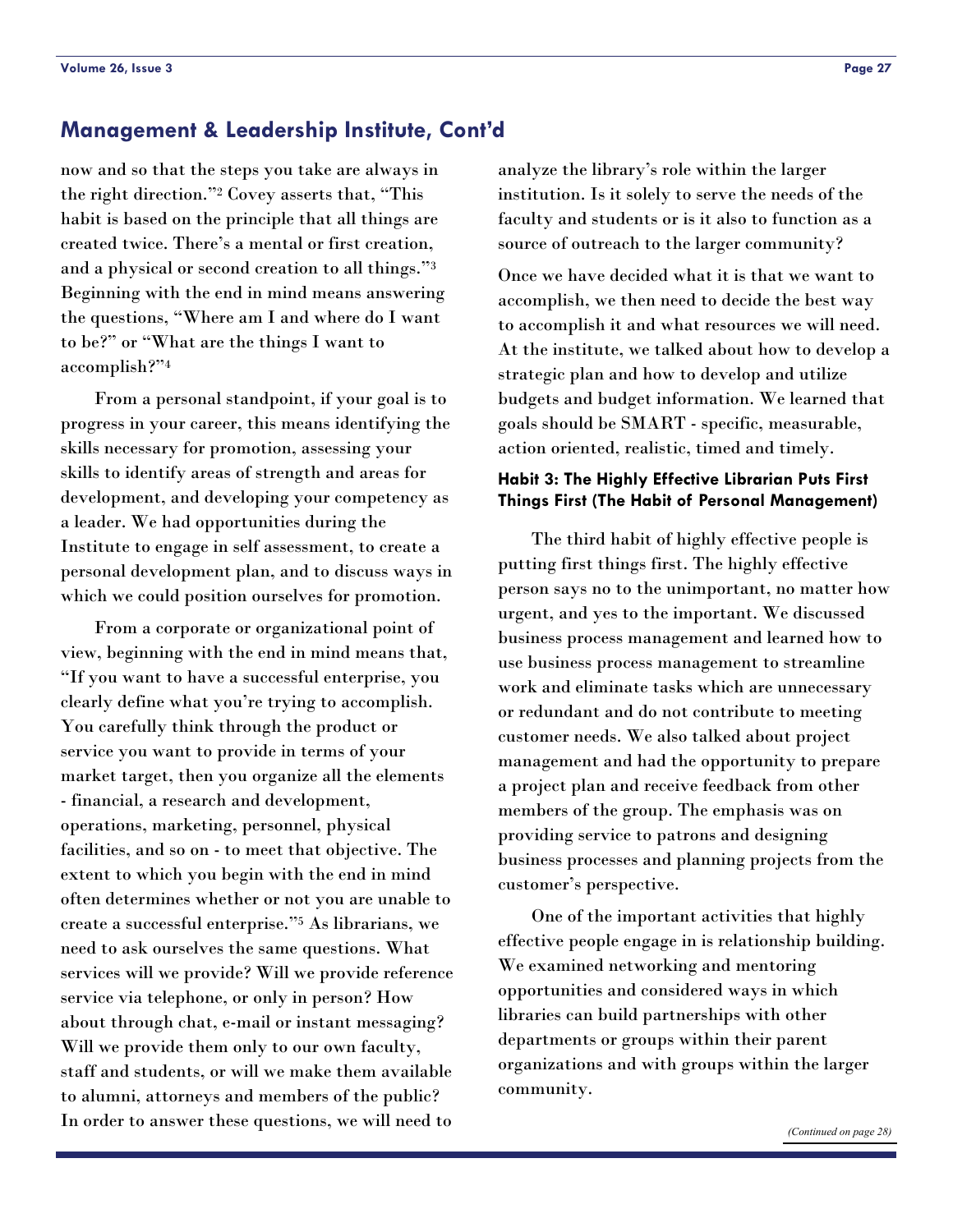### <span id="page-27-0"></span>**Management & Leadership Institute, Cont'd**

### **Habit 4: The Highly Effective Librarian Thinks Win-Win (The Habit of Interpersonal Leadership)**

 According to Covey, the fourth habit of highly effective people is thinking win-win. People who think win-win have what Covey refers to as an "abundance mentality," the idea that there is plenty for everyone and that it is not necessary for someone else to lose in order for them to get what they need or want. Covey maintains that those who approach relationships with an attitude of win-win establish a high degree of trust with other people because they demonstrate consistent actions that convince people that they have a well-earned reputation for honesty, integrity, and loyalty; believe the best of other people; disclose, so that others will understand their position, behavior and decisions; communicate clear expectations; seek other ideas and listen with empathy; are accurate, timely, and honest in communication; treat people with respect and respond to others' needs; and focus on the positive, but provide constructive feedback on improvement areas.6

 We explored the need for librarians to cultivate win-win relationships and the ways in which cultivating win-win relationships can make managerial leaders more effective in all of their basic areas of responsibility: recruiting, hiring and retaining staff; supervising staff; allocating resources; setting goals; monitoring work performance; delegating; facilitating learning and development; influencing others, facilitating meetings, coaching for improved performance, leading and guiding change, creating a work climate that fosters collaboration, initiative, motivation, and trust; communicating; making timely and effective decisions; negotiating and resolving conflict; managing stress; and identifying and resolving problems.

### **Habit 5: The Highly Effective Librarian Seeks First to Understand, Then to be Understood (The Habit of Empathic Communication)**

 The fifth habit of highly effective people is the habit that Covey refers to as the habit of empathic communication, seeing first to understand and then to be understood. Covey says,

We have such a tendency to rush in, to fix things up with good advice. But we often fail to take the time to diagnose, to really, deeply understand the problem first.

If I were to summarize in one sentence the single most important principle I have learned in the field of interpersonal relations, it would be this: Seek first to understand, then to be understood. This principle is the key to effective interpersonal communication."7

 We discussed the factors that contribute to effective interpersonal communications, the basic skills necessary for effective communication, and ways to foster productive dialogue.

### **Habit 6: The Highly Effective Librarian Synergizes (The Habit of Creative Cooperation)**

 The sixth habit of highly effective people is synergizing. Covey refers to this habit as the habit of creative cooperation. The idea is that when two are more people work together to achieve a goal or to solve a problem, through synergy, or creative cooperation, they can jointly discover things they would have been less likely to discover individually.

 We talked about how to develop and lead teams effectively. We discussed the characteristics of effective teams, the stages of development that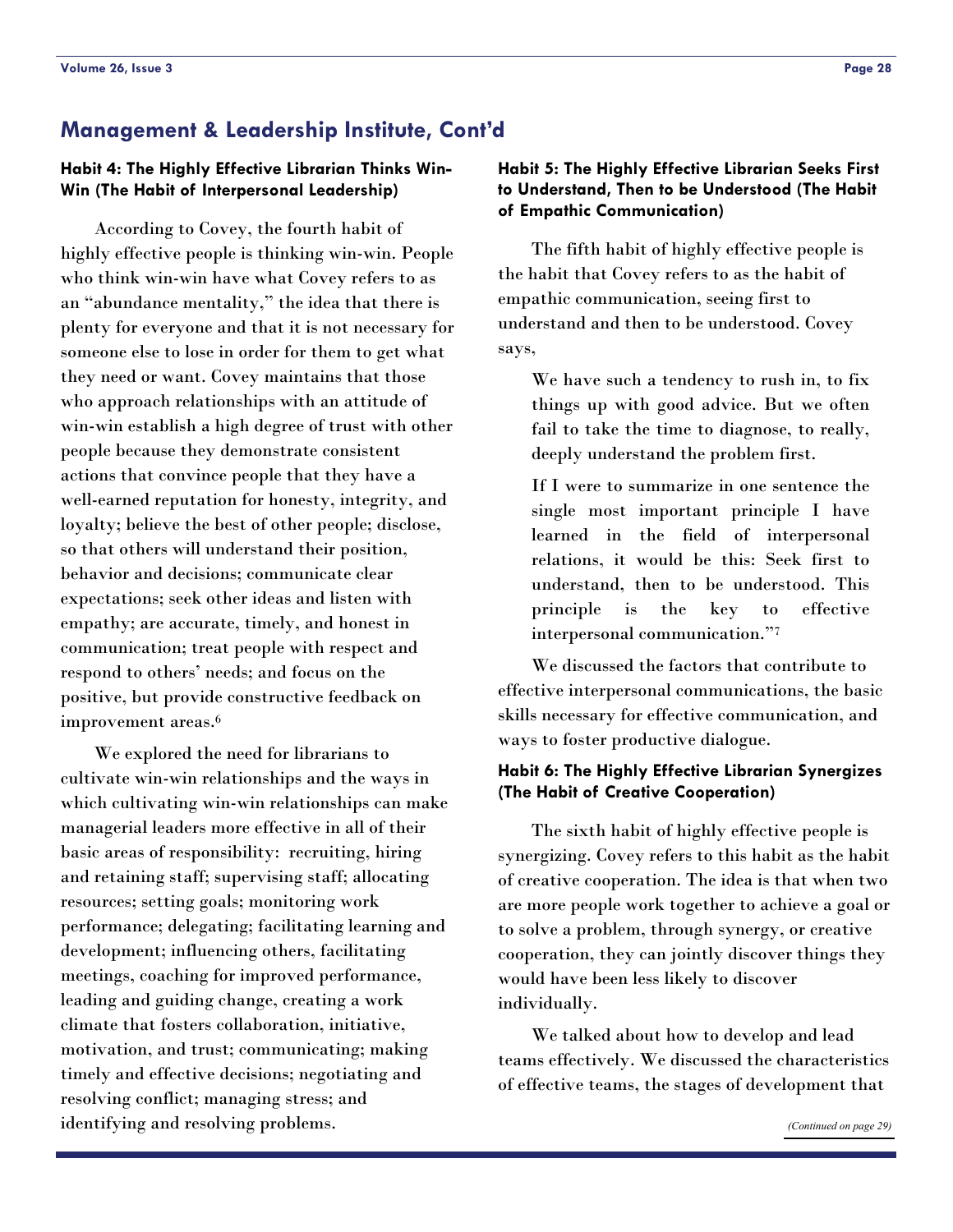### <span id="page-28-0"></span>**Management & Leadership Inst., Cont'd ALL-SIS Committee Reports 2006 - 2007**

teams go through, and how to hold effective team meetings by creating an environment which encourages input from each member of the team.

### **Habit 7: The Highly Effective Librarian Takes Time to Sharpen the Saw (The Habit of Renewal)**

 The last habit of highly effective people, according to Covey, is the habit that he refers to as the habit of renewal - sharpening the saw.

 We discussed tips and techniques to stay motivated, energized and productive and to maintain a healthy work/life Balance. The beautiful Arizona weather provided a respite for many of us from northern climates and offered opportunities for physical, mental and social renewal throughout the Institute. As we shared meals, baseball games, cab rides, hotel rooms and hikes through the nearby national forest, we formed relationships which will last throughout our careers. The Management and Leadership Institute equipped all of us with tools, which, if used consistently, will make us highly effective librarians.

1 Stephen R. Covey, *The Seven Habits of Highly Effective People: Restoring the Character Ethic* (1989).

2 *Id*. at 98.

3 *Id*. at 99.

4 *Id*. at 101.

5 *Id*. at 99.

6 FranklinCovey, *The 7 Habits of Highly Effective People Version 2.0* (1998).

7 Covey, *supra* note 1, at 237.

#### **Collection Development Committee**

Courtney Selby, Collection Development Committee Member

 As part of its work for AALL, the Collection Development Committee of the ALL-SIS maintains a contact list for all collection development librarians in academic law libraries. In early spring 2007, committee members Edward Hart and Courtney Selby took on the task of updating this list to assure that it contained the most current contact information for those libraries. The project was completed in March and all updated information has been added to the Collection Development Contacts list, which can be accessed by AALL members at the committee's website ([www.aallnet.org/sis/allsis/committees/colldev/\)](http://www.aallnet.org/sis/allsis/committees/colldev/). If you have additional updated information to add to the list, please contact Courtney Selby at [courtney-selby@utulsa.edu.](mailto:courtney-selby@utulsa.edu)

#### **Continuing Status/Tenure Committee**  Margaret K. Maes, Chair

 The committee is responsible for developing and maintaining information on the ALL-SIS website, which includes an ongoing survey of tenure and employment status for non-director law librarians and a bibliography of writings on tenure and employment status for librarians. See [www.aallnet.org/sis/allsis/committees/cst/](http://www.aallnet.org/sis/allsis/committees/cst/). The committee was unable to update either of these documents on the web during this academic year, but we are working on revisions to both the survey and the bibliography that can be posted by early fall.

 During the 2006 - 2007 year committee members Beth Adelman and Elizabeth Outler developed a working outline of a "white paper" that can be used in law schools to demonstrate why tenure or continuing status is of value for the librarian and for the institution. Beth and Elizabeth will continue their research and writing during the coming year.

 The committee's charge for 2007 - 2008 will expand to include economic status as well as employment status, so the committee's meeting agenda in New Orleans will include some time for discussion about how to incorporate this topic into our survey, bibliography and white paper projects. We welcome your input!

#### **Membership Committee**  Tawnya Plumb, Co-chair

 The Membership Committee works with AALL to identify new members of ALL-SIS and provide our new colleagues with welcome kits. This year our committee welcomes 138 new members to ALL-SIS. The first round of new member kits was mailed out in January. Those who joined

ALL-SIS in 2007 will be receiving their kits soon. The Membership Committee also spotlights selected members in the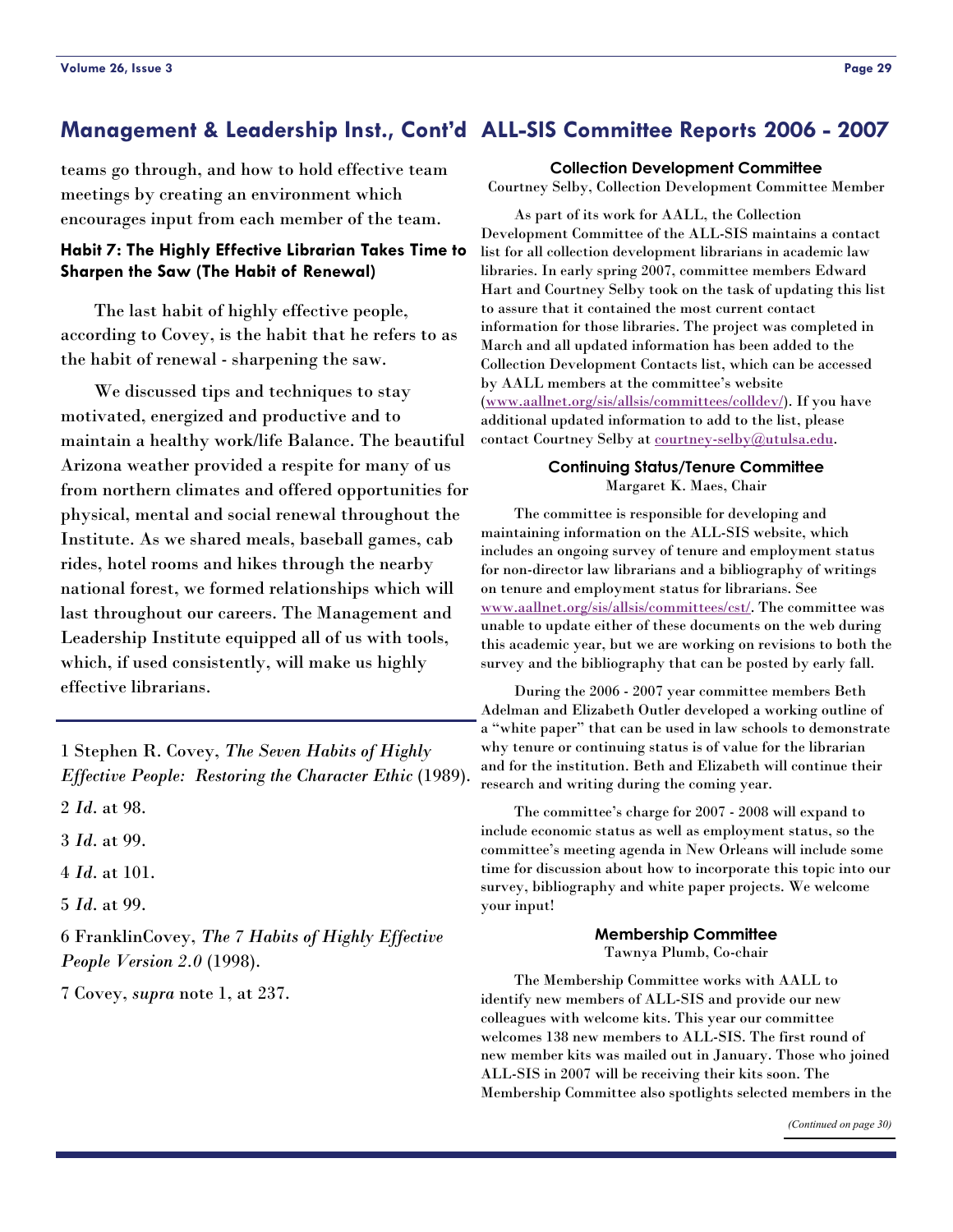### <span id="page-29-0"></span>**Committee Reports, Cont'd**

ALL-SIS Newsletter. Thanks to Membership Committee members Sally Wambold, Mila Rush, and Laurie Urquiaga for interviewing new members and preparing member spotlights.

#### **Middle Managers' Breakfast Committee**  Scott Childs, Co-chair

 The work of the committee has been to plan and facilitate the middle managers breakfast scheduled for Monday, July 16, 7:00 - 8:45 a.m. After this year's buffet breakfast, Donna Scheeder, Director, Law Library Services at the Law Library of Congress, will speak about maximizing our influence as middle managers to get things done through network building strategies that also build trust. We hope all you middle managers will register and attend the breakfast for informal networking as well as a presentation on an interesting and relevant topic!

 The Middle Managers Committee is composed of Frances Brillantine, Head of Access Services at Catholic University of America, and Scott Childs, Assistant Director for Public Services at UNC Chapel Hill. This year's breakfast is generously supported by LexisNexis.

#### **New Academic Law Librarian's Meeting (NALLM)/ Mentoring Committee**  Katie Thompson, Co-chair

 This year has been very exciting and busy for the New Academic Law Librarian's Meeting (NALLM)/Mentoring Committee. Formerly known as the Conference of Newer Academic Law Librarians (CONALL)/Mentoring Committee, the committee was charged by the Board to come up with a new name this year. It was decided that the CONALL acronym was confusingly similar to CONELL, another program geared toward new law librarians. After considering many suggestions, the committee agreed upon NALLM, or the New Academic Law Librarian's Meeting. This change had been in the works for several months prior to it becoming final in November of 2006. One of the challenges that came along with the name change involved updating the AALL Annual Meeting Program and AALL website.

 The committee co-chairs, Katie Thompson and Patricia Kidd, have been busy planning the New Academic Law Librarian's Meeting (NALLM) event. This program is designed to introduce new academic law librarians to the field and to ALL-SIS. It also provides a great opportunity for newer members to make friends and network with colleagues. The event will take place on Sunday, July 15, 2007 at Loyola University of New Orleans College of Law. Busses will be picking up attendees at the convention center at 4:45 p.m. Signs will be posted in the convention center on the day of the event to indicate where to board the busses. The NALLM Program will take place from 5:30 - 6:30 p.m. Immediately following is the ALL-SIS Awards Ceremony and Reception, also taking place at the Loyola University of New Orleans College of Law. This means NALLM attendees will already be in the right place at the right time to take part in those festivities as well. Finally, we owe a big thanks to BNA for sponsoring this year's NAALM event.

 The committee members are eagerly awaiting the mentor/mentee applications so we can begin pairing them for AALL's Mentoring Program. It is a very thoughtful and rewarding experience to combine experienced law librarians with new librarians to help facilitate professional growth for new members. Patricia and I will be rounding up the committee members to help assist with this project.

 As the Annual Meeting approaches the NALLM/ Mentoring Committee members are looking forward to meeting and welcoming this year's new academic law librarians!

### **Newsletter Committee**

Leah Sandwell-Weiss, Chair

 The 2006 - 2007 Newsletter Committee consisted of Leah Sandwell-Weiss, Law Library, Rogers College of Law, The University of Arizona, Chair; Sue Kelleher, Barry University School of Law Library; Susan Zappia, Phoenix International School of Law; Tina Ching, Arizona State University, later at Seattle University School of Law; Jennifer L. Lunt, Thomas N. Cooley Law School Library; Matt Braun, George Washington University, Jacob Burns Law Library; Paul Moorman, University of Southern California, Barnett Information Technology Center and Call Law Library; and Board Liaison, Suzanne Thorpe. Our issues this year were published on August 30, 2006, February 1, 2007, and an Election Issue on March 7, 2007. The last issue will be published in late May/early June 2007, meeting our schedule.

Highlights of this year's issues include articles on:

- Some of the programs and roundtables at the annual meeting, committee assignments and charges, the ALL-SIS Archives, and empirical legal research (Fall 2006);
- The AALS Section on Law Libraries programs at AALS, ALL-SIS programs at the upcoming annual meeting, the Bob Berring symposium, and cocktails in New Orleans (Spring 2007);
- Programs and activities at the upcoming annual meeting, the AALL Management & Leadership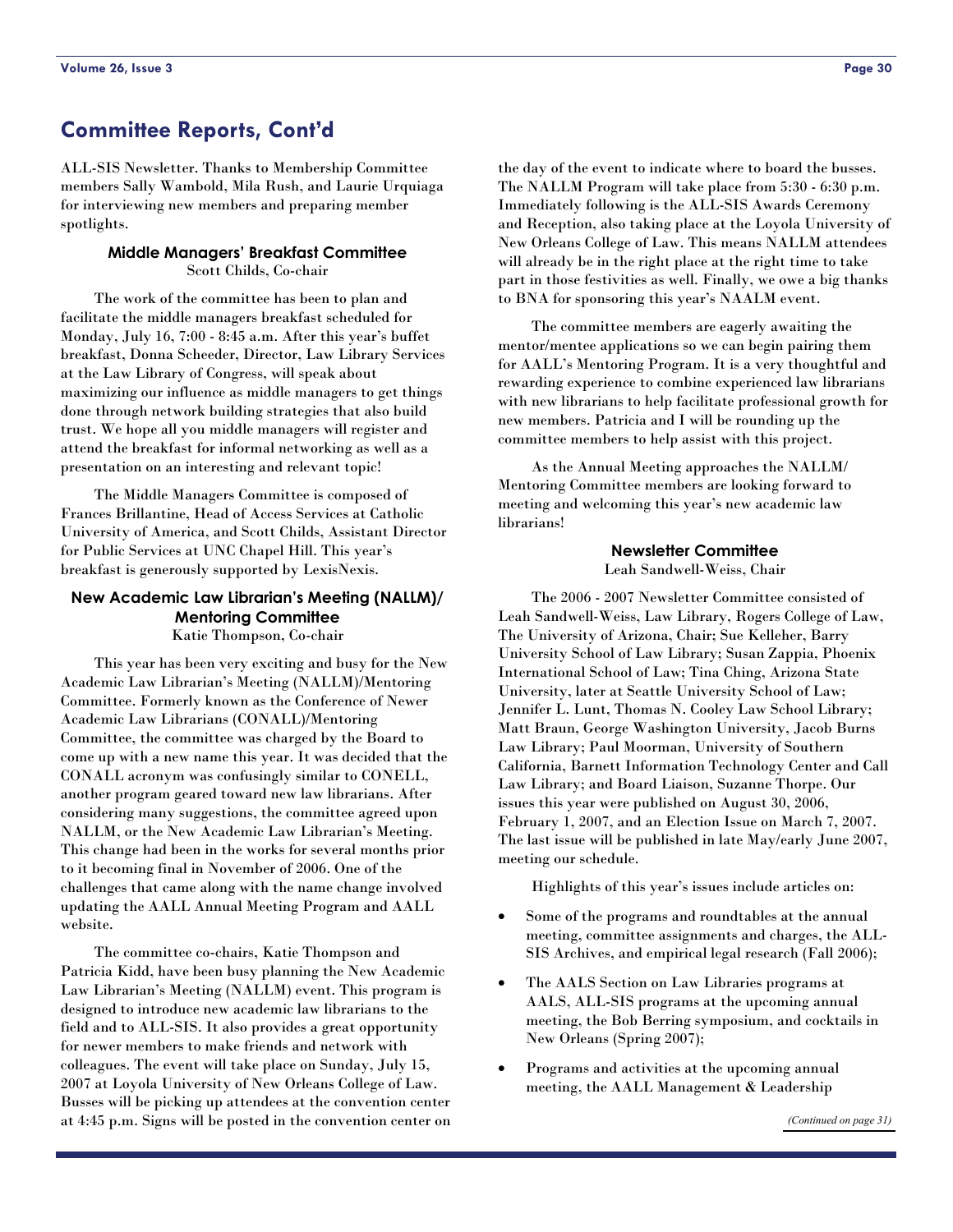### <span id="page-30-0"></span>**Committee Reports, Cont'd**

Institute, law library security, open access, and committee reports (Summer 2007).

 As mentioned briefly above, this year we also published our first election issue containing biographical statements and photos of the four candidates for Vice-Chair/ Chair-Elect and Member-at-Large.

 I would like to thank all the committee members for their hard work and their articles. Sue Kelleher collected the Member News for all three issues, Paul Moorman wrote about CONALL, changing CONALL's name to New Academic Law Librarian's Meeting (NAALM), and law library security, Matt Braun on Bob Berring's Plenary session presentation and New Year's resolutions, Tina Ching on teaching computer assisted legal research, Susan Zappia on digital library specialists, and Jennifer Lunt on the Management & Leadership Institute.

 I'd also like to thank the many folks who wrote articles for us, especially Barbara Ridley Monroe, Susan Herrick, and Sara Kelley for writing articles in our continuing series, *Developments in Legal Education*, and the folks on the Membership committee for sending information and pictures for our New Member Spotlight column. Finally, I'd also like to thank Suzanne Thorpe for her support and advice.

#### **Nominations Committee**  Richard Humphrey, Chair

 The 2007 ALL-SIS Nominations Committee, consisting of Michele Finerty (Gordon D. Schaber Law Library, University of Pacific McGeorge School of Law), Phyllis Marion (California Western School of Law Library), Matt Morrison (Cornell University Law Library), and Richard Humphrey (Ruth Lilly Law Library, Indiana University School of Law-Indianapolis), Chair, began its work in the fall of 2006. We began by individually soliciting suggested names for the ALL-SIS officer positions from among our respective co-workers, colleagues, and fellow regional law library association members. In light of our disparate geographic locations, we conducted the bulk of our committee communications by e-mail and telephone.

 At the beginning of January 2007, the committee began deliberations regarding the final slate of candidates for the 2007 election. We compared our individual lists and discussed our personal knowledge of potential candidates' experience and commitment with ALL-SIS and their availability, conflicts, and possible willingness to serve. The final list of potential candidate names was then divided among the committee members for individual contact.

 Telephone or e-mail contacts were completed by each committee member and, as some names were withdrawn, additional choices were discussed and added to the list.

These additional candidates were contacted and a list was compiled, which included two candidates for each officer position. Those names would be placed on the ballot for the ALL-SIS elections. At the completion of this task, it came to the committee's attention that, as the position of secretary/treasurer is an every-other-year position, the secretary/treasurer candidates would not be needed for the 2007 election. At the suggestion of the committee and approval by the Executive Board, the candidates were contacted and asked if they would be willing to run in 2008. All candidates accepted.

 Upon final revision, the 2007 slate of candidates was submitted to Suzanne Thorpe, ALL-SIS Chair, on January 30, 2007, in accordance with the ALL-SIS Bylaws. The Chair forwarded the slate to the ALL-SIS Executive Committee for consideration prior to broadcasting the slate to the general membership. The slate of candidates was presented to the general membership and the election was concluded. The election results were posted to the ALL-SIS listserv on April 27, 2007.

 Thanks to the AALL-SIS Executive Board for their oversight, to the Nominations Committee members for their service and commitment, and to the ALL-SIS general membership for their input and suggestions.

#### **Public Relations Committee**  Eric Gilson, Co-chair

 The ALL-SIS Public Relations Committee has publicized ALL-SIS activities throughout the year in AALL Spectrum. In addition, the ALL-SIS Membership brochure has been revised. The Committee also plans to further publicize ALL-SIS during the upcoming AALL Annual Meeting & Conference including the CONELL Marketplace.

**Relations with Online Vendors Committee**  Monica A. Sharum & Marjorie E. Crawford, Co-chairs

 After the successful leadership term under the former Chair Stephanie Davidson, two new Co-chairs - Monica Sharum and Marjorie Crawford - took over the helm of the committee. The charge to this committee was as follows:

- Organize and conduct a roundtable discussion between librarians and information vendors that provide online database services at the AALL Annual Meeting;
- Monitor and notify members of ALL-SIS about computer-assisted legal research (CALR) vendor issues that affect academic law libraries;
- Monitor the work of the AALL Committee on Relations with Information Vendors affecting academic law libraries;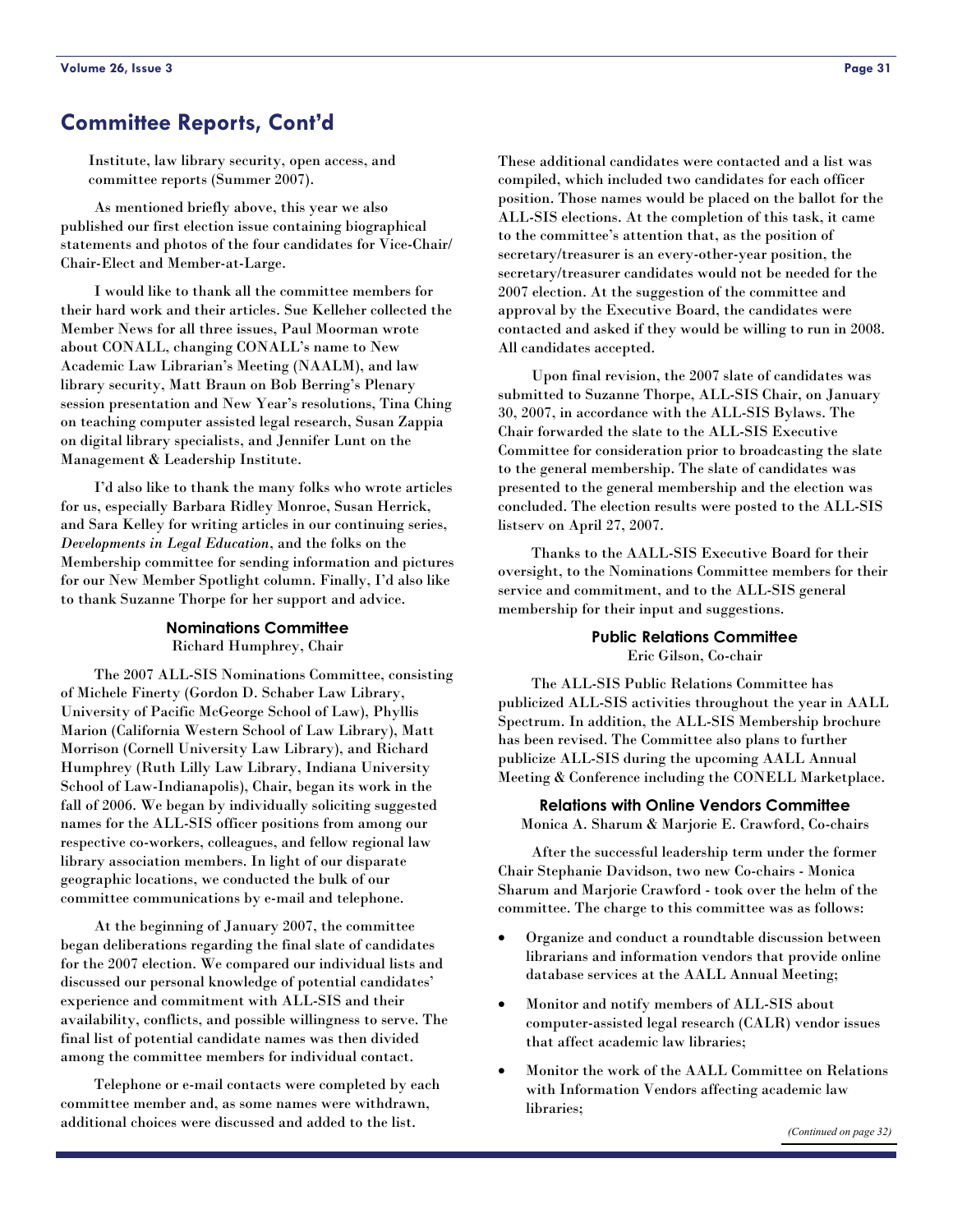### <span id="page-31-0"></span>**Committee Reports, Cont'd**

• Submit one column to the ALL-SIS Newsletter describing the work of the committee during the current year.

 Last year, the committee held a productive roundtable at the Annual Meeting in Saint Louis. Roundtable CALR vendor participants included Thomson-West, Lexis-Nexis, Hein, BNA and Fastcase. At this forum, the ALL-SIS members had an opportunity to ask questions, which pertained to a variety of topics. For example, the roundtable discussed the need for effective communication between vendors and the librarians, password management problems, training for end users, and issues related to the updating of materials.

 The Co-chairs would like to convey their thanks to Stephanie Davidson, Janet R. Hirt, Beth Mobley, and Marilyn K. Nicely for their services on the committee this past year. In conclusion, the next roundtable will be held in New Orleans on Monday, July 16, 2007, 5:15 - 6:00 p.m.

#### **Statistics Committee**  Jonathan Franklin, Co-chair

 The ALL-SIS Statistics Committee has had a very busy year. For much of 2006, we were working with the ABA on the revision of the Annual Questionnaire. Our input, along with that of other groups was all merged into a single proposal. That proposal is posted on the ALL-SIS website at [www.aallnet.org/sis/allsis/aba2007/.](http://www.aallnet.org/sis/allsis/aba2007/)

 The proposal to modify the questionnaire is moving forward within the ABA. Some pieces were adopted this year and other pieces to be phased in at a later date, primarily the elimination of the volume count. The larger ABA committee proposed the elimination of the volume count because law school libraries provide access to a vast number of electronic resources that have no "volume equivalent," but are not reflected in the statistics. Many academic law librarians feel that volume count remains an important measure of a law library, so that statistic has been retained.

 In addition, we conducted a survey on what statistics, both qualitative and quantitative, are desired by academic law librarians. Our goal for the rest of 2007 is to work on the creation of a survey instrument that would run parallel to the ABA's annual questionnaire without creating duplication or an undue burden on the institutions collecting the information.

#### **Task Force on Job Titles**  Ted Potter, Chair

 ALL-SIS Chair, Suzanne Thorpe, was asked by the AALL Committee on the Economic Status of Law

Librarians to have the SIS draft a set of job descriptions to match the academic law library job titles used in the AALL Salary Survey. The Committee will be presenting a program at the AALL annual meeting in New Orleans called, "Who Really Sets Our Salaries? A Discussion Among Decision Makers and Librarians." As part of the program, the committee will present an appendix to the salary survey that will include job descriptions based on those created by the task force. The task force, made up of Rick Goheen, University of St. Thomas (MN), Ted Potter, University of Iowa, and, Julie Stauffer, University of Chicago, created draft job descriptions that were posted on the ALL-SIS website in February, with a request for comments by members of the SIS. Several SIS members responded with suggestions or questions. The descriptions were edited with comments from the members in mind, and the final drafts were sent to the Committee on March 1. The final drafts are posted at [www.aallnet.org/sis/allsis/committees/jobtitles/.](http://www.aallnet.org/sis/allsis/committees/jobtitles/)

#### **More Committees Add Content to Website**  Diane Murley, Chair

 The 2006 - 2007 ALL-SIS website committee included Leah Sandwell-Weiss, University of Arizona; Sara Kelley, Georgetown University; and Diane Murley, Southern Illinois University (Chair). Following last year's website redesign, *New Look and Content on ALL-SIS Website*, 25 ALL-SIS Newsletter 34 (Summer 2006), this year the website has grown with the addition of new committee and task force content.

 Several ALL-SIS committees and task forces have been adding content to their parts of the ALL-SIS website, including the Collection Development Committee, the Legal Research Committee, the Programs Committee, the Sourcebook for Teaching Legal Research Committee, the Statistics Committee, the Faculty Services Committee, the Awards Committee, the Continuing Status/Tenure Committee, the Strategic Directions Task Force, and the Task Force on Job Titles. See the reports of each committee and task force for details. You can find links to all committee and task force pages at [www.aallnet.org/sis/allsis/](http://www.aallnet.org/sis/allsis/committees/) [committees/](http://www.aallnet.org/sis/allsis/committees/).

 We have continued to add to and update the directory of Academic Law Library Home Pages [\(www.aallnet.org/sis/](http://www.aallnet.org/sis/allsis/links/libraries.asp) [allsis/links/libraries.asp](http://www.aallnet.org/sis/allsis/links/libraries.asp)). We have also set up web pages for ALL-SIS Information & Events for the 2007 Annual Meeting in New Orleans ([www.aallnet.org/sis/allsis/](http://www.aallnet.org/sis/allsis/annualmeeting/2007/) [annualmeeting/2007/](http://www.aallnet.org/sis/allsis/annualmeeting/2007/)). As we get closer to the annual meeting, we will continue to add information to those pages. If you have additions or corrections to any of these pages, please contact the website administrator at the email address shown on each page.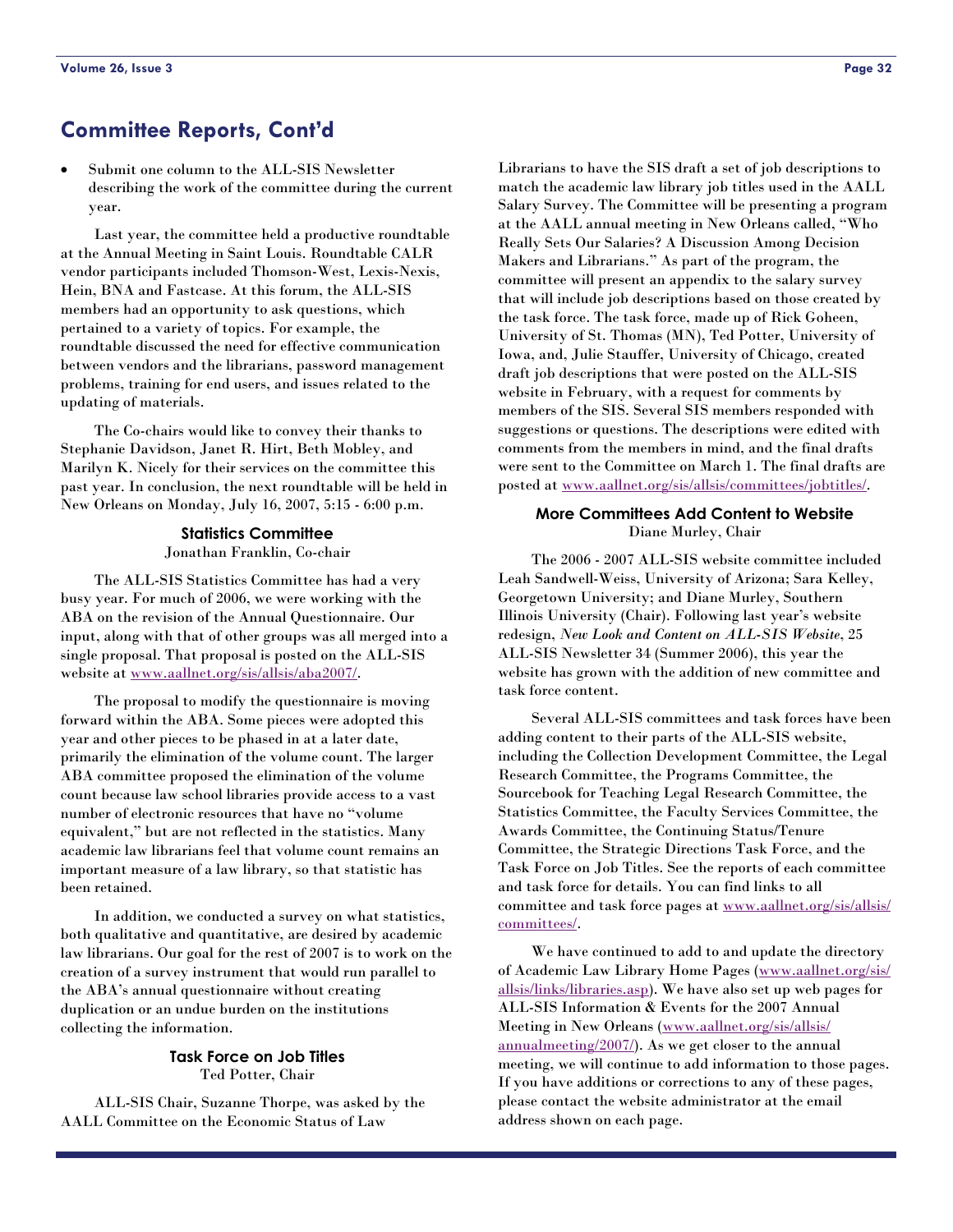### <span id="page-32-0"></span>**New Member Spotlight**

Mila Rush &Laurie Urquiaga Membership Committee



The Academic Law Libraries-SIS welcomes Amy Tomaszewski to the organization and to the profession. Amy graduated from the Schools of both Law and Library Science at the University of Illinois at Urbana-Champaign, obtaining her MLIS this

past December. She is now a Research Librarian at the USC Gould School of Law. Her primary assignments are covering the reference desk, assisting the professors in their research, and teaching research skills to 1Ls. Amy taught her first research instruction class the week after her arrival at USC!

 Amy's first professional job was working at Sears as a buyer of clothing for juniors. While she really enjoyed it, after 11 years she decided she wanted something different as a career. In law school, she discovered that research and writing were her greatest strengths, and she was attracted to the lifestyle enjoyed by librarians. During library school, she found herself fascinated by the contrasts in how information is found, comparing what she grew up with and what is used today. She enjoys working with databases, computers and information science in general. Of course, she also likes books. Although Amy doesn't intend to practice law, she still took and passed the Illinois Bar. Congratulations on that accomplishment!

 Amy is really enjoying her new job and living in Santa Monica instead of Illinois (who wouldn't?), but she does miss the rest of her family. Left behind in Illinois are her husband Matthew, who is working on his MBA at UI, and

two sons. Joshua will be graduating from UI next year with a degree in Industrial Design. He's spending the summer in England. Max will be a senior in high school starting this Fall, and has been spending this semester in Germany.

 Amy is planning to attend AALL in New Orleans, so be sure to say hello if you chance to meet her.

 Please meet Dianne Chambers. Dianne very recently joined the Academic Law Libraries SIS in the wise belief that membership in the SIS will make her a better Librarian Relations staff for LexisNexis.



Since she will be working with law schools, she hopes to get a realistic picture of the "other side" by meeting and knowing academic law librarians, she will understand how we function, how computer-assisted legal research is carried out, how we deal with the students and professors who are our primary clientele. She hopes to get an insight into how best to make the LexisNexis partnership with law schools mutually beneficial. Asked how she plans to contribute to ALL SIS, she cited responsible stewardship. She said she will be quite visible. She hopes that being a visiting lecturer at Catholic University will give her handson academic experience.

 Dianne was previously an account representative for LexisNexis. Before that, she was firm librarian for Crowell & Moiring, located in Washington, DC. After spending some time working and trying to find her career path, she thinks she has found what she likes in her current position. Dianne has always enjoyed being a researcher, but she also realized that customer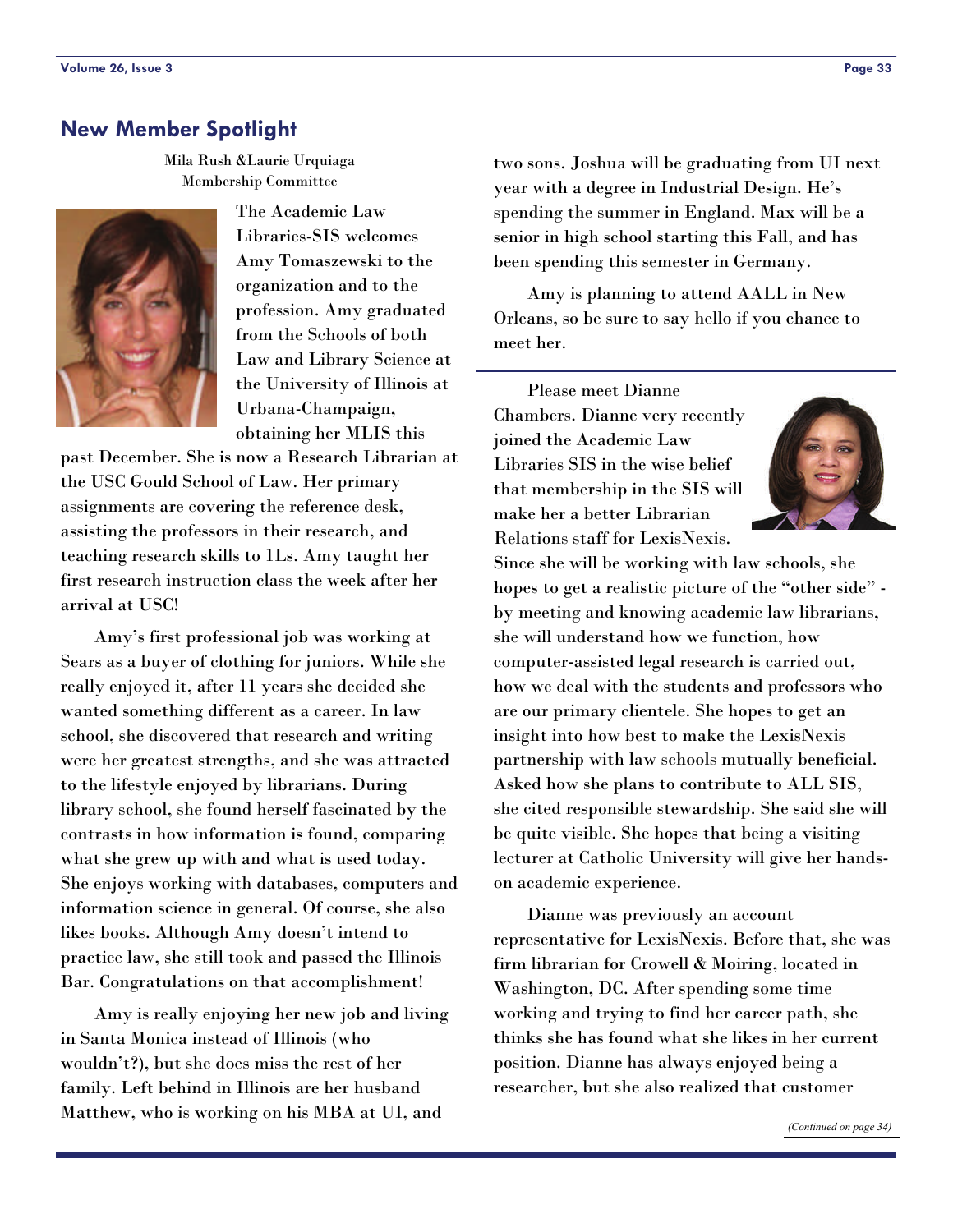### <span id="page-33-0"></span>**Spotlight, Cont'd**

education and being an advocate for the librarian's professional development are also activities that she enjoys. Working as a Librarian Relations Consultant provides Dianne with the opportunity to assist her customers in this way. Dianne is currently a member of AALL, LLSDC, GPLLA, LLAM, and WPLLA. She received her BA in Philosophy from Howard University and an MLS with a concentration in Law Librarianship from the Catholic University of America.

 Two years ago Dianne married Christopher A. Chambers, a lawyer-turned-author who is also teaching an undergraduate English course at the University of Maryland University College. He also teaches a professional development course at the School of Continuing Studies at Georgetown University. You can probably guess how the athome conversations go. Dianne has to watch what she says for fear of it turning up in a short story!! In her spare time Dianne likes to read, crochet and knit, ride her bike, and catch a good movie. Her favorite place to be in is Harbor Island in the Bahamas. This was her honeymoon spot, and Dianne thinks it is one of the most peaceful, beautiful places on earth.

 Dianne will be attending the Annual Meeting in New Orleans. Please be on the lookout and say hello. I chose Dianne for this piece as a diversion from the librarian-employed-in-a-law-school mold.

### **Gone Fishing . . .**

Eric W. Young Attorney Now, But a Law Librarian Always

 After 6½ years working as a librarian at the Salmon P. Chase College of Law, Northern Kentucky University, I accepted a position as law clerk for a United States District Court Judge. This was a tough decision to make and I consulted several colleagues, both law librarians and law faculty. The consensus was that I could not pass up

the opportunity to serve as a federal law clerk, and that upon completion of the clerkship I would be a more attractive candidate for an Associate Director's position or some other management position. I took the position and I do not regret one second of my clerkship. I am without a doubt a better librarian because of it.

 But, due to personal family issues, I could not relocate after the completion of my clerkship. My job search ultimately was restricted to the Cincinnati/Dayton Ohio region. With no academic library jobs available at that time, I took a position as an associate at a mid-size Dayton, Ohio law firm. Six  $\frac{1}{2}$  years as an academic law librarian and 2 years as a federal law clerk prepared me for the intellectual rigors of a first-year associate. But, I was not prepared for the rigors of billing 2,100 hours a year.

 This story doesn't need to be long; because, I'm sure all of you know what the ending is. Each of you reading this piece knows that you work in the best profession in the world. The profession provides each of us an opportunity to pursue intellectual pursuits, while simultaneously helping people - whether law students, faculty, or the general public. There is such camaraderie in the law library profession. At seven straight Annual Meetings, I never met another law librarian I didn't like. Daily I miss the profession and all the friends I met along the way.

 With my personal circumstances changed, I can remove my "gone fishin' " sign. What I've learned is that sometimes it's better to simply stay put. But, life is about taking chances. And, if the outcome isn't what you expected you can only take another chance. Why this story? Because I want to remind each of you how fortunate you are to be a part of the wonderful profession of law librarianship. Take it from someone who loved it, left it, and now knows there is nothing better.

I've run out of time - it is, after all, money . . .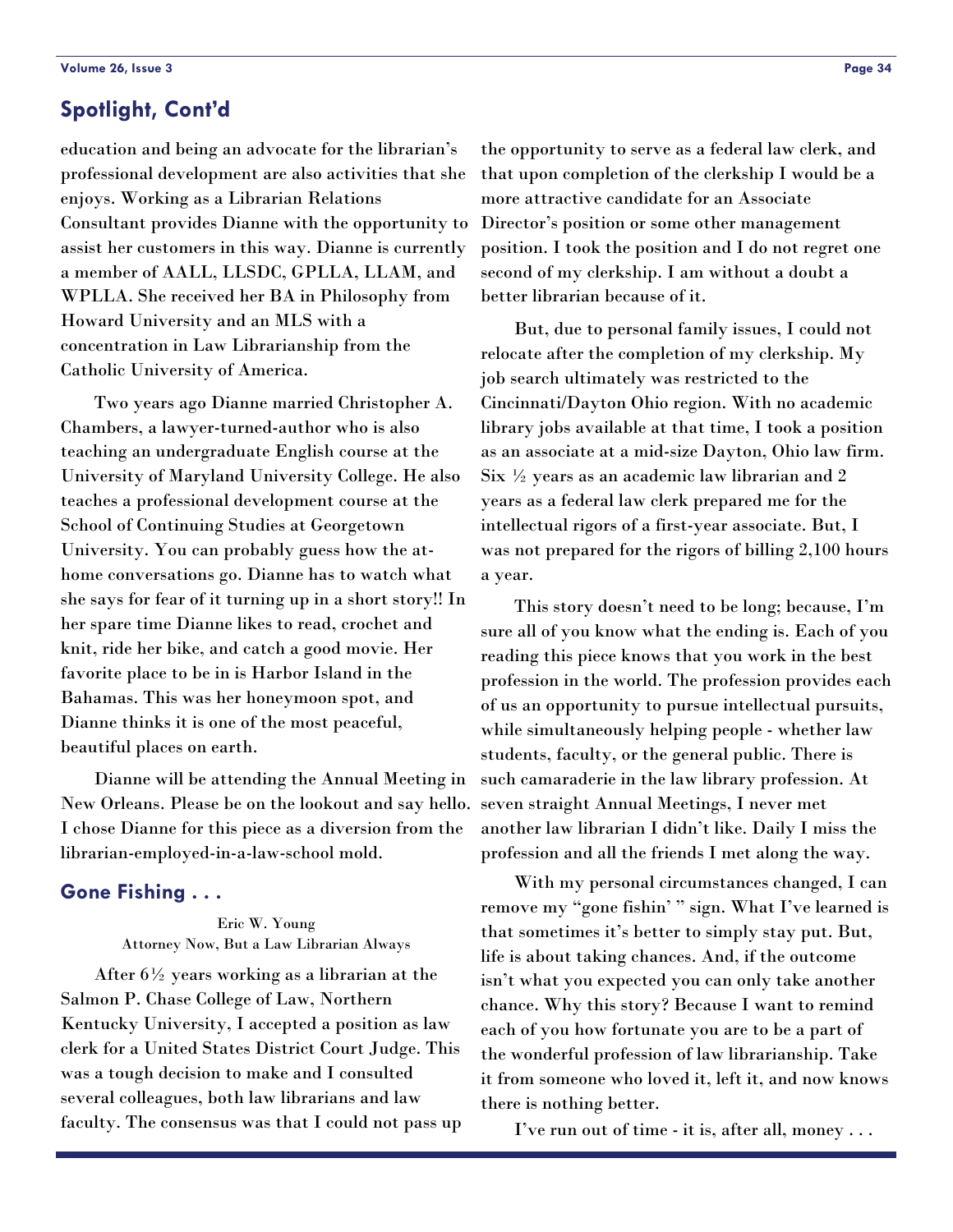### **Member News**

### **Announcements**

**Cornell Law School** is establishing a **Center for Documentation on American Law** at the French Supreme Court in Paris (Cour de cassation). Cornell Law Library is shipping 13,000 volumes to the French Court, and offering electronic research assistance. The Center will be dedicated before an audience of the world's leading jurists at a ground breaking international judicial conference set to take place in Paris July 17, 2007, which will include U.S. Chief Justice Roberts, Justices Breyer, Ginsburg, and Kennedy, as well as most Chief Justices of the European Union countries. Lord Phillips, Chief Justice of England and Wales, is chairing the Conference. You can see more information at: [www.lawschool.cornell.edu/newsstory.cfm?pageid=56366](http://www.lawschool.cornell.edu/newsstory.cfm?pageid=56366).

**Drake University Law School** is the new home of the **archives for the National Bar Association (NBA)**. The NBA was founded in Des Moines in 1925 by a group of twelve African-American lawyers as the Negro Bar Association. At the time, the American Bar Association did not accept African-American lawyers as members. Today NBA membership includes some 40,000 judges, lawyers, educators, and law students. The formal transfer of the archives from the Des Moines Public Library and the dedication of the newly constructed facility were marked in a series of events on February 1 as Black History Month began. For more details on the archives dedication and events of that day, and to access podcasts, go to [www.law.drake.edu/calendarNews/](http://www.law.drake.edu/calendarNews/newsDetails.aspx?eventID=nbaArchives) [newsDetails.aspx?eventID=nbaArchives.](http://www.law.drake.edu/calendarNews/newsDetails.aspx?eventID=nbaArchives)

### **Events & Awards**

Congratulations to ALL-SIS members **Georgia Briscoe** and **Barbara Bintliff**, whose article, "The Ethics of Record Sharing," was recently named the 2006 "**Spectrum Article of the Year**." This article had it's genesis from the OBS-SIS sponsored program "Nabbing vs. Sharing: Z39.50 and the Ethics of Directly Importing MARC Records" presented at the 2005 AALL Annual Meeting in San Antonio. The AALL Spectrum Article of the Year Award honors outstanding achievement in writing an article that contributes to topics relating to librarianship, law librarianship, and practical applications for library work.

**Nancy Strohmeyer**, Associate Director & Head of Public Services at **Barry University Law Library** in Orlando, was extremely pleased to discover that she passed the Florida Bar Exam taken in February. She still is not absolutely certain she believes it, in fact. Nancy is longer out of law school than she cares to admit, so it was quite difficult getting back into a study mode in order to prepare for the exam. However, the result was worth the effort, mostly. Nancy attributes much of this successful testing to the support and patience of her colleagues in the Law Library

who were always there to talk her down off the ledges, and she promises that her mental capacity will return soon.

**Barbara H. Brandon**, the Faculty Services Librarian at the **University of Miami School of Law** has been appointed to the **American Bar Association's Committee on the Status and Future of Federal E-Rulemaking** under the auspices of the Administrative Law Section. This committee of scholars on regulation, information science, and public administration; experts in technology and informatics; regulatory practitioners, distinguished representatives of business and public interest groups, and current and former government officials will examine and issue a comprehensive report on the status of the federal government's e-rulemaking and edocket project. The report will contain recommendations to Congress and the President for both immediate and longer term actions.

**Nancy Johnson, Georgia State University**, was awarded the Service To SEAALL Award at the last SEAALL meeting (April 13, 2007). To find out more please read the article in the current issue of the "Southeastern Law Librarian," by Rhea Ballard-Thrower and Lisa Smith-Butler, which details Nancy's professional activities and career, which is available at [www.aallnet.org/chapter/seaall/newsletter\\_archives/](http://www.aallnet.org/chapter/seaall/newsletter_archives/seaallv32n2.pdf) [seaallv32n2.pdf](http://www.aallnet.org/chapter/seaall/newsletter_archives/seaallv32n2.pdf), on page 17.

### **New Positions and Promotions**

**Diane Murley** has accepted the position of Web Services Coordinator/Reference Librarian at the Ross-Blakley Law Library, Sandra Day O'Connor College of Law, **Arizona State University**.

**Sue Altmeyer** will take over the newly created position of Electronic Services/Reference Librarian at **Cleveland-Marshall**. Sue is Reference & Research Librarian at the Cleveland Law Library Association where she has worked since 2001. She also served as a Law Clerk for the Ohio 8th District Court of Appeals (Judges Nahra & Dyke) from 1993 - 2001, and as a Law Clerk in the Cuyahoga Court of Common Pleas (Judges Strickland Saffold & Cleary) in 1997. She also was an attorney for the firm of Hastings & Kerka in 1992. Sue holds her MLS from Kent State University, her JD Summa Cum Laude from Cleveland-Marshall, where she also was a member of the Law Review, and her BS Summa Cum Laude from Ohio State University. Sue will join the staff at Cleveland-Marshall on May 29, 2007.

At **Cleveland-Marshall**, **Amy Burchfield** will become the Access and Faculty Services Librarian. Amy previously was at the Georgetown University Law Center Library where she served as International & Foreign Law Reference Librarian since 2004. Prior to serving at Georgetown she was a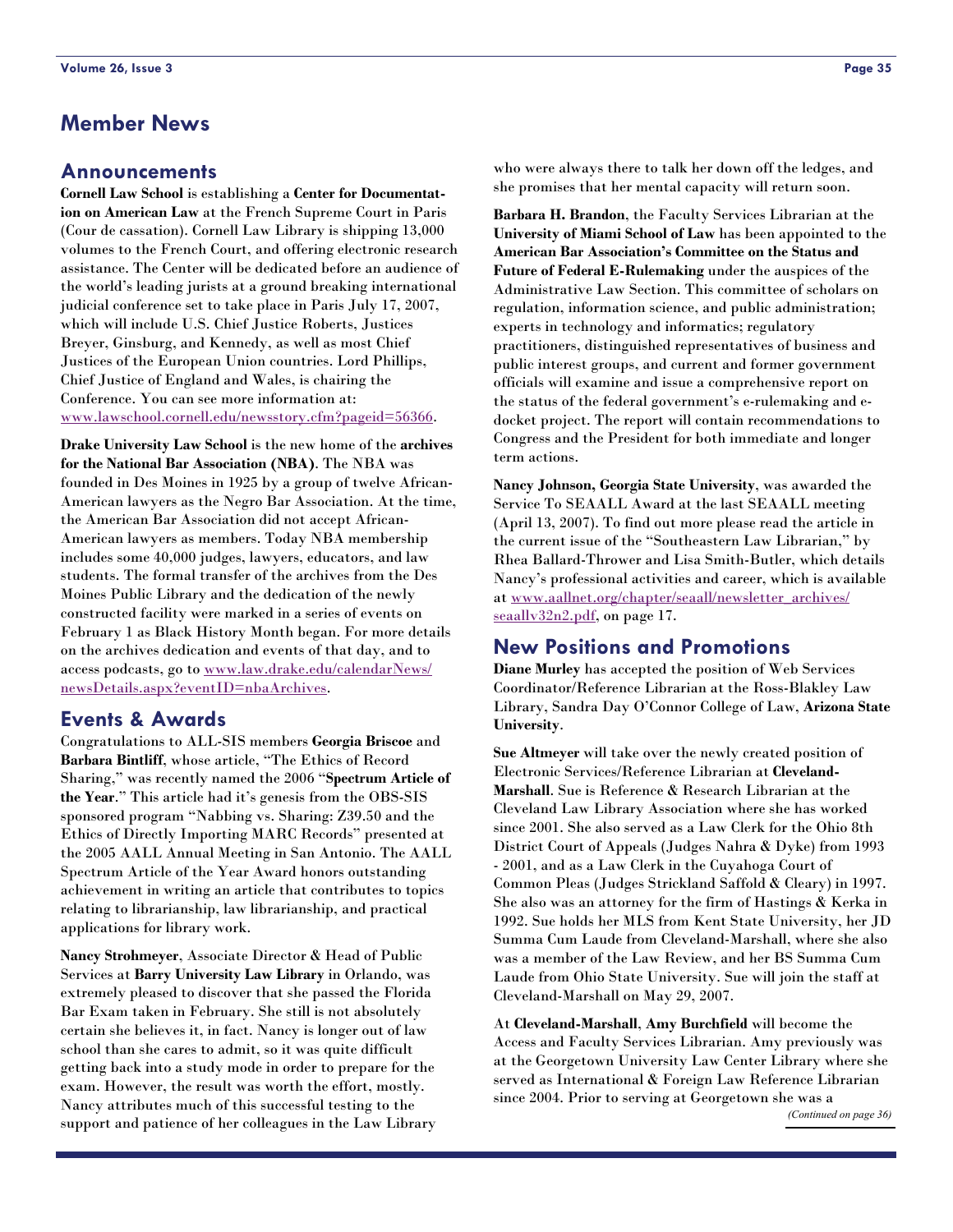# <span id="page-35-0"></span>**Member News, Cont'd**

Reference Librarian at the Ohio State University Law Library from 2002 - 2004. Amy holds an MLS from Kent State University, a JD from Ohio State, an MA in German from Kent State, and a BA from Juniata College (PA). She is fluent in several foreign languages. She will join the staff at Cleveland-Marshall on July 2, 2007.

**Kevin Garewal** will become the Collection Development/ Acquisitions Librarian at **Cleveland-Marshall**. He is currently an Assistant Prosecuting Attorney for the Cuyahoga County Department of Children & Family Services. He formerly served as an Adult Services Librarian at the Cleveland Heights Public Library from 1998 - 2002, as well as a Librarian at the Cuyahoga County Public Library from 1998-1999. Kevin holds his JD from Cleveland-Marshall, his MLS from Kent State, and a BA from Baldwin-Wallace. Like Sue, Kevin will join the staff of Cleveland-Marshall on May 29, 2007.

The Alexander Campbell King Law Library at the **University of Georgia** announces four promotions: **Carol Watson** to Librarian IV; and **Maureen Cahill, Elizabeth Holmes, and Wendy Moore** to Librarian III. **Elizabeth Holmes**, Cataloging Services Librarian, is leaving at the end of May to move to Rhode Island, where her husband Jim has been named to a professorship in the Naval War College. A search for her successor is underway.

**Mia Sefarbi**, Associate Law Librarian for Collection Development at **Marquette Law Library**, has taken a position as Staff Attorney at the Wisconsin Court of Appeals and will be leaving Marquette May 25. **Julie Norton**, currently Clerk for Wisconsin Court of Appeals, will be assuming a position as Reference/Instructional Services Law Librarian at Marquette Law Library on July 1. **Leslie Behroozi**, currently Branch Librarian for the Dane County Legal Resource Center, will assume a position as Reference/Instructional Services Law Librarian at Marquette Law Library on June 13.

**Anne Klinefelter** has been announced as the new Director of the Law Library and Associate Professor of Law at the **University of North Carolina at Chapel Hill**. Currently the Interim Director and Associate Director of the Law Library and Clinical Professor of Law at UNC, Anne is expected to move into the new position mid summer. Two new reference librarians are joining the staff at UNC-CH. These librarians fill vacancies created last fall when **Teresa Stanton** moved to **Berkeley** as Reference Librarian for Foreign and Comparative Law and **Megan Garton** left to become Evening Reference Librarian/Instruction Coordinator at Tulane. **Nikki Perry** is joining UNC as Reference/Electronic Resources Librarian. In addition to providing reference services, faculty liaison services, and teaching Advanced Legal Research, Nikki will evaluate electronic research tools

and coordinate instruction in using those tools. She will also have primary responsibility for the content of the Law Library website. Nikki comes from North Carolina Central Law Library where she has been Reference Instructional Librarian since January of 2005. Nikki taught Legal Bibliography for five years and Advanced Legal Writing for three years at NCCU School of Law and served as the school's Director of Academic Support for over ten years. **Julie Kimbrough** joins UNC as Reference/Faculty Services Librarian and will manage the library's Faculty Research Service in addition to providing reference services, faculty liaison services, and participating in the teaching of Advanced Legal Research. Julie comes to UNC from the Law Library of Congress where she has been a Legal Reference Specialist since June of 2004. Julie managed the Law Library of Congress government documents collection and has experience developing and managing a documents digitization project. Julie is a familiar face in the UNC Law Library since she served as the library's graduate assistant during 2003 - 2004. Upon Julie's arrival, **Jim Sherwood** will begin to shift his focus from managing the Faculty Research Service to develop an expertise in foreign and international law and legal research, taking on the role of Reference/ Foreign and International Law Librarian.

**Duncan Alford** joined the faculty at the **University of South Carolina School of Law** in April 2007 as Associate Dean for the Library and Associate Professor of Law. Prior to joining the faculty at USC, Professor Alford served as the Associate Dean for Library and Information Services and Associate Professor of Law on the inaugural faculty of the Charlotte School of Law, in Charlotte, NC. Previously, Professor Alford was the Head of Reference and Adjunct Professor at the Georgetown University Law Library, Washington, D.C. He also served as the Law Librarian at Princeton University, and a Reference Librarian at the Columbia University Law Library in New York City.

**John A. Smith** has joined the library faculty at the Pence Law Library, **Washington College of Law, American University**, as Access Services Librarian. Smith graduated from Catholic University School of Library and Information Science in 2006. John was formerly the Serials and Technical Systems Coordinator at the Pence Law Library. **Ripple L. Weistling** has also joined the library faculty of the Pence Law Library as Reference and Electronic Services Librarian. Weistling graduated from Catholic University School of Library and Information Science in May 2007 and formerly worked as an attorney specializing in environmental law.

**Hyla Bondareff**, currently Research Services Librarian and Lecturer in Law at **Washington University Law Library**, will be filling the newly created position of Electronic Resources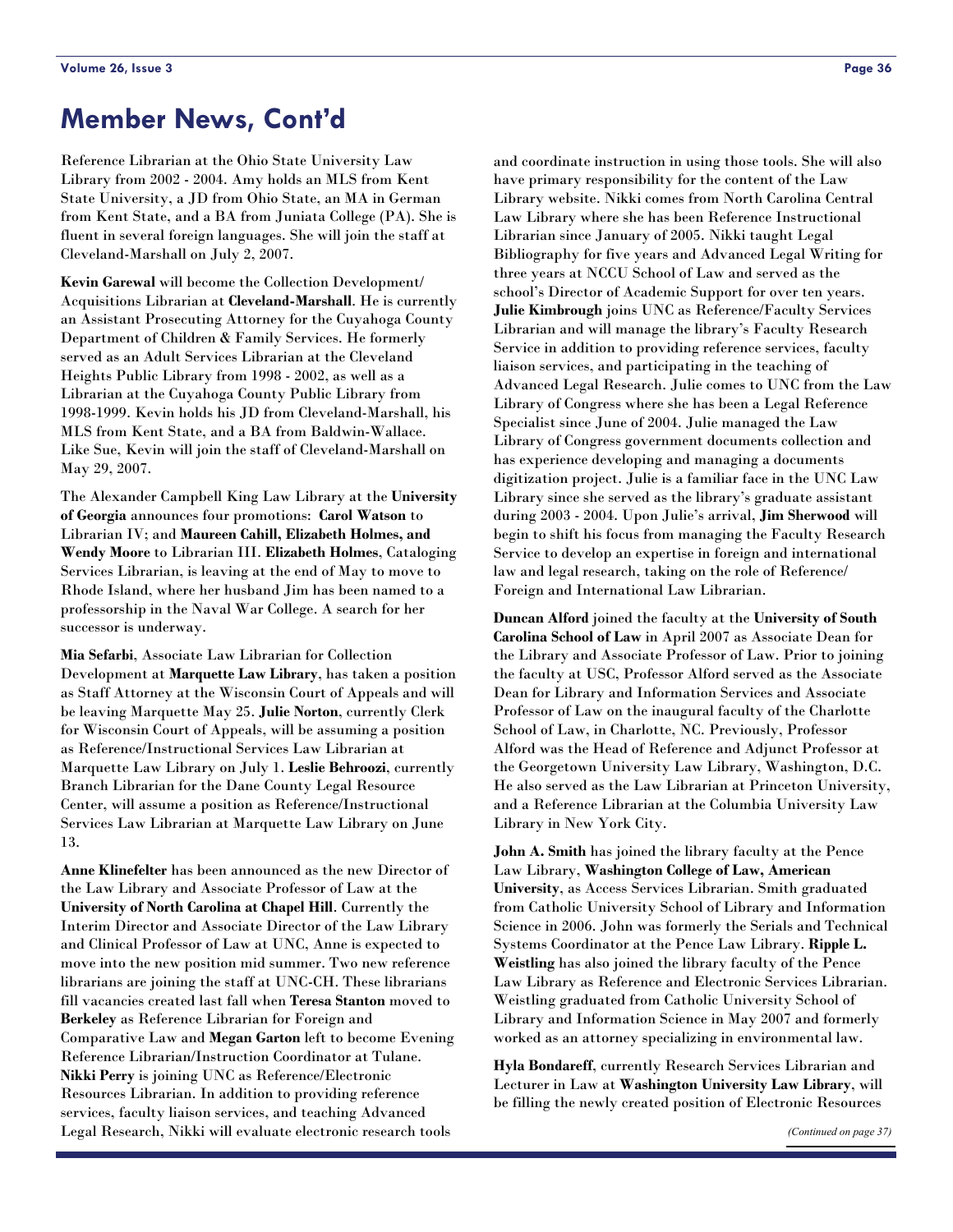### <span id="page-36-0"></span>**Back to the Future of Legal Research, Cont'd**

legal resources on the web, given the lack of authentication and official status given much of the law on state websites. Then Professor Ian Gallacher, Assistant Professor of Law and Director of the Legal Research & Writing Program, Syracuse University College of Law, spoke on his proposal that law schools form a consortium to put all American primary law in an open source database, available for free to all.

 Following these thought-provoking presentations was a series of speakers presenting the results of some surveys and focus groups in the Chicago area on the "realities" of legal research as practiced in firms. One interesting result was that the more experienced attorneys used a lot more free internet sites than one would have expected and that they wanted their new attorneys to have a better understanding of these sites.

 After lunch, there were three sets of break-out sessions. I attended the session on "Developing Effective and Well-Coordinated First-Year Legal Research Programs," where a panel of four legal writing instructors and law librarians discussed their research programs. I thought it was fascinating how many different ways research instructors have developed to teach these classes. So much seems to depend on the status of the legal writing staff (permanent vs. adjunct), the size of the 1L class, and the time allotted to research (4 vs. 6 vs. 8 weeks). Other issues discussed included how much teaching we should have the Lexis and Westlaw representatives doing, the "best" order in which to teach topics, and which legal research textbooks, if we use them at all. I came away with the impression that schools are revising their 1L classes every year to deal with lessons learned, as well as changes in legal research materials and in their schools.

 Other sessions included topics such as Web 2.0, teaching how to be research selective by stressing

intentionality, using CALI legal research lessons, adding international materials in legal research classes, and putting legal research into context by doing research exercises after writing exercises.

 Handouts, podcasts, and photos of the symposium are available at [www.kentlaw.edu/](http://www.kentlaw.edu/academics/lrw/future/) [academics/lrw/future/](http://www.kentlaw.edu/academics/lrw/future/). Bonnie Shucha, Head of Reference, University of Wisconsin at Madison, Law Library, and one of the panel participants in the session on Web 2.0, also blogged some of the conference. Her posts are available beginning with this one at [www.law.wisc.edu/blogs/](http://http:/www.law.wisc.edu/blogs/wisblawg/2007/05/back_to_the_future_of_legal_re.html) [wisblawg/2007/05/](http://http:/www.law.wisc.edu/blogs/wisblawg/2007/05/back_to_the_future_of_legal_re.html) back to the future of legal re.html.

 All in all this was an excellent symposium; the only thing I wanted was another day to discuss the issues raised.

### **Member News, Cont'd**

Librarian (and maintaining her Lecturer in Law appointment) effective July 1. In addition to her teaching and reference duties, Hyla will manage and promote the use of the library's digital information resources. The creation of the Electronic Resources Librarian position will allow **Aris Woodham**, Director of Web Services and Lecturer in Law, to devote all of her time to teaching and overseeing the School of Law's web operations.

#### **Publications**

**Claire M. Germain, Cornell University School of Law**, has posted an article, "Legal Information Management in a Global and Digital Age: Revolution and Tradition," on the Legal Scholarship Network. It is her take on where our profession is, and possible future directions. It is available at [http://papers.ssrn.com/sol3/papers.cfm?abstract\\_id=983197](http://papers.ssrn.com/sol3/papers.cfm?abstract_id=983197).

**Travis McDade**, Rare Book and Reference Librarian at the **University of Illinois College of Law** in Urbana-Champaign, recently authored, *The Book Thief: The True Crimes of Daniel Spiegelman* (Praeger, 2006), ISBN 0275993310. This unique nonfiction whodunit tells the story of a landmark case involving the U.S. Federal Sentencing Guidelines, the cultural value of books, and the associated million dollar theft from Columbia University's Rare Book and Manuscripts Library [*United States v. Spiegelman*, 4 F. Supp. 2d 275 (S.D.N.Y. 1998)].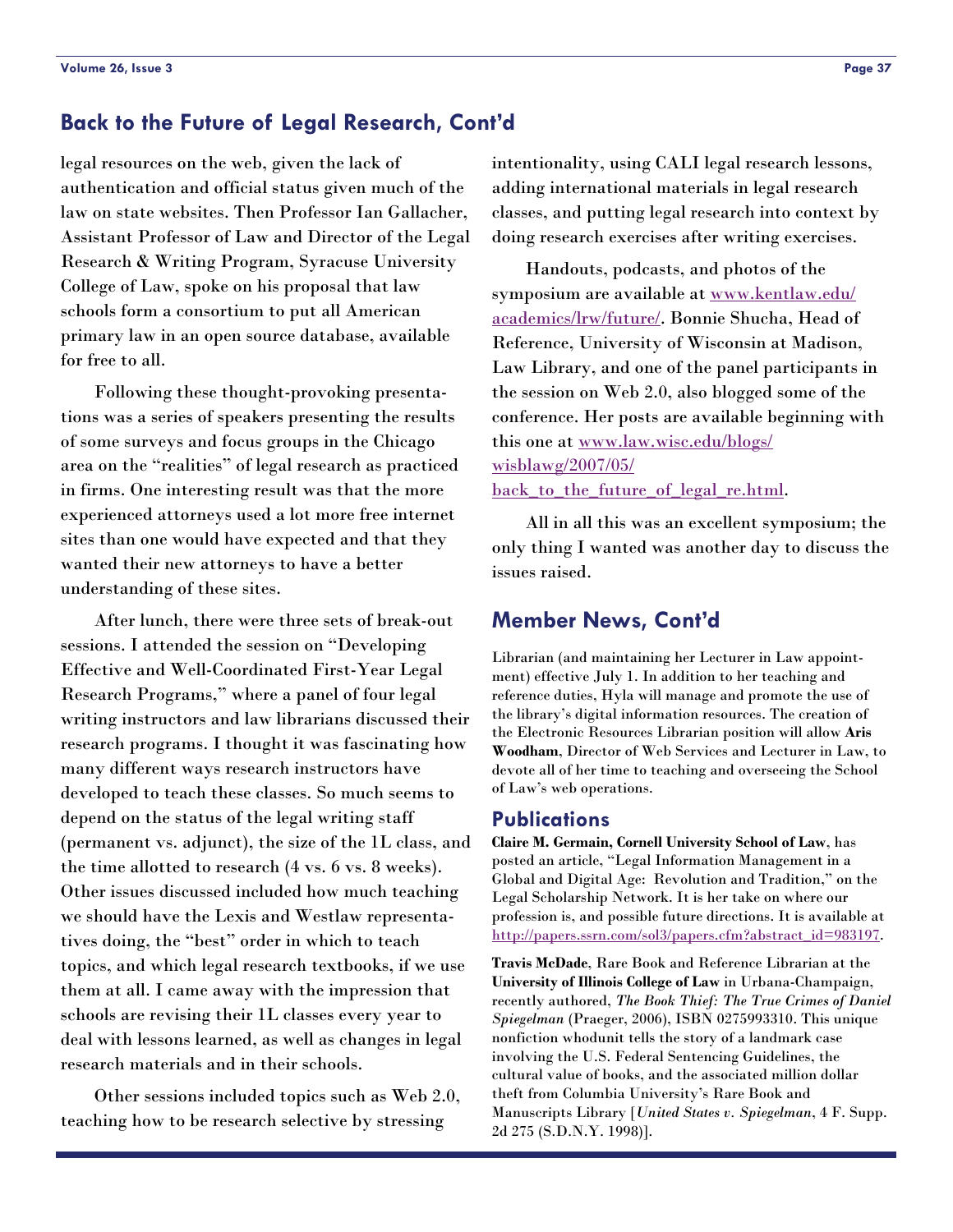### **2007 - 2008 ALL-SIS Committee Volunteer Form**

<span id="page-37-0"></span>Please select 3 committees, ranking your preferences and fax completed form to Michelle Wu at [lawmmw@hofstra.edu](mailto:lawmmw@hofstra.edu) before June 1. Thanks!

Name: \_\_\_\_\_\_\_\_\_\_\_\_\_\_\_\_\_\_\_\_\_\_\_\_\_\_\_\_\_\_\_\_\_\_\_\_\_\_\_\_\_\_\_\_\_\_\_\_\_\_\_\_\_\_\_\_

Email Address: \_\_\_\_\_\_\_\_\_\_\_\_\_\_\_\_\_\_\_\_\_\_\_\_\_\_\_\_\_\_\_\_ Telephone Number: \_\_\_\_\_\_\_\_\_\_\_\_\_\_\_

| <b>Preference</b><br>$(1 =$ first choice, | <b>ALL-SIS Committee</b>                                 |  |
|-------------------------------------------|----------------------------------------------------------|--|
| 2=second choice,                          | (Committee charges and projects can be viewed at         |  |
| 3=third choice)                           | www.aallnet.org/sis/allsis.)                             |  |
|                                           | <b>Archives</b>                                          |  |
|                                           | <b>Awards</b>                                            |  |
|                                           | <b>Bylaws</b>                                            |  |
|                                           | <b>Collection Development</b>                            |  |
|                                           | <b>Continuing Status/Tenure</b>                          |  |
|                                           | <b>Faculty Services</b>                                  |  |
|                                           | <b>Legal Research &amp; Sourcebook</b>                   |  |
|                                           | <b>Membership</b>                                        |  |
|                                           | <b>NALLM/Mentoring</b>                                   |  |
|                                           | Newsletter (please check if you have editing/writing     |  |
|                                           | $experience$ )                                           |  |
|                                           | <b>Nominations</b>                                       |  |
|                                           | <b>Program Committee</b> (2007 Annual Meeting)           |  |
|                                           | Public Relations (please check if you have PR or graphic |  |
|                                           | <b>Statistics</b>                                        |  |

Please note two notable changes to the committees from previous years:

- 1. The Legal Research and Sourcebook committees will be combined to make a single committee with the not-so-surprising name of Legal Research and Sourcebook Committee.
- 2. The Continuing Status/Tenure committee's charge will expand to include economic status in addition to employment status.